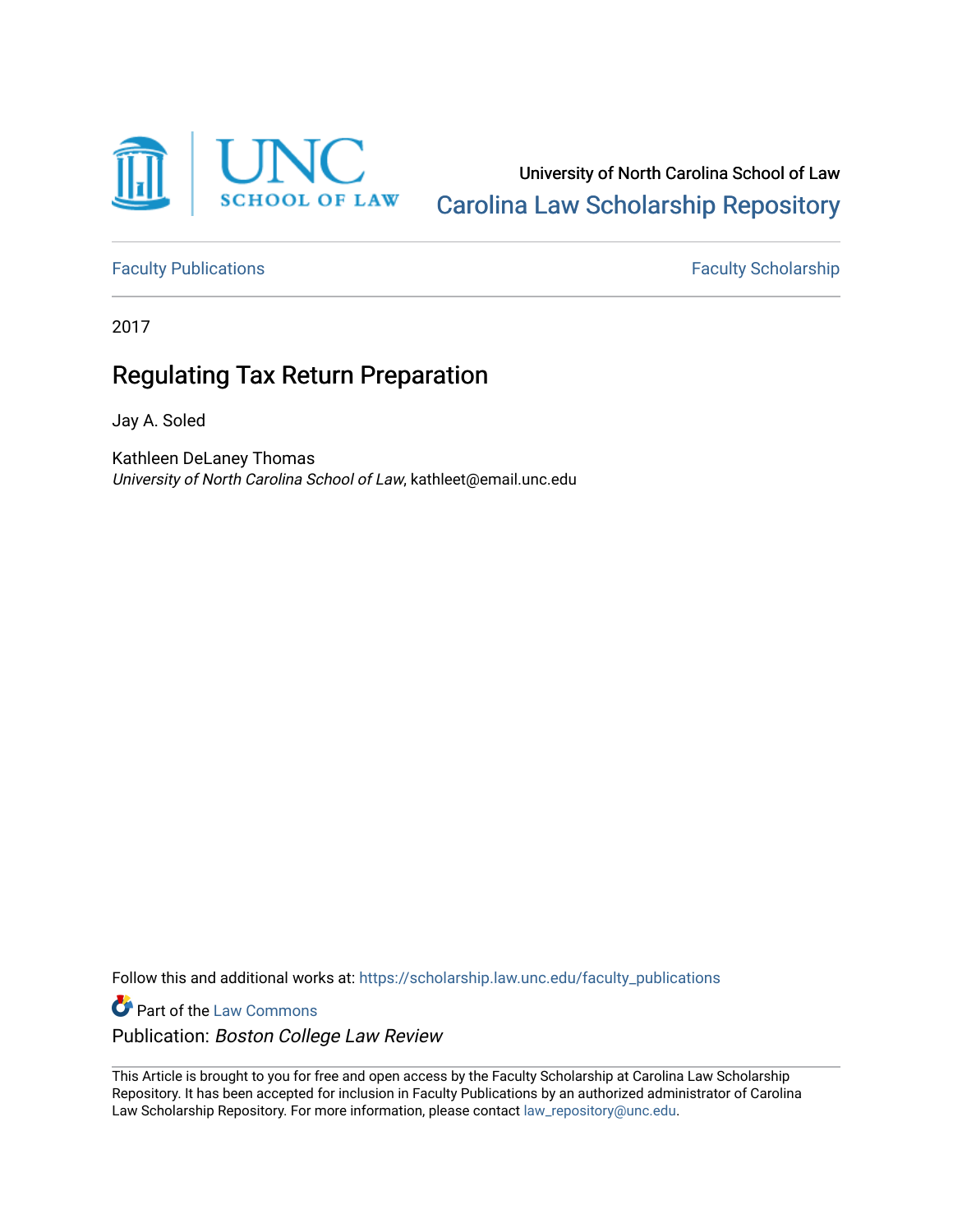# **REGULATING TAX RETURN PREPARATION**

# JAY A. SOLED KATHLEEN DELANEY THOMAS

| B. Congressional Failure to Regulate the Tax Return Preparation Software Industry 163 |  |
|---------------------------------------------------------------------------------------|--|
|                                                                                       |  |
|                                                                                       |  |
|                                                                                       |  |
|                                                                                       |  |
|                                                                                       |  |
|                                                                                       |  |
| 5. Potential Loss of Public Faith in the Government's Ability to Govern  176          |  |
| B. The Need to Regulate Tax Return Preparation Software Companies 176                 |  |
|                                                                                       |  |
|                                                                                       |  |
|                                                                                       |  |
|                                                                                       |  |
|                                                                                       |  |
|                                                                                       |  |
|                                                                                       |  |
|                                                                                       |  |
|                                                                                       |  |
|                                                                                       |  |
| 5. Strengthening Taxpayer Involvement in the Return Preparation Process  190          |  |
|                                                                                       |  |
|                                                                                       |  |
|                                                                                       |  |
|                                                                                       |  |
|                                                                                       |  |
|                                                                                       |  |
|                                                                                       |  |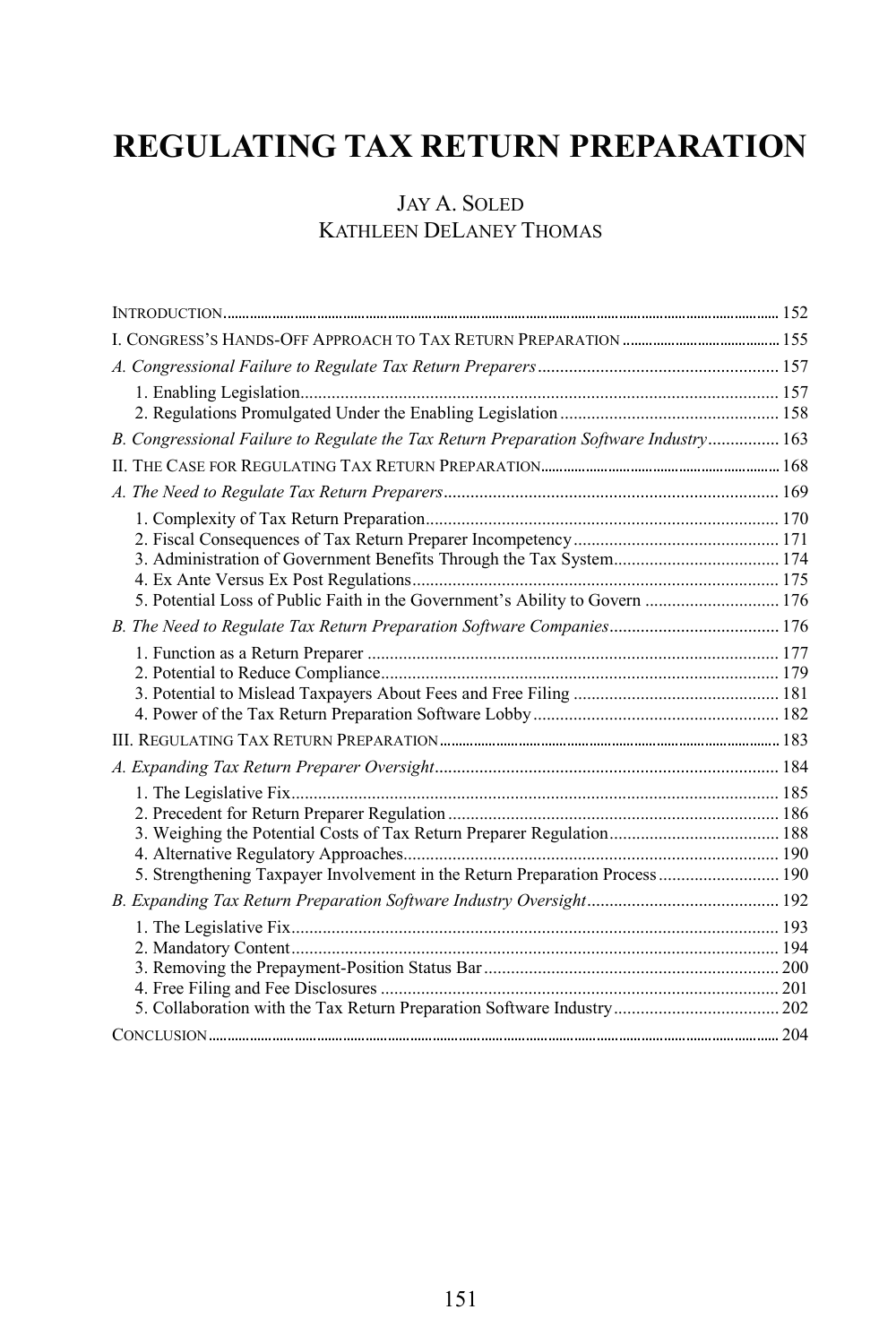# **REGULATING TAX RETURN PREPARATION**

# JAY A. SOLED[\\*](#page-2-1) KATHLEEN DELANEY THOMAS[\\*\\*](#page-2-2)

**Abstract:** Annually, the U.S. government collects nearly \$3 trillion of income and employment taxes. With respect to these collections, Form 1040 (U.S. Individual Income Tax Return) seeks to ensure taxpayer accuracy. Currently, two sets of players dominate the Form 1040 preparation and submission process: tax return preparers and tax return preparation software companies. The former guides taxpayers through the entire tax return preparation and submission process, and the latter provides taxpayers with the necessary tools to complete and submit tax returns themselves. Tax return preparers and tax software companies thus stand as vital intermediaries between the government and taxpayers. Despite the key role that tax return submission plays in government function, Congress exercises virtually no oversight over the process. Currently, regardless of education, knowledge, or experience, any person can prepare tax returns for compensation; similarly, almost no checks exist to ensure the substantive accuracy of tax returns prepared with tax software. As a result of these shortcomings, taxpayers file millions of flawed tax returns each year. Faulty returns shortchange the government of necessary revenue, deprive some taxpayers of crucial government benefits, and leave others liable for back taxes and penalties. This Article is the first to propose comprehensive tax return preparation process reform. It urges Congress to regulate both tax return preparers and tax preparation software companies. Adoption of one or more of the proposed reforms should lead to more accurate tax returns, protect taxpayers, and ensure a fairer and more efficient tax system.

#### <span id="page-2-4"></span>**INTRODUCTION**

<span id="page-2-0"></span>Under current law, tax return preparers and the tax return preparation software industry endure little regulatory oversight.<sup>[1](#page-2-3)</sup> Members of both groups

 <sup>© 2017,</sup> Jay A. Soled & Kathleen DeLaney Thomas. All rights reserved.

<sup>\*</sup> Jay A. Soled is a tax professor at Rutgers University.

<span id="page-2-2"></span><span id="page-2-1"></span><sup>\*\*</sup> Kathleen DeLaney Thomas is a tax professor at the University of North Carolina School of Law.

The authors thank Joseph Bankman, Mirit Eyal-Cohen, Jacob Goldin, David Hasen, Stephanie Hoffer, Nina Olson, and Susannah Camic Tahk for helpful comments and conversations, as well as participants at the 2016 National Tax Association Annual Conference on Taxation, the University of Washington School of Law Fourth Annual Tax Symposium, and the 2016 Junior Tax Scholars Workshop; additional thanks to Chris Bagley for providing excellent research assistance.<br><sup>1</sup> *See, e.g.*, STAFF OF THE JOINT COMM. ON TAXATION, 113TH CONG., PRESENT LAW AND

<span id="page-2-3"></span>BACKGROUND RELATED TO THE REGULATION OF CONDUCT OF PAID TAX RETURN PREPARERS 4 (Comm. Print 2014) ("While the Code provides standards of return preparation, disclosure rules,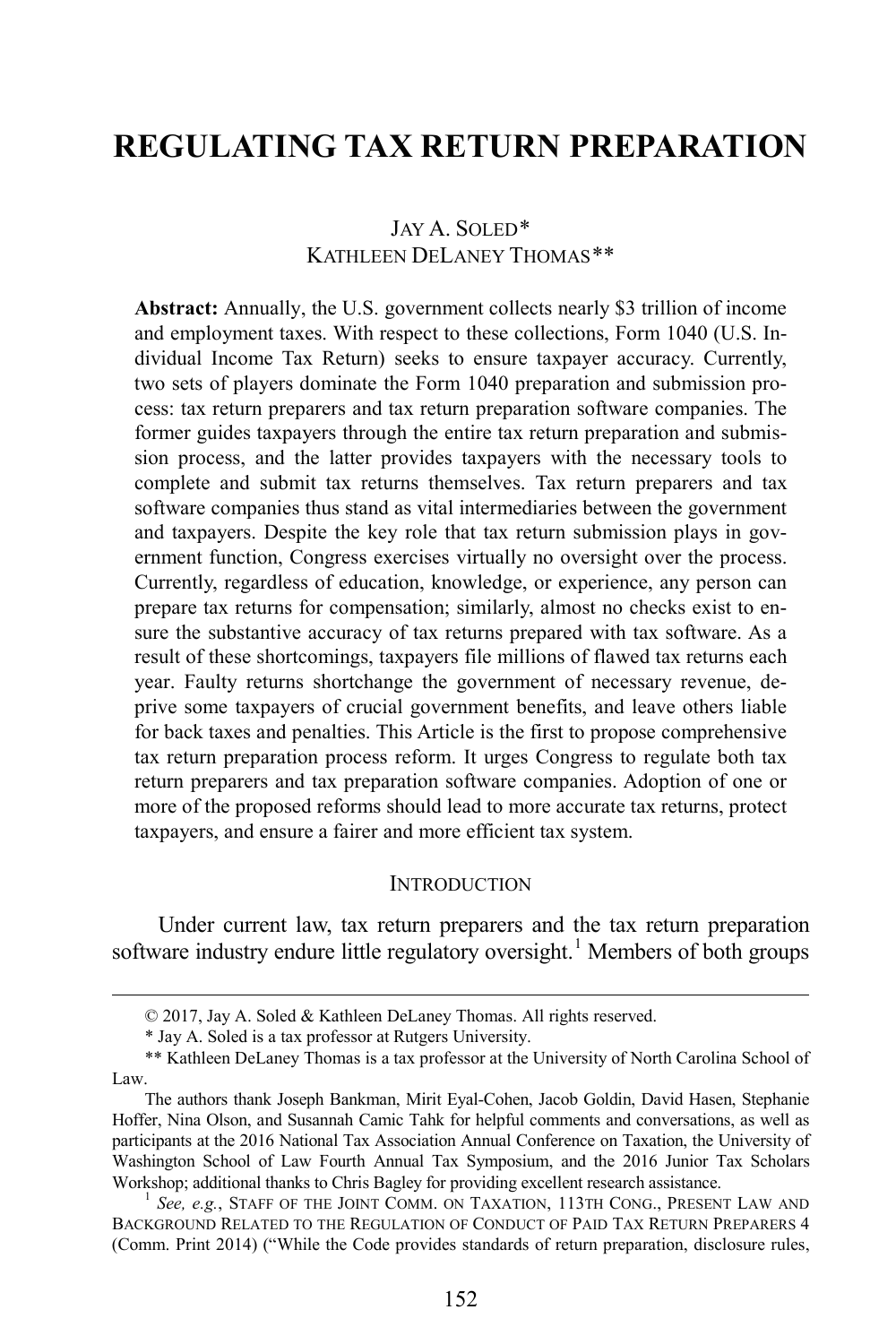$\overline{a}$ 

<span id="page-3-7"></span><span id="page-3-6"></span>may essentially render their services or produce their products in any manner they please. If taxpayers were universally compliant, this laissez-faire approach on the part of Congress might be acceptable. Nevertheless, this is far from being the case. The nation's tax gap (the difference between what taxpayers owe and what they actually pay in  $\text{tax}$ <sup>[2](#page-3-1)</sup> is significant—last estimated to be \$458 billion annually<sup>[3](#page-3-2)</sup>—and shows no immediate signs of abating. Insti-tution of a set of reforms is in order because tax return preparers<sup>[4](#page-3-3)</sup> and the tax return preparation software industry<sup>[5](#page-3-4)</sup> play such vital roles in the tax administration process and, metaphorically speaking, are the nation's fiscal gatekeepers.

<span id="page-3-5"></span><span id="page-3-0"></span>Consider the fact that tax return preparers and the tax return preparation software industry share the same objectives. They want to produce tax returns that simultaneously minimize taxpayers' tax burdens and do not attract Internal Revenue Service ("IRS") audit attention. The reason for achieving these shared objectives is simple: if this outcome is successfully delivered, it will generate repeat business, yielding more professional fees

<span id="page-3-1"></span>STAN. L. & POL'Y REV. 7, 8 (2009) (defining the "tax gap" as the difference between what taxpayers owe on their tax returns and the amount they voluntarily pay in a timely manner). There is a plethora of literature on the tax gap and its size. *See* JAMES M. BICKLEY, CONG. RESEARCH SERV., R42739, TAX GAP, TAX COMPLIANCE, AND PROPOSED LEGISLATION IN THE 112TH CON-GRESS 2 (2012); JAMES M. BICKLEY, CONG. RESEARCH SERV., RL33882, TAX GAP AND TAX ENFORCEMENT 2 (2007); IRS & DEP'T OF THE TREASURY, REDUCING THE FEDERAL TAX GAP: A REPORT ON IMPROVING VOLUNTARY COMPLIANCE 1 (2007); OFFICE OF TAX POLICY, U.S. DEP'T OF THE TREASURY, A COMPREHENSIVE STRATEGY FOR REDUCING THE TAX GAP 2 (2006); Heather Bennett, *IRS Must Get Grip on Tax Gap, Taxpayer Advocate Says*, 106 TAX NOTES 531, 531 (2005); Dustin Stumper, *Everson Pledges to Narrow Growing Tax Gap*, 110 TAX NOTES 807, 807 (2006); George K. Yin, *JCT Chief Discusses the Tax Gap*, 107 TAX NOTES 1449, 1449 (2005). <sup>3</sup> *The Tax Gap: Tax Gap Estimates for Tax Years 2008–2010*, IRS (Apr. 28, 2016), https://

<span id="page-3-2"></span>www.irs.gov/uac/the-tax-gap [https://perma.cc/RB2C-8TM8].<br><sup>4</sup> *See, e.g.*, U.S. GOV'T ACCOUNTABILITY OFFICE, GAO-06-563T, PAID TAX RETURN PRE-

<span id="page-3-3"></span>PARERS: IN A LIMITED STUDY, PREPARERS MADE SIGNIFICANT ERRORS 8 (2014) ("According to IRS's SOI data, an estimated 81.2 million or 56 percent of approximately 145 million individual tax returns filed for tax year 2011 were completed by a paid preparer."). "The IRS estimates that there are between 900,000 and 1.2 million paid tax return preparers currently." IRS, RETURN PRE-PARER REVIEW 8 (2009). <sup>5</sup> *See, e.g.*, IRS, *supra* note [4,](#page-3-0) at 9 ("Taxpayers self-prepared and electronically filed 32 mil-

<span id="page-3-4"></span>lion tax returns using consumer tax preparation software during the 2009 filing season."); U.S. GOV'T ACCOUNTABILITY OFFICE, GAO-09-297, TAX ADMINISTRATION: MANY TAXPAYERS RELY ON TAX SOFTWARE AND IRS NEEDS TO ASSESS ASSOCIATED RISKS 1 (2009) ("In 2007, over 39 million income tax returns were prepared by individuals using commercial tax software such as TurboTax, TaxCut, or TaxAct, and more than 66 percent of those returns were then filed electronically. This volume makes commercial tax return preparation software a critical part of the tax administration system.").

and civil penalties, neither the Code nor the related Treasury regulations require paid tax return preparers to meet any qualifications or competency standards before preparing tax returns or claims for refund."). <sup>2</sup> *See* Nina E. Olson, *Minding the Gap: A Ten-Step Program for Better Tax Compliance*, 20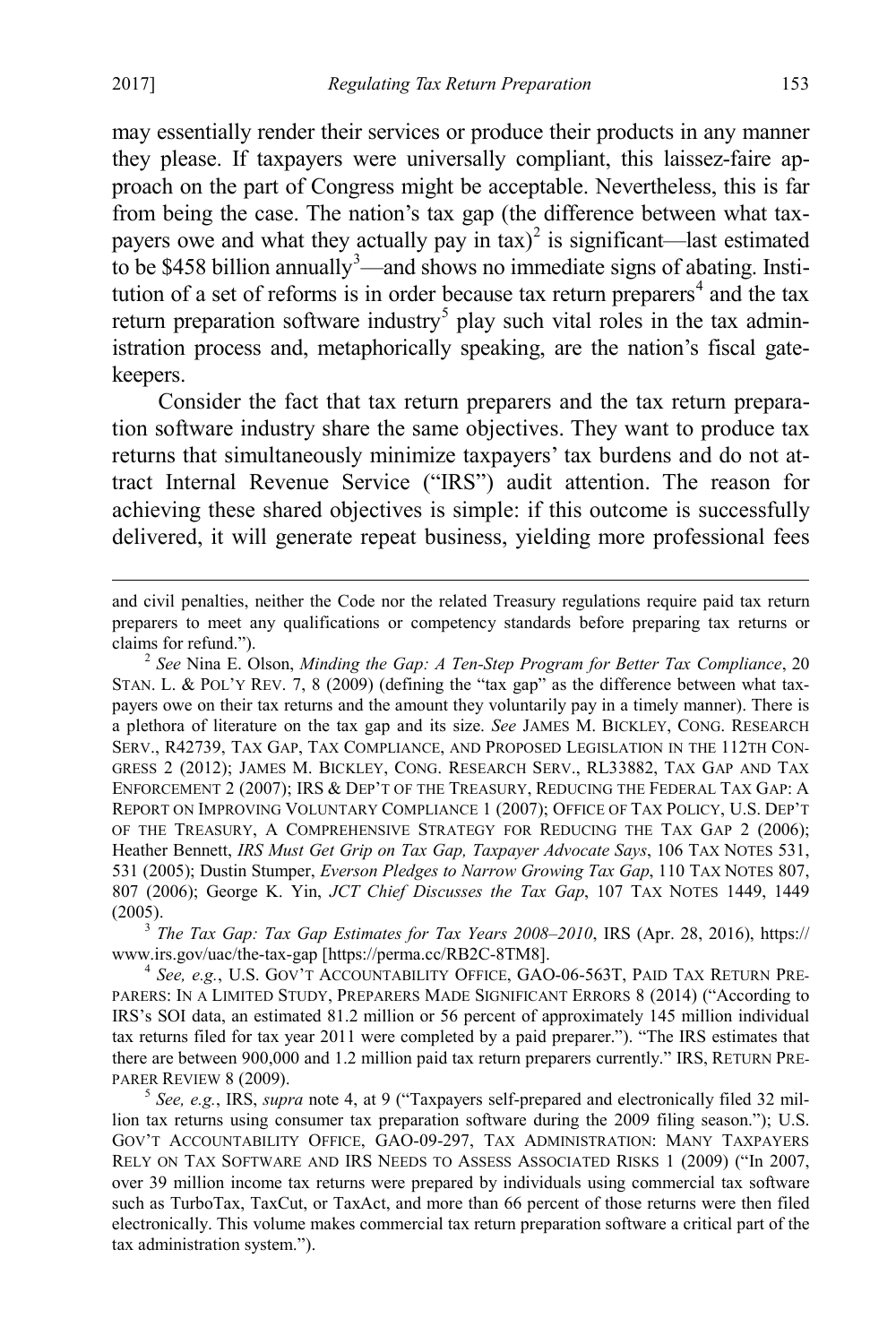and corporate profits. Nevertheless, these objectives are not necessarily those of the government. Instead, the government wants citizens to pay the taxes that they owe and to take only those reporting positions that are supported by substantial legal authority.[6](#page-4-1)

<span id="page-4-0"></span>Additionally, consider the distribution of government benefits provided through the tax system, such as the earned income tax credit ("EITC")<sup>[7](#page-4-2)</sup> or the child tax credit.<sup>[8](#page-4-3)</sup> The fact that these benefits are frequently delivered in the form of a tax refund<sup>[9](#page-4-4)</sup> provides an opportunity for return preparers to collect fees from taxpayers who would otherwise be unable to afford them. The common arrangement of deducting preparation fees from refunds, coupled with the lack of regulation in this area, has led to an explosive industry of paid preparers who lack expertise in tax law and target low-income tax-payers.<sup>[10](#page-4-5)</sup> These unregulated preparers often charge exorbitant and hidden  $f$ <sub>thes</sub><sup>[11](#page-4-6)</sup> while frequently making tax return errors,<sup>[12](#page-4-7)</sup> which, if detected by the IRS, leave the taxpayer responsible for repayment of taxes and interest. Thus, the government's goal of maximizing benefits intended to reduce poverty and redistribute wealth<sup>[13](#page-4-8)</sup> stands squarely at odds with the private sector's profit motive.

<span id="page-4-10"></span><span id="page-4-9"></span>In considering the apparent tension between the objectives of those who assist in the tax return preparation process and those of the government, the latter's objectives should prevail. The reason is simple: accurate tax return preparation is a fundamental need of every government, and the United States is no exception. In order to help taxpayers navigate their civic

<span id="page-4-1"></span> $6$  *See* I.R.C. § 6662(a), (d)(2)(B) (2012) (establishing that to avoid the imposition of an accuracy-related penalty, the reporting position must be grounded in "substantial authority"; or, alternatively, the taxpayer must make adequate disclosure).<br>
<sup>7</sup> *Id.* § 32.<br>
<sup>8</sup> *Id.* § 24.<br>
<sup>9</sup> *See* THOMAS L. HUNGERFORD & REBECCA THIESS, THE EARNED INCOME TAX CREDIT AND

<span id="page-4-4"></span><span id="page-4-3"></span><span id="page-4-2"></span>THE CHILD TAX CREDIT: HISTORY, PURPOSE, GOALS, AND EFFECTIVENESS 2 (ECON. POL'Y INST., Issue Brief #370, Sept. 25, 2013), *available at* http://www.epi.org/publication/ib370-earnedincome-tax-credit-and-the-child-tax-credit-history-purpose-goals-and-effectiveness*/* ("The EITC

<span id="page-4-5"></span><sup>&</sup>lt;sup>10</sup> See, e.g., CHI CHI WU & CHANTAL HERNANDEZ, NAT'L CONSUMER LAW CTR., MINE-FIELD OF RISKS: TAXPAYERS FACE PERILS FROM UNREGULATED PREPARERS, LACK OF FEE DIS-CLOSURE, AND TAX-TIME FINANCIAL PRODUCTS, at i (2016) ("Paid preparers offer and promote financial products that can be unnecessary and expensive, such as refund anticipation checks (RACs)."). <sup>11</sup> *See id.* at 8–9 (discussing "add-on" fees). <sup>12</sup> *See* CHI CHI WU, NAT'L CONSUMER LAW CTR., RIDDLED RETURNS: HOW ERRORS AND

<span id="page-4-7"></span><span id="page-4-6"></span>FRAUD BY PAID TAX PREPARERS PUT CONSUMERS AT RISK AND WHAT STATES CAN DO 1 (2014) (discussing erroneous tax returns prepared by unregulated preparers). <sup>13</sup> *See* HUNGERFORD & THIESS, *supra* note [9,](#page-4-0) at 2 ("Both the EITC and the CTC significantly

<span id="page-4-8"></span>reduce taxes on low- and middle-income families with children.").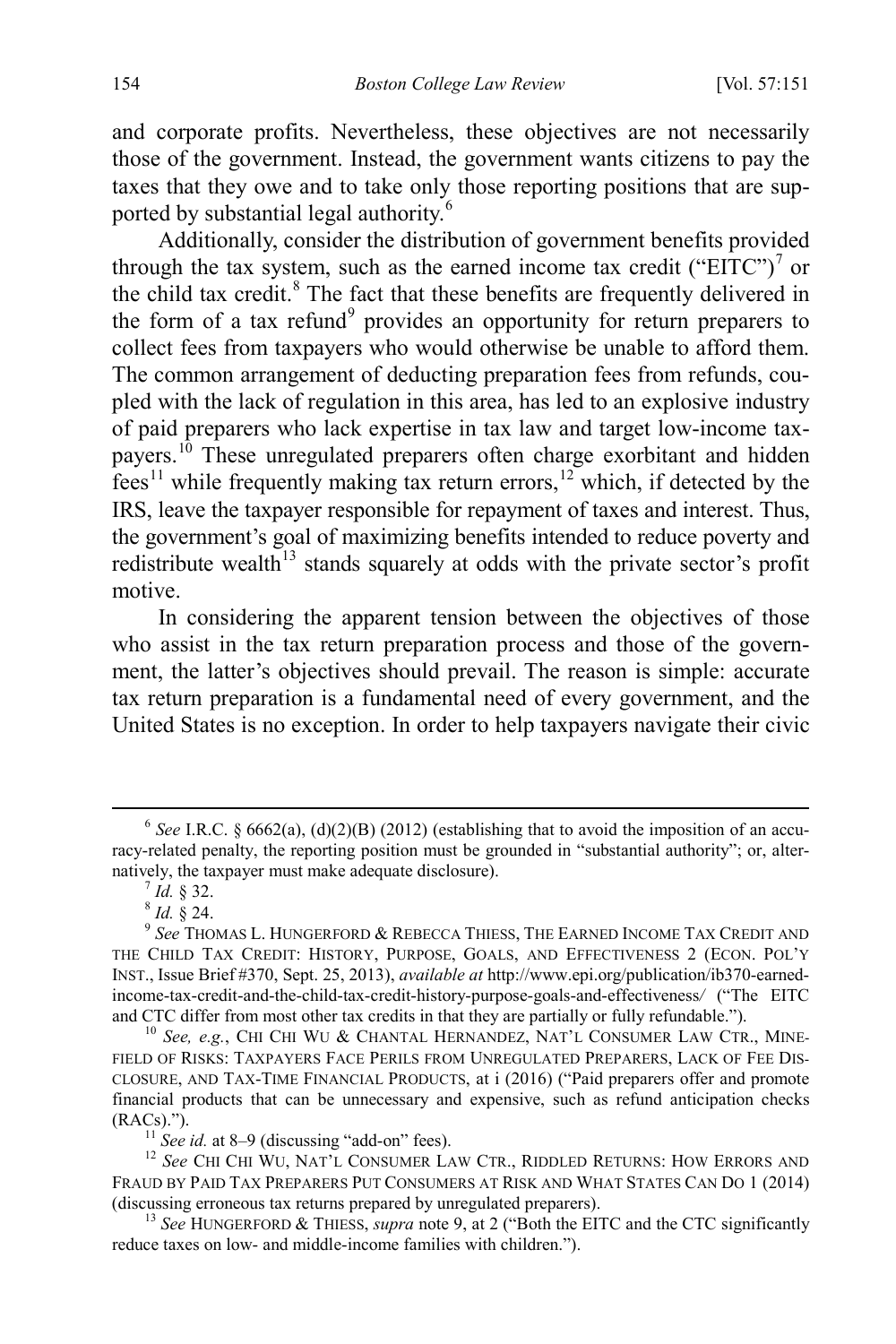obligations and to facilitate compliance, it is essential that Congress regulate the tax return preparation process.

This Article details the need for a comprehensive approach to regulating tax return preparers and the tax return preparation software industry and discusses why, in the absence of doing so, the integrity of the tax system is threatened.[14](#page-5-3) Part I explores how, to date, Congress has done little to regu-late either industry.<sup>[15](#page-5-4)</sup> Part II discusses the implications of Congress's noninterventionist approach and makes an affirmative case for regulation of both tax return preparers and tax preparation software.<sup>[16](#page-5-5)</sup> Part III details the specific reforms that Congress should institute to enhance taxpayer compliance and strengthen accuracy in the delivery of government benefits.<sup>17</sup>

#### <span id="page-5-2"></span><span id="page-5-1"></span><span id="page-5-0"></span>I. CONGRESS'S HANDS-OFF APPROACH TO TAX RETURN PREPARATION

Since the inception of the income tax in  $1913$ ,<sup>[18](#page-5-7)</sup> the tax return prepara-tion process has become an integral part of the United States' fiscal fabric.<sup>[19](#page-5-8)</sup> At first, this "fabric" covered only a small sliver of the nation's upper economic echelon. In the aftermath of World War II with its fiscal demands, however, Congress transformed the income tax into a mass tax that required large-scale participation.[20](#page-5-9) Tax return submissions thus became a cultural phenomenon, regularly featured in the popular press, television shows, and even in musical lyrics.<sup>21</sup> And although Congress placed a premium on standardization (for example, the time period that constitutes a tax year,  $^{22}$  $^{22}$  $^{22}$ ) the due date by which taxpayers must submit their returns, $^{23}$  $^{23}$  $^{23}$  and the forms

<span id="page-5-9"></span><sup>20</sup> See Carolyn C. Jones, *Class Tax to Mass Tax: The Role of Propaganda in the Expansion of the Income Tax During World War II*, 37 BUFF. L. REV. 685, 685–86 (1988–1989) (pointing out that, prior to World War II, only a small sliver of the nation's population was subject to the income tax and that, in the war's aftermath, there was a dramatic increase of people subject to the income tax). <sup>21</sup> *See* ZELENAK, *supra* not[e 19,](#page-5-2) at ch. 6. <sup>22</sup> *See* Tariff Act, 38 Stat. at 168 ("The said tax shall be computed upon the remainder of said

<span id="page-5-11"></span><span id="page-5-10"></span>net income of each person subject thereto, accruing during each preceding calendar year ending

<span id="page-5-5"></span><span id="page-5-4"></span><span id="page-5-3"></span><sup>&</sup>lt;sup>14</sup> See infra note[s 18–](#page-5-1)[255](#page-53-0) and accompanying text.<br><sup>15</sup> See infra notes 18–[97](#page-18-1) and accompanying text.<br><sup>16</sup> See infra note[s 98–](#page-18-2)[174](#page-33-1) and accompanying text.<br><sup>17</sup> See infra note[s 175](#page-33-2)[–255](#page-53-0) and accompanying text.<br><sup>17</sup> See infra no

<span id="page-5-8"></span><span id="page-5-7"></span><span id="page-5-6"></span><sup>&</sup>lt;sup>(9</sup> See generally LAWRENCE ZELENAK, LEARNING TO LOVE FORM 1040: TWO CHEERS FOR THE RETURN-BASED MASS INCOME TAX 121-22 (2013) (discussing the universality of the tax return filing experience).

<span id="page-5-12"></span><sup>&</sup>lt;sup>23</sup> *See id.* ("On or before the first day of March, nineteen hundred and fourteen, and the first day of March in each year thereafter, a true and accurate return, under oath or affirmation, shall be made by each person of lawful age.").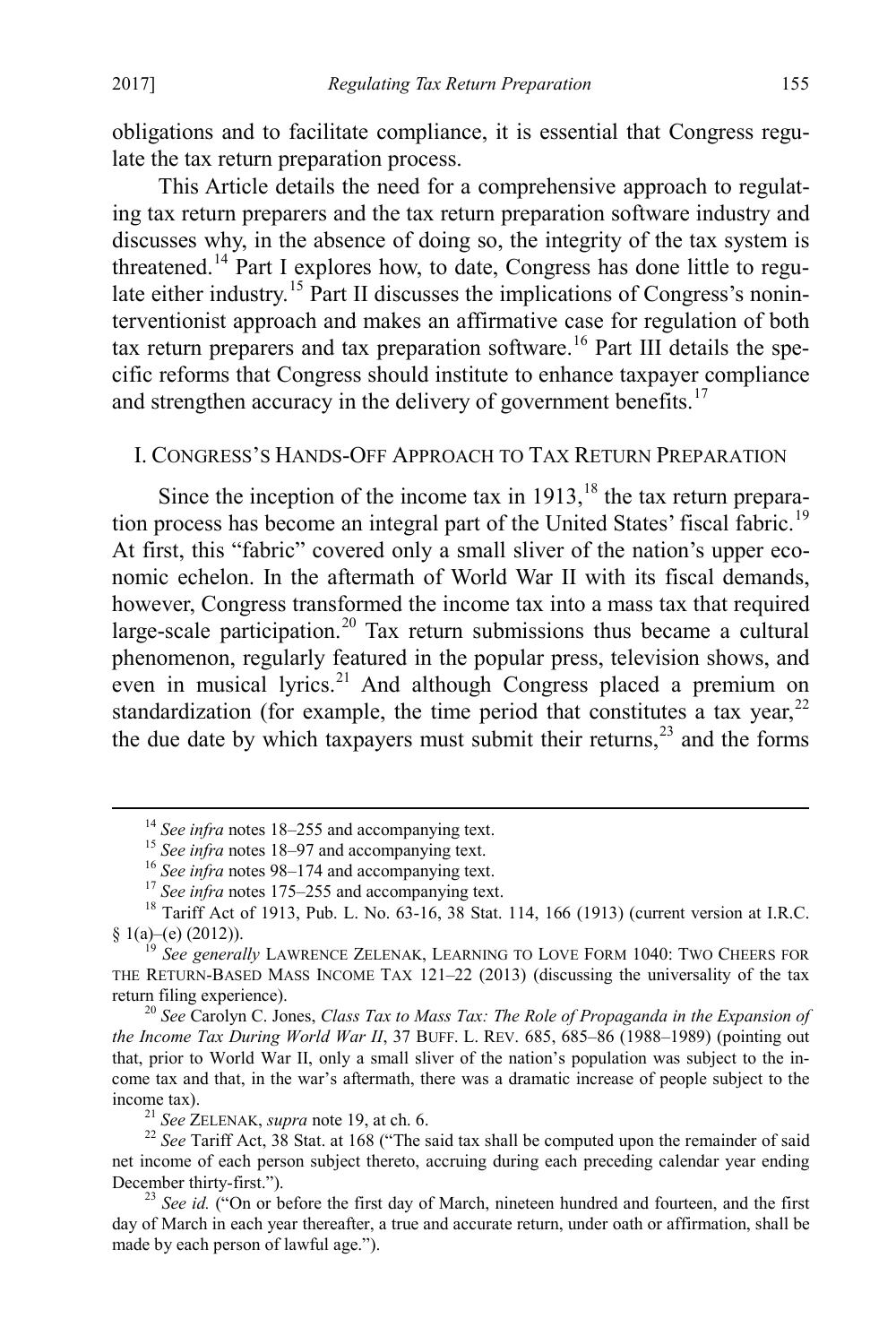that taxpayers must employ<sup>24</sup>), it did not put itself or the IRS at the helm of the tax return preparation process. Instead, taxpayers were charged with this responsibility. In response, taxpayers often turned to others and, more recently, to technology for assistance.

As the application of the income tax broadly expanded, a cottage industry quickly arose in the form of paid tax return preparers. For a fee, tax return preparers could alleviate much of the stress and anguish that taxpayers commonly endured in preparing their own tax returns. Many taxpayers apparently found this option attractive, and they routinely have availed themselves of this service.<sup>[25](#page-6-1)</sup>

Decades later, the ubiquity of the Information  $Era^{26}$  $Era^{26}$  $Era^{26}$  and personal computers triggered the launch of the tax return preparation software industry. This industry tried to make the tax return preparation process accessible to all; it largely accomplished this feat by breaking down the tax return's complexity into digestible tidbits and delegating all challenging (and simple) math computations to computer programs.<sup>[27](#page-6-3)</sup> The tax preparation software industry's efforts were well rewarded as sales of the industry's products cat-apulted skyward.<sup>[28](#page-6-4)</sup>

<span id="page-6-6"></span>The vast majority of taxpayers (around ninety percent) now rely upon either tax return preparers or tax preparation software for assistance with their tax returns.<sup>[29](#page-6-5)</sup> Indeed, for at least a quarter of the year (spanning from January to April 15) throughout the country, it's hard to drive down a city block, listen to the radio, conduct an Internet search, or watch TV without seeing or hearing advertisements for tax return preparation assistance.

<span id="page-6-0"></span><sup>&</sup>lt;sup>24</sup> *See id.* ("[Requiring the submission of a] form as the Commissioner of Internal Revenue, with the approval of the Secretary of the Treasury, shall prescribe, setting forth specifically the gross amount of income from all separate sources and from the total thereof, deducting the aggre-

<span id="page-6-1"></span>gate items or expenses and allowance herein authorized . . . ." (alteration in original)).<br><sup>25</sup> *See* IRS, *supra* note [4,](#page-3-0) at 9 ("With tax return preparers preparing almost 60 percent of all returns filed, their impact on

<span id="page-6-2"></span> $26$  For a concise description of the so-called Information Age, see generally NICHOLAS NE-GROPONTE, BEING DIGITAL (1995) (discussing the defining characteristics of the Information Age).

<span id="page-6-3"></span><sup>27</sup> Jay A. Soled, *Computers, Complexity, and the Code: Dawn of a New Era*, 73 TAX NOTES TODAY 471, 472 (Oct. 28, 1996). <sup>28</sup> *See, e.g.*, U.S. GOV'T ACCOUNTABILITY OFFICE, *supra* note [5,](#page-3-5) at 1 (concluding that the

<span id="page-6-4"></span>volume of tax returns submitted with the assistance of tax return preparation software makes that

<span id="page-6-5"></span><sup>&</sup>lt;sup>29</sup> See Protecting Taxpayers from Incompetent and Unethical Return Preparers: Hearing *Before the S. Comm. on Finance*, 113th Cong. 1 (2014) [hereinafter *Hearing*, *Protecting Taxpayers*] (written testimony of John A. Koskinen, Comm'r, IRS) ("Each year, paid preparers are called upon by taxpayers to complete about 80 million returns, or about 56 percent of the total individual income tax returns filed, while another 34 percent of taxpayers use tax preparation software, for a total of 90 percent who seek some form of assistance.").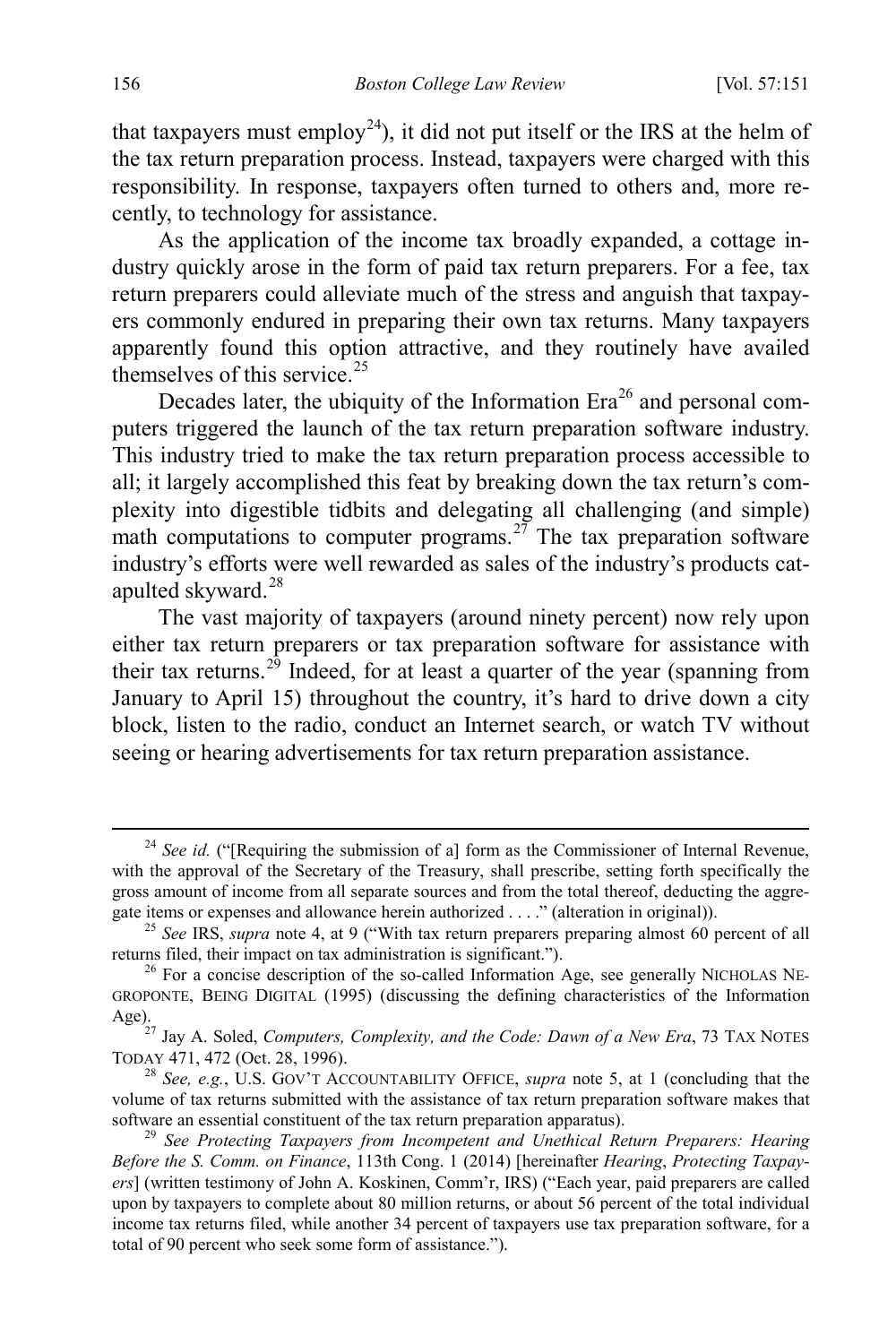Today, the tax return preparation process is pivotal to the government, collecting close to \$3 trillion annually in income and employment taxes.<sup>[30](#page-7-2)</sup> Yet notwithstanding the vital importance of this process, Congress has, as the next two sections detail, essentially abdicated its oversight responsibilities, failing to regulate (A) tax return preparers and (B) the tax return preparation software industry.

#### <span id="page-7-11"></span>*A. Congressional Failure to Regulate Tax Return Preparers*

<span id="page-7-0"></span>Congress did enact legislation in the late nineteenth century allowing for regulation of "agents, attorneys, or other persons representing persons" before the Department of Treasury."<sup>[31](#page-7-3)</sup> Under this statutory authorization, the Treasury Department promulgated regulations in the early part of the twentieth century intended to govern the conduct of certain tax practitioners like attorneys and certified public accountants ("CPAs").<sup>[32](#page-7-4)</sup> Nevertheless, it was not until 2011 that the Treasury Department attempted to regulate *all* tax return preparers by requiring licensing and competency testing.<sup>[33](#page-7-5)</sup> Nevertheless, as discussed further below, those regulations were short-lived: two courts found them to be outside of the scope of the enabling statute.<sup>34</sup> Thus, at present, tax return preparers who are not attorneys, CPAs, or "enrolled agents"<sup>[35](#page-7-7)</sup> are generally free from any federal oversight.<sup>[36](#page-7-8)</sup>

# <span id="page-7-1"></span>1. Enabling Legislation

Whether Congress originally intended to give the Treasury Department authority to regulate tax return preparers is a subject of dispute.<sup>[37](#page-7-9)</sup>

<span id="page-7-9"></span>139 TAX NOTES 767, 777 (May 13, 2013) ("The abuses Congress sought to regulate in 1884 are of

<span id="page-7-10"></span>

<span id="page-7-3"></span><span id="page-7-2"></span><sup>&</sup>lt;sup>30</sup> IRS, IRS DATA BOOK 2015, at 3 tbl.1 (2015).<br><sup>31</sup> *See* Horse Act of 1884, ch. 334, 23 Stat. 236, 258 (1884) (current version at 31 U.S.C. § 330(a) (2012)).

<span id="page-7-4"></span><sup>&</sup>lt;sup>32</sup> See Regulations Governing Practice Before the Internal Revenue Service, 76 Fed. Reg. 32, 285, 32,286 (June 3, 2011) (to be codified at 31 C.F.R. pt. 10).

<span id="page-7-7"></span><span id="page-7-6"></span><span id="page-7-5"></span><sup>&</sup>lt;sup>33</sup> See id.<br><sup>34</sup> See infra notes [62–](#page-12-0)[65](#page-12-1) and accompanying text.<br><sup>34</sup> See infra notes 62–65 and accompanying text.<br><sup>35</sup> Enrolled agents are individuals who are authorized to represent taxpayers before the IRS on matters like audits or appeals. To earn this credential, one must pass a competency examination, adhere to ethical standards, and undergo continuing education. *Enrolled Agent Information*, IRS (Apr. 22, 2016), https://www.irs.gov/tax-professionals/enrolled-agents/enrolled-agent-information [https://perma.cc/5ZGH-8CVD]. 36 By electing to take a competency examination, tax return preparers may also gain limited

<span id="page-7-8"></span>rights to represent taxpayers before the IRS. *See Understanding Tax Return Preparer Credentials and Qualifications*, IRS (Mar. 23, 2016), https://www.irs.gov/tax-professionals/understanding-taxreturn-preparer-credentials-and-qualifications [https://perma.cc/8KFJ-QBAD] (discussing the voluntary Annual Filing Season Program). There is, however, no competency requirement to prepare tax returns for compensation. *See id*. 37 *Compare* Nina E. Olson, *More Than a 'Mere' Preparer:* Loving *and Return Preparation*,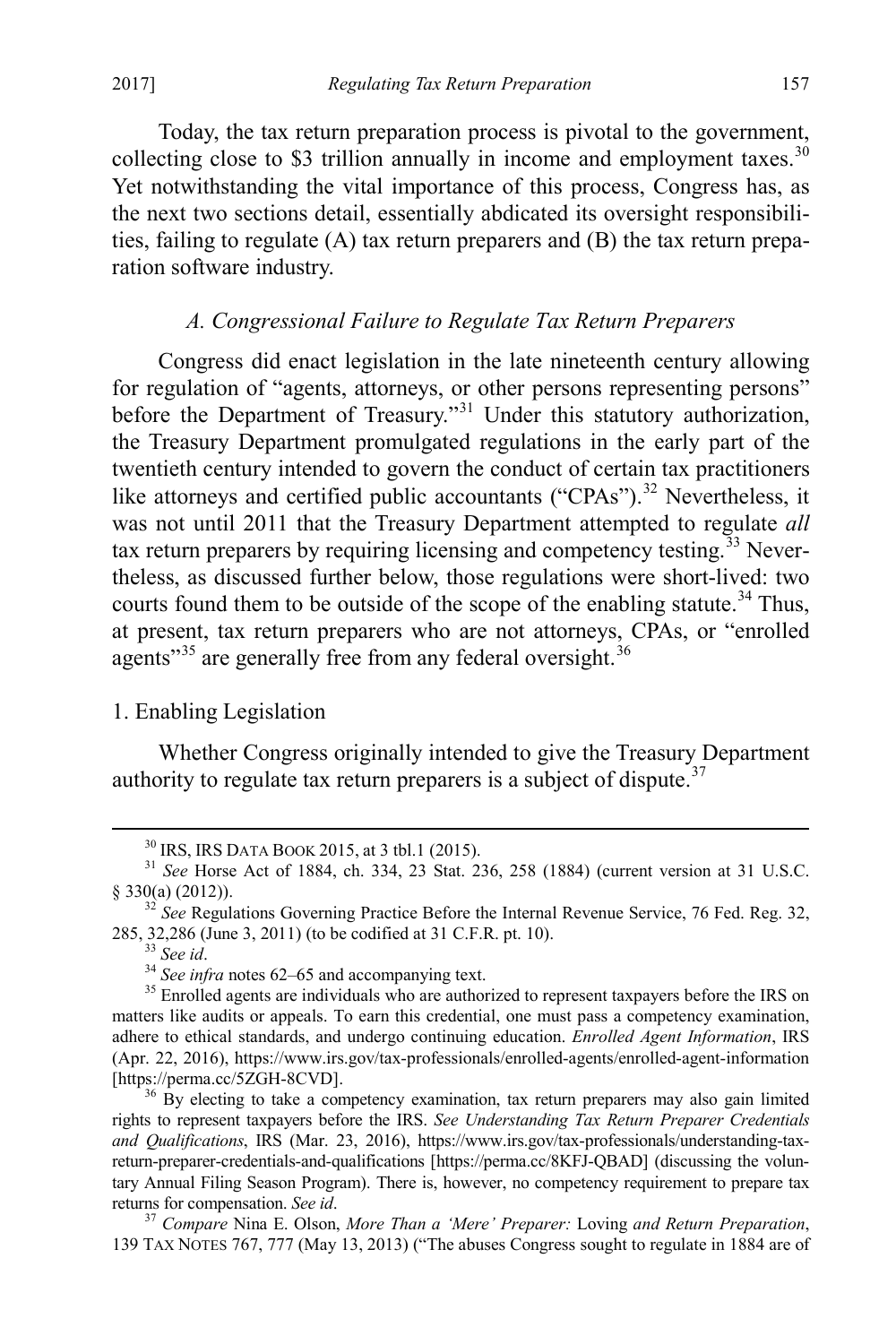By way of background, in the immediate aftermath of the Civil War, the problem of horse wrangling and other monetary claims forced Congress to address the issue of who could represent taxpayers before the Treasury Department. More specifically, Congress was concerned that people who appeared before the Treasury Department might act unscrupulously when making claims on the behalf of others; in particular, citizens might fabricate claims that their horses and other property had been commandeered for Civil War use and, in conjunction with their advisers, seek undeserved compen-sation.<sup>[38](#page-8-1)</sup> To address this concern, Congress passed legislation that enabled the Treasury Department to regulate "agents, attorneys, or other persons representing claimants before [the] Department."[39](#page-8-2)

<span id="page-8-6"></span>Over the ensuing years, Congress made a few cosmetic changes to this enabling legislation, but its substance has remained largely intact. The enabling statute presently reads as follows:

(a) [T]he Secretary of the Treasury may—

 (1) regulate the practice of representatives of persons before the Department of the Treasury; and

 (2) before admitting a representative to practice, require that the representative demonstrate—

(A) good character;

(B) good reputation;

 (C) necessary qualifications to enable the representative to provide to persons valuable service; and

 (D) competency to advise and assist persons in presenting their cases  $40$ 

# <span id="page-8-0"></span>2. Regulations Promulgated Under the Enabling Legislation

As discussed in this section, the Treasury Department narrowly con-strued the application of this enabling legislation initially.<sup>[41](#page-8-4)</sup> Over time, however, the agency gradually extended the breadth of its regulations,<sup>[42](#page-8-5)</sup>

 $\overline{a}$ 

the same type we see today regarding claims made on tax returns."), *with* Loving v. IRS, 742 F.3d 1013, 1019 (D.C. Cir. 2014) ("The original language plainly would not encompass tax-return preparers."). <sup>38</sup> *See* Alex H. Levy, *Believing in Life After* Loving*: IRS Regulation of Tax Preparers*, 17

<span id="page-8-1"></span>FLA. TAX REV. 437, 440 (2015) ("Section 330 can be traced to a little-known law called the Horse Act of 1884. That act, which predates the modern federal income tax by nearly 30 years, allowed the Treasury Department to crack down on agents who fraudulently claimed reimbursement for veterans whose horses were lost or killed in the Civil War.").

<span id="page-8-5"></span><span id="page-8-4"></span><span id="page-8-3"></span><span id="page-8-2"></span><sup>&</sup>lt;sup>39</sup> Horse Act of 1884, ch. 334, 23 Stat. 236, 258 (codified at 31 U.S.C. § 330(a)(2012)) (alteration in original).<br>
<sup>40</sup> 31 U.S.C. § 330(a) (2012).<br>
<sup>41</sup> *See infra* note [45](#page-9-0) and accompanying text.<br>
<sup>42</sup> *See infra* note[s 46–](#page-9-1)[49](#page-10-0) and accompanying text.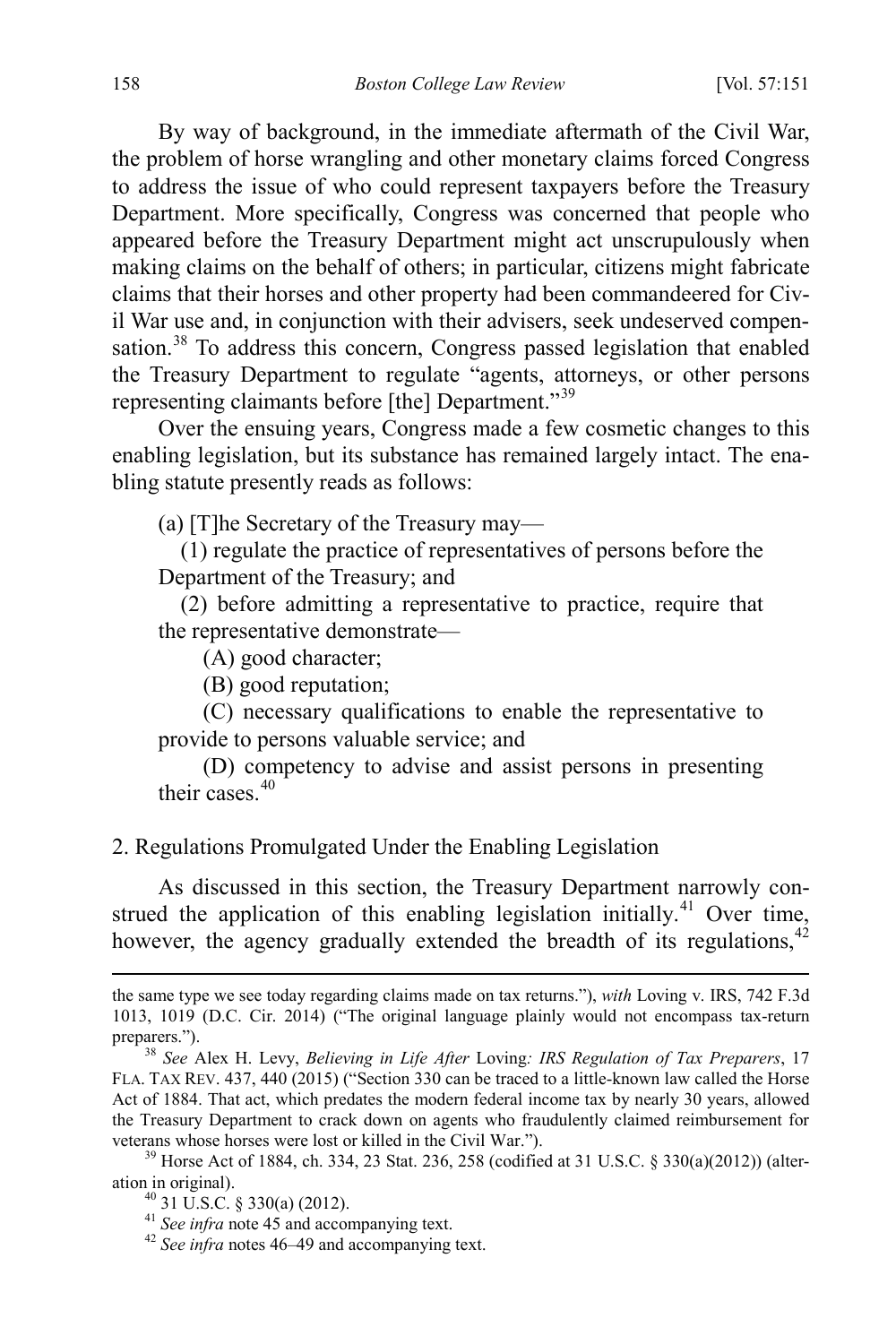most recently to cover tax return preparation.<sup>[43](#page-9-2)</sup> Critics argued, though, that such a broad extension was beyond Congress's statutory authorization, and the judiciary agreed, subsequently voiding the expanded scope of these regulations.[44](#page-9-3) Since that time, Congress has remained virtually silent on the issue, and the enabling legislation has not been expanded.

# *a. The Evolution of the Circular 230 Regulations*

<span id="page-9-0"></span>In 1921, the Treasury Department promulgated regulations (known as "Circular 230") under the enabling legislation that sought to regulate only those tax practitioners, namely, attorneys, and accountants who practiced before the agency.<sup>[45](#page-9-4)</sup> Not only did Circular 230 apply to a small segment of the population, it seemingly only applied to those who had physical interactions (for example, meetings or adjudications) with government representatives.

<span id="page-9-1"></span>In 1966, the Treasury Department broadened the ambit of Circular 230 and its application. Going forward, attorneys and accountants would be granted automatic permission to act as taxpayer representatives if they submitted a completed Form 2848 (Power of Attorney and Declaration of Rep-resentation) on their clients' behalf.<sup>[46](#page-9-5)</sup> Noteworthy, too, was that the 1966 version of Circular 230 expanded, for the first time, the purview of those who could represent taxpayers to include tax return preparers. Thereafter, tax return preparers were allowed to represent taxpayers whose returns they had prepared "before revenue agents and examining officers of the Audit Division in the offices of District Directors."<sup>[47](#page-9-6)</sup> The 1966 amendment thus subjected tax return preparers (who were not otherwise attorneys or CPAs) to Circular 230's disciplinary rules, but *only* when they represented taxpay-ers before the IRS; the act of tax return preparation itself was not covered.<sup>[48](#page-9-7)</sup>

Two decades later, in 1984, the Treasury Department once again recrafted Circular 230. In another first, the agency sought to regulate those tax advisers who did not necessarily "practice" before it. The catalyst behind this change was the burgeoning growth of the tax shelter industry. In response, the Treasury Department promulgated § 10.33 of Circular 230, enti-

<span id="page-9-4"></span><span id="page-9-3"></span><span id="page-9-2"></span><sup>43</sup> *See infra* note [57](#page-11-0) and accompanying text. <sup>44</sup> *See infra* note[s 62–](#page-12-0)[73](#page-13-1) and accompanying text. <sup>45</sup> *See* Bryan T. Camp, *'*Loving' *Return Preparer Regulation*, 72 TAX NOTES 457, 458 n.6 (July 29, 2013) ("The three basic regulatory efforts before 1921 were: Circular 13 (Feb. 6, 1886) (concerning internal taxes), Circular 94 (Oct. 4, 1890) (same), and T.D. 32974 (Nov. 30, 1912) (concerning Customs)."). <sup>46</sup> *See* Practice Before the Internal Revenue Service, 31 Fed. Reg. 10,773, 10,774 (Aug. 13,

<span id="page-9-7"></span><span id="page-9-6"></span><span id="page-9-5"></span><sup>1966)</sup> (to be codified at 31 C.F.R. pt. 10). 47 *Id.* at 10,775*.* <sup>48</sup> *See* Camp, *supra* not[e 45,](#page-9-0) at 459.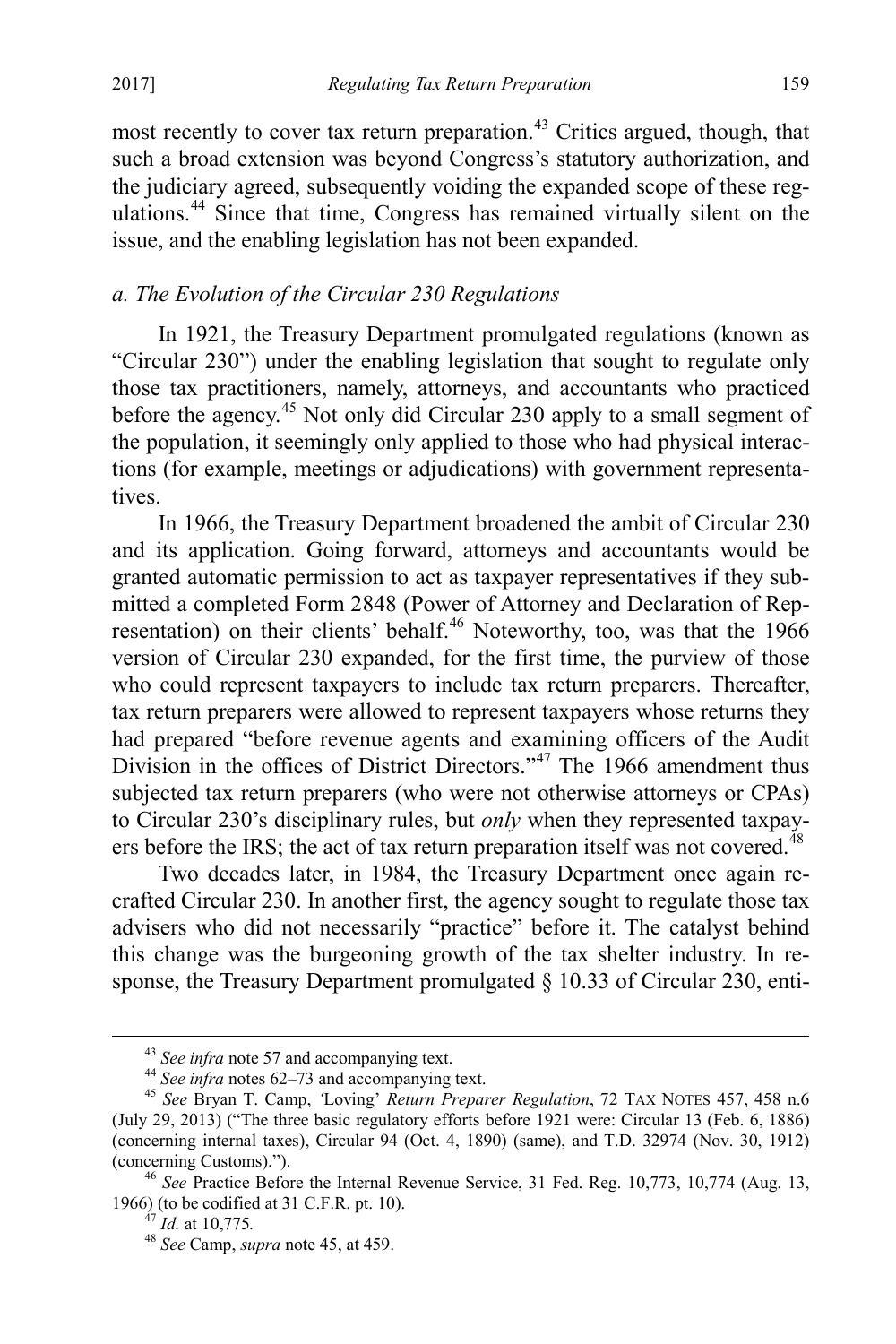<span id="page-10-0"></span>tled *Tax Shelter Opinions*. This section set forth standards for written tax opinions that opined about the legitimacy of aggressive tax return positions.[49](#page-10-1) Going forward, tax professionals who provided clients with written advice about tax shelters were subject to Circular 230's rules regardless of whether they had any direct dealings with the IRS.

One decade later, in 1994, the agency made another monumental change to Circular 230, adding § 10.34. This section went well beyond regulating written opinions issued by the tax shelter industry. With a broad brushstroke applicable to all tax return preparation work, it required that a tax reporting position must always "have a realistic possibility of being sus-tained on its merits" or, alternatively, be adequately disclosed to the IRS.<sup>[50](#page-10-2)</sup> Thus, although Circular 230 did not dictate who could become a tax return preparer, the amendment covered the substance of what was reported on a return by a preparer.

In 2004, the Treasury Department went a step further, adding § 10.35, § 10.36, and § 10.37 to Circular 230; these sections specified more elaborate standards of conduct that pertained to written tax advice, geared again toward the nonrepresentational behavior of practitioners rather than work before the agency.<sup>[51](#page-10-3)</sup>

Despite the repeated expansion of Circular 230's ambit to include facets of tax return preparation, these amendments apparently did not go far enough to curb derelict behavior on the part of tax return preparers. Whether due to ignorance or malfeasance, the advice that many tax return preparers rendered continued to fall far short of the accuracy mark.<sup>[52](#page-10-4)</sup> A report prepared by the Treasury Inspector General for Tax Administration,<sup>[53](#page-10-5)</sup> as well as two reports conducted by the Government Accountability Office ("GAO"),<sup>[54](#page-10-6)</sup> supported

<span id="page-10-1"></span><sup>&</sup>lt;sup>49</sup> Regulations Governing the Practice of Attorneys, Certified Public Accountants, and Enrolled Actuaries Before the Internal Revenue Service, 49 Fed. Reg. 6719, 6719 (Feb. 23, 1984) (to be codified at 31 C.F.R. pt. 10); *see* Dennis J. Ventry Jr., *No Joke: Circular 230 Is Here to Stay*, 111 TAX NOTES 1409, 1410 (2006) ("Treasury also articulated a specific antishelter strategy."); Dennis J. Ventry Jr., *The Reaction to the 1980 Proposed Amendments to Circular 230*, 111 TAX NOTES 1141, 1141 (2006) ("The amendments were designed to shut down the mass marketing of tax shelters to nonclient investors.").

<span id="page-10-2"></span> $50$  Regulations Governing the Practice of Attorneys, Certified Public Accountants, Enrolled Agents, and Enrolled Actuaries Before the Internal Revenue Service, 59 Fed. Reg. 31,523, 31,523 (June 20, 1994) (to be codified at 31 C.F.R. pt. 10). The new regulations also required that disclosed return positions not be frivolous. *Id.* 51<br>51 T.D. 9165, 2005-1 C.B. 359–63. 52<br>52 *See* TREASURY INSPECTOR GEN. FOR TAX ADMIN., MOST TAX RETURNS PREPARED BY A

<span id="page-10-4"></span><span id="page-10-3"></span>LIMITED SAMPLE OF UNCONTROLLED PREPARERS CONTAINED SIGNIFICANT ERRORS 3 (2008) ("Pursuing abusive preparers is part of the IRS" strategy to reduce the tax gap, which researchers estimate to be \$290 billion based on 2001 data.").

<span id="page-10-6"></span><span id="page-10-5"></span><sup>&</sup>lt;sup>53</sup> See id.<br><sup>54</sup> For the two studies, see generally U.S. GOV'T ACCOUNTABILITY OFFICE, GAO-14-467T, PAID TAX RETURN PREPARERS: IN A LIMITED STUDY, PREPARERS MADE SERIOUS ERRORS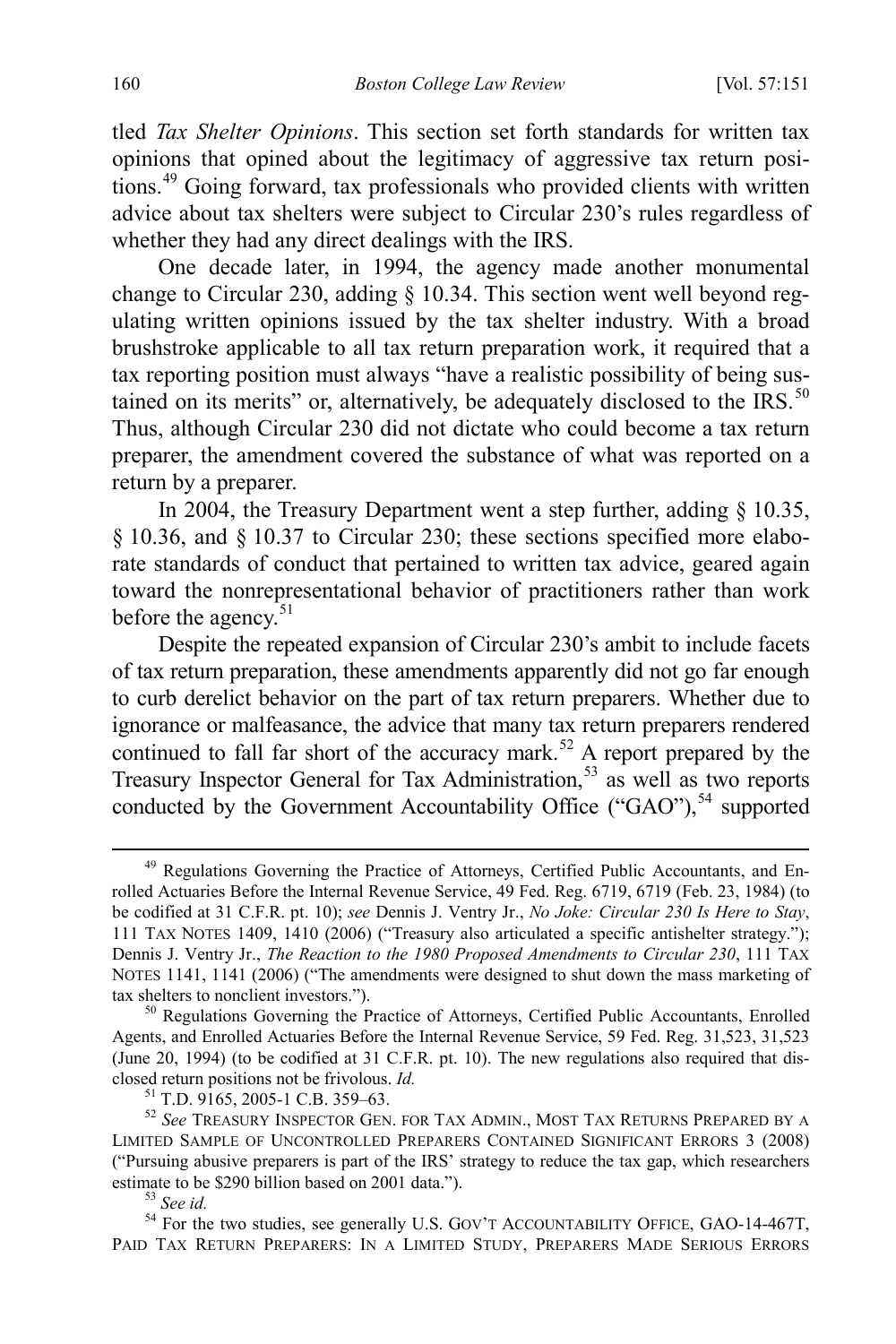this indictment. Those reports also revealed that unsuspecting low-income taxpayers often were the targets of unregulated tax return preparers.<sup>55</sup> Because Circular 230 at that time did not require any specific qualifications to become a tax return preparer, there were no checks in place to ensure that only qualified, scrupulous individuals could prepare tax returns.

# *b. The 2011 Return Preparer Regulations*

<span id="page-11-8"></span><span id="page-11-0"></span>In 2009, the Treasury Department conducted a study that confirmed that ameliorative action should be undertaken to address return preparer competency.[56](#page-11-2) In response to this study and on the basis of the enabling statute, the Treasury Department in 2011 promulgated new rules under Circular 230 aimed at regulating *all* tax return preparers,<sup>[57](#page-11-3)</sup> declaring that unlicensed preparers would have to meet the following threefold conjunctive criteria: (a) pass a competency test related to Form 1040 and related schedules; (b) pass a "suitability" background check; and (c) obtain a preparer tax identification number.<sup>[58](#page-11-4)</sup>

In addition to fulfilling these three criteria, practitioners, once registered, would have to complete fifteen hours of continuing education each year.<sup>[59](#page-11-5)</sup> Tax return preparers who were already licensed, such as attorneys, CPAs, and enrolled agents, were exempt from competency testing and continuing education requirements. $60$  The driving force behind these regulations was straightforward: the Treasury Department sought to improve tax return preparers' competency and strengthen their ethical moorings. By attempting to get tax return preparers in line, the Treasury Department hoped to achieve better tax return accuracy and thereby narrow the tax gap. $61$ 

<span id="page-11-9"></span> $\overline{a}$ 

<sup>(2014);</sup> and U.S. Gov't Accountability Office, GAO-06-563T, Paid Tax Return Prepar-<br>Ers: In a Limited Study, Chain Preparers Made Serious Errors (2006).

<span id="page-11-1"></span><sup>&</sup>lt;sup>55</sup> See generally Olson, *supra* not[e 37](#page-7-10) (expressing concern that the unprincipled actions of tax return preparers are exposing low-income communities to liability). <sup>56</sup> *See IRS Launches Tax Return Preparer Review; Recommendations to Improve Compliance* 

<span id="page-11-2"></span>*Expected by Year End*, IRS (June 4, 2009), http://www.irs.gov/uac/IRS-Launches-Tax-Return-Preparer-Review-Recommendations-to-Improve-Compliance-Expected-by-Year-End [https://perma.  $cc/CX77$ -SQTN].<br><sup>57</sup> Regulations Governing Practice Before the Internal Revenue Service, 76 Fed. Reg. 33,685,

<span id="page-11-3"></span>

<span id="page-11-5"></span><span id="page-11-4"></span><sup>32,286 (</sup>June 12, 2014) (to be codified at 31 C.F.R pt. 10).<br><sup>59</sup> *Id.* at 32,287.<br><sup>59</sup> *Id.* at 32,290.<br><sup>60</sup> *Id.* at 32,287. Testing and continuing education were also not required for return preparers<br>employed by law fir

<span id="page-11-7"></span><span id="page-11-6"></span><sup>&</sup>lt;sup>61</sup> See generally Russell J. George, *TIGTA Discusses Enforcement Challenges Faced by the IRS*, TAX NOTES TODAY, Aug. 10, 2010, LEXIS, 2010 TNT 154-30 (acknowledging the need for the IRS to engage the tax return preparer community in an effort to reduce the tax gap).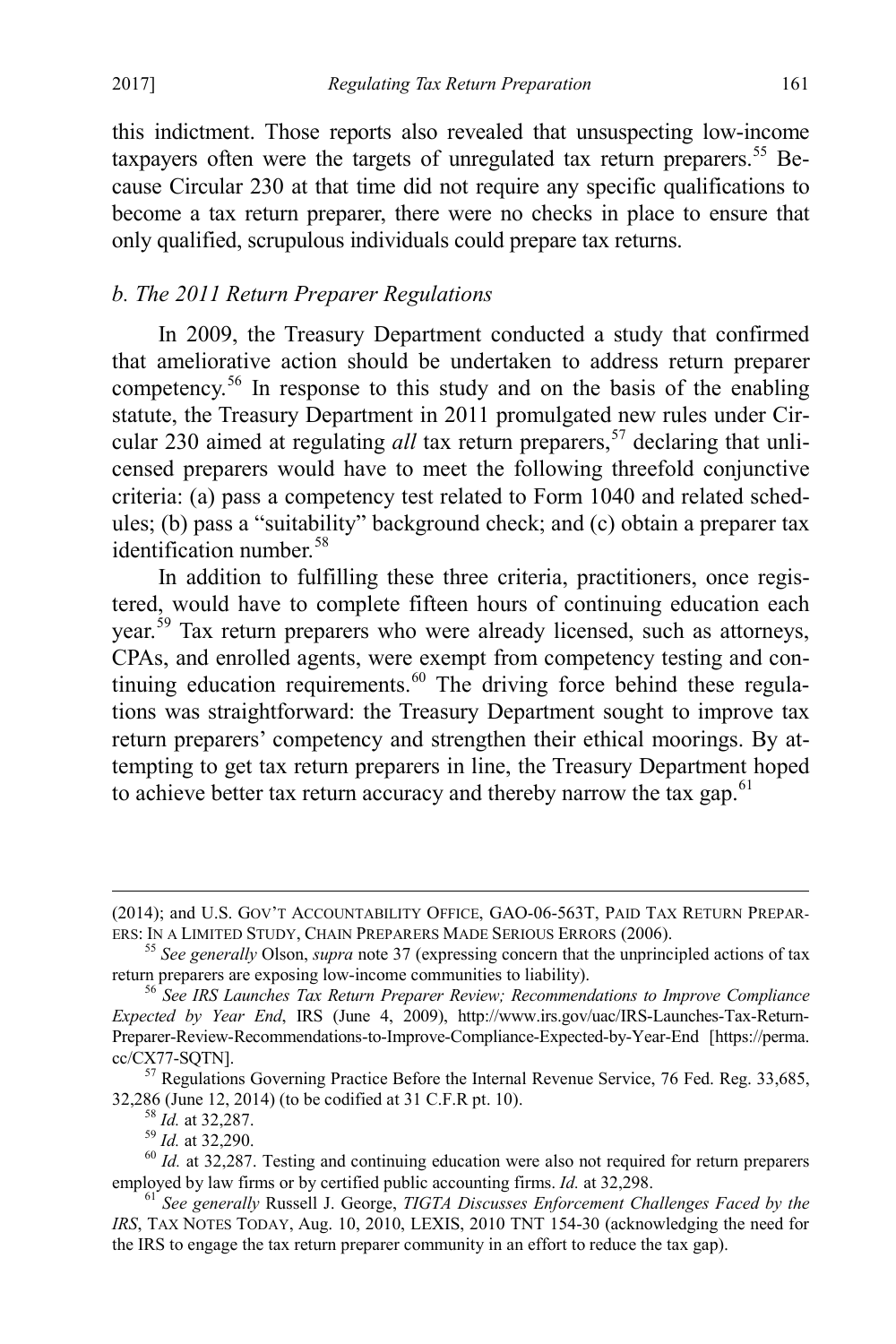#### *c.* Loving *and* Ridgely*: The Demise of the Return Preparer Regulations*

<span id="page-12-0"></span>Not all tax return preparers welcomed the Treasury Department's expansive reading of the enabling statute and the new regulatory regime. Two lawsuits, *Loving v. IRS*<sup>[62](#page-12-2)</sup> and *Ridgely v. Lew*,<sup>[63](#page-12-3)</sup> reflect the deep-seated animosity that some tax return preparers harbored toward the newly promulgated regulations; in both cases, the courts upheld the tax return preparers' challenges. Consider the facts and outcomes in each case.

<span id="page-12-12"></span><span id="page-12-1"></span>In *Loving*, a case before the U.S. Court of Appeals for the D.C. Circuit in 2014, three tax return preparers sought to strike down the new licensing and testing regime as being beyond the scope of the enabling statute,  $64$  which, recall, allows for regulation of "practice of representatives of persons before the Department of the Treasury."[65](#page-12-5) In affirming the district court, the D.C. Circuit Court of Appeals pointed out that tax return preparation involves assisting taxpayers, not representing them, and *assisting* and *representing* are not interchangeable terms.<sup>[66](#page-12-6)</sup> Furthermore, the court found that preparing a tax return cannot be equated to "practice . . . before the Department of the Treasury," which it stated would probably "involve traditional adversarial proceedings." $67$  On the basis of these and other findings, $68$  the appeals court struck down the newly crafted regulations as being invalid.

<span id="page-12-13"></span>In *Ridgely*, a case before the U.S. District Court for the District of Columbia in 2014, a CPA also sought to invalidate the expansion of Circular 230 to cover tax return preparers.<sup>[69](#page-12-9)</sup> The plaintiff in that case did not challenge the new registration and testing regime as the plaintiffs had in *Loving*  but, rather, challenged the fact that tax return preparation was now under the ambit of Circular 230 more broadly.<sup>[70](#page-12-10)</sup> Specifically, Mr. Ridgely contended that Circular 230's prohibition on contingent fee arrangements for refund claims should not apply to him because, in merely preparing amended tax returns to claim the refunds, he was not actually "representing" the taxpay-er.<sup>[71](#page-12-11)</sup> Just as it had in *Loving*, the IRS once again found itself on the losing side of a court battle. The same district court that had ruled in *Loving* ap-

<span id="page-12-5"></span><span id="page-12-4"></span><span id="page-12-3"></span><span id="page-12-2"></span><sup>&</sup>lt;sup>62</sup> Loving, 742 F.3d at 1015.<br><sup>63</sup> Ridgely v. Lew, 55 F. Supp. 3d 89, 90 (D.D.C. 2014).<br><sup>64</sup> Loving, 742 F.3d at 1015.<br><sup>65</sup> 31 U.S.C. § 330(a)(1).<br><sup>66</sup> Loving, 742 F.3d at 1017 ("The tax-return preparer certainly *assist* tax-return preparer does not *represent* the taxpayer.").<br><sup>67</sup> *Id.* at 1018, 1019.<br><sup>68</sup> *See id.* at 1019–21. The appeals court cites three other rationales for its holding in the tax-

<span id="page-12-10"></span><span id="page-12-9"></span><span id="page-12-8"></span><span id="page-12-7"></span><span id="page-12-6"></span>payer's favor: the history of the enabling statute, the broader statutory framework, and the fact that such a major delegation of power was not explicitly provided for by Congress. *Id.* <sup>69</sup> *Ridgely*, 55 F. Supp. 3d at 93. <sup>70</sup> *Id.* at 91. <sup>71</sup> *See id.* 

<span id="page-12-11"></span>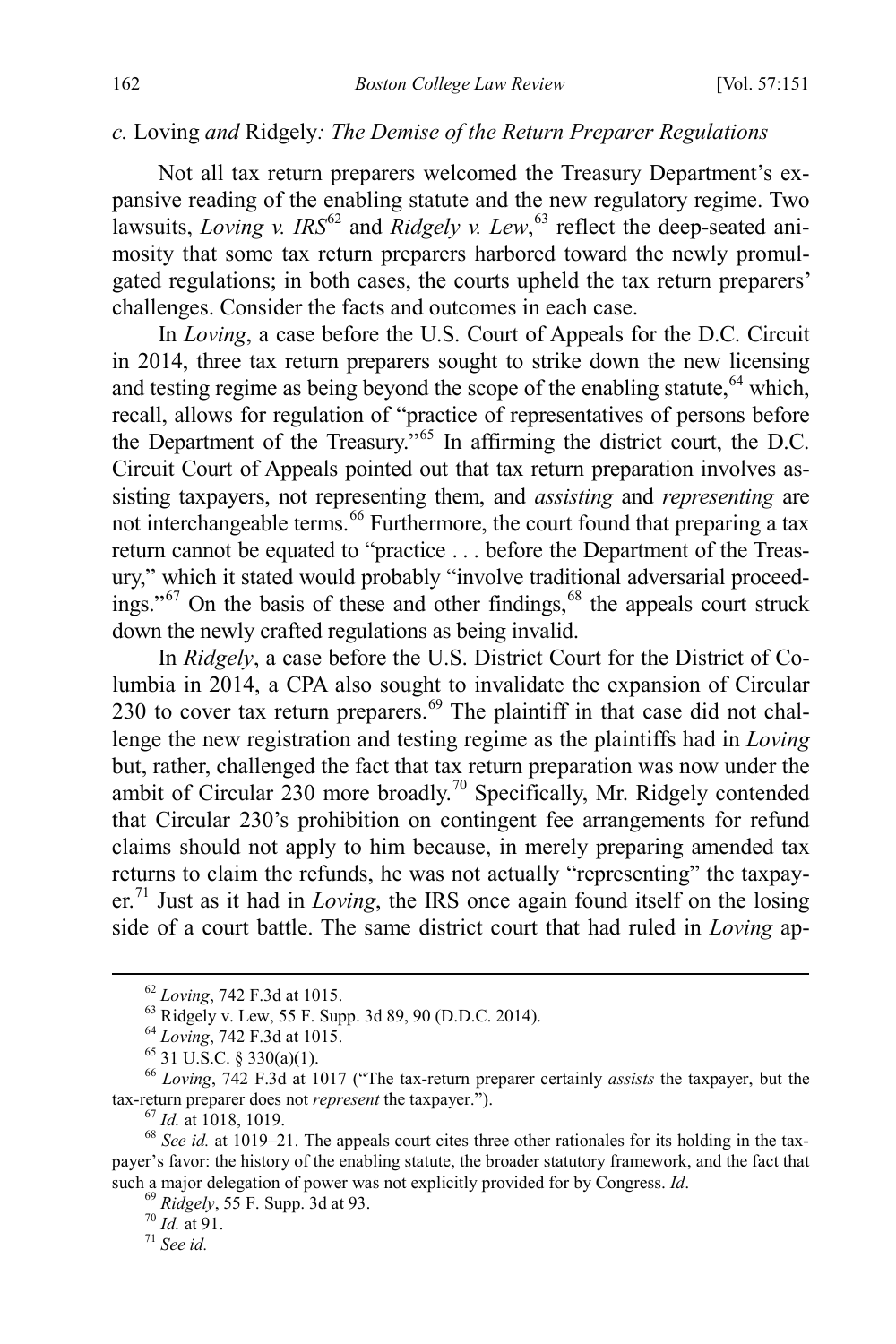plied the identical rationale in *Ridgely*: the plaintiff CPA was merely "assist-ing" the taxpayer and was in no way representing him;<sup>[72](#page-13-2)</sup> as such, this foreclosed Circular 230's application to the CPA's fee arrangement. In the words of the court, those activities leading up to a tax return submission were not within the enabling statute's ambit; instead, only if the IRS commenced an audit would "practice" before the agency begin, triggering the statute's ap-plication and, by extension, Circular 230 oversight.<sup>[73](#page-13-3)</sup>

# <span id="page-13-1"></span>*d. Current Environment: Lack of Oversight*

In the aftermath of the *Loving* and *Ridgely* decisions, the Treasury Department has essentially lost its latitude to regulate tax return preparers. Put slightly differently, when it comes to congressional oversight of tax return preparers, there is none.<sup>[74](#page-13-4)</sup> That being the case, anyone can claim to be a tax return preparer, set up shop, hang out a shingle, and start preparing tax returns. Historically, such broad latitude does not bode well for tax compli-ance.<sup>[75](#page-13-5)</sup> The Treasury Department could thus redesign Form 1040 in a manner that would potentially help ensure better tax compliance; such efforts, however, would be almost entirely for naught if the financial gatekeepers of the income tax system—namely, tax return preparers—are ill-trained, unscrupulous, or simply ignorant.

# *B. Congressional Failure to Regulate the Tax Return Preparation Software Industry*

<span id="page-13-0"></span>In contrast to the saga over regulating paid tax return preparers, the history behind tax return preparation software is rather brief. Essentially, it is a story of free rein bestowed by both Congress and the Treasury Department on the tax return software industry from its inception.

Over the last several decades, the tax return preparation software in-dustry has grown by leaps and bounds.<sup>[76](#page-13-6)</sup> Despite this stupendous growth, Congress has exercised virtually no oversight over this multibillion-dollar

<span id="page-13-2"></span><sup>&</sup>lt;sup>72</sup> *Id.* at 95 ("CPAs . . . [without] any power of attorney possess[] no 'legal authority to act on behalf of taxpayers.' In *Loving*'s words, these individuals merely 'assist[]' the taxpayer. Thus, Section 330's use of the term 'representative' excludes refund claim preparers, just as it did tax-<br>return preparers in *Loving.*" (alteration in original) (quoting *Loving*, 742 F.3d at 1017)).

<span id="page-13-5"></span><span id="page-13-4"></span><span id="page-13-3"></span><sup>&</sup>lt;sup>73</sup> *Id.* at 96.<br><sup>74</sup> See STAFF OF THE JOINT COMM. ON TAXATION, *supra* not[e 1,](#page-2-4) at 4.<br><sup>75</sup> See IRS Launches Tax Return Preparer Review, supra note [56](#page-11-8) (announcing a review of tax preparers spurred by a study suggesting that the tax return preparer industry required ameliorative

<span id="page-13-6"></span>action). 76 *See, e.g.*, Beryl A. Howell, *Court Enjoins Proposed Merger Between H&R Block and TaxACT on Antitrust Grounds*, TAX NOTES TODAY, Nov. 14, 2011, LEXIS, 2011 TNT 219-10 ("Digital Do It-Yourself preparation is becoming increasingly popular.").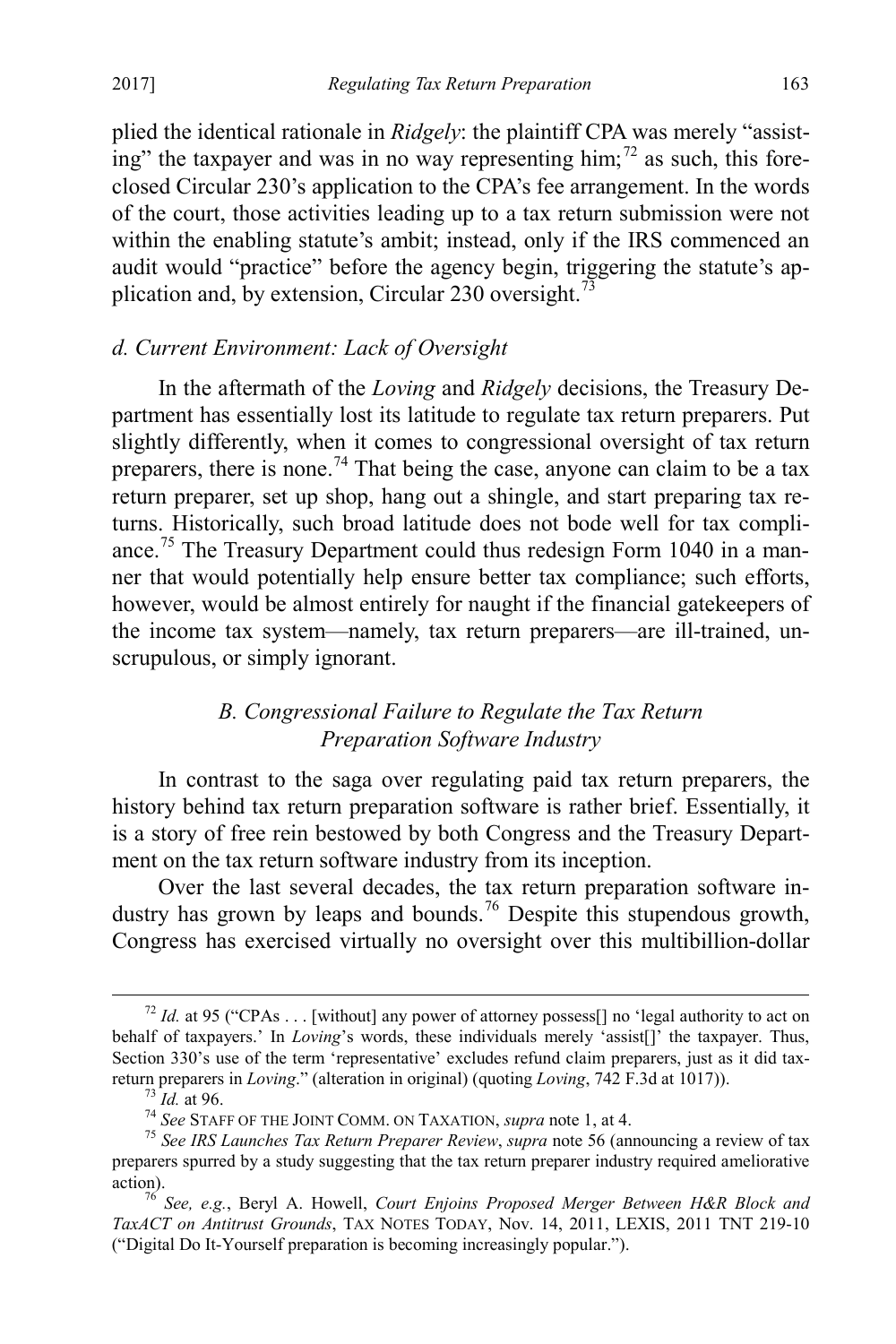<span id="page-14-0"></span>industry.<sup>[77](#page-14-1)</sup> To date, there are three areas of legislation that minimally shape the tax return preparation software industry. First, the Internal Revenue Code ("Code") requires that the tax return preparation software industry design its software in a manner that permits e-filing.[78](#page-14-2) Second, tax return software companies (along with tax return preparers) are forbidden from disclosing or using taxpayers' personal information without authorization.<sup>[79](#page-14-3)</sup> Finally, software companies are subject to privacy and safeguarding rules administered by the Federal Trade Commission.<sup>[80](#page-14-4)</sup>

Similarly, neither the Treasury Department nor the IRS has unilaterally sought to exercise much oversight over the tax return preparation software industry. Currently, the IRS requires software developers to annually verify that their products are electronically compatible with the IRS's processing systems, that tax rates are updated, and that the software's computations are correct. $81$  Apart from these minor verification requirements, tax return software companies are generally granted carte blanche. In fact, the IRS generally does not conduct any testing to determine whether the substantive guidance provided by tax return preparation software companies is accurate and whether the software prepares correct returns.<sup>[82](#page-14-6)</sup>

<span id="page-14-3"></span><sup>79</sup> *See* I.R.C. § 6713 (civil penalty for disclosure or use of taxpayer information by return preparer); *id.* § 7216 (criminal penalty for same); *see also* 26 C.F.R. § 301.7216-1(b)(2)(i)(B) (2016) (including, for purpose of privacy rules, software developers in the definition of *tax return preparers*). <sup>80</sup> *See U.S. GOV'T ACCOUNTABILITY OFFICE, <i>supra* note [5,](#page-3-5) at 8 (discussing application of

<span id="page-14-4"></span>Gramm-Leach-Bliley Act to tax software companies).<br><sup>81</sup> *See id.* at 10 ("IRS requires tax software to pass its Participants Acceptance Testing System

<span id="page-14-5"></span>(PATS), which includes verifying that computations are correct, tax rate schedules are updated, and returns transmitted electronically are compatible with IRS systems."); *see also* Rev. Proc. 2007-40, 2007 IRB LEXIS 567 ("This revenue procedure informs Authorized IRS *e-file* Providers of their obligations to the Internal Revenue Service (the Service), taxpayers, and other participants in the *e-file* Program . . . ."); IRS, AUTHORIZED E-FILE PROVIDERS, *supra* not[e 78,](#page-14-0) at 10 (specifying steps that software developers must take to ensure that the IRS is able to process taxpayer submissions); IRS, SOFTWARE DEVELOPERS & TRANSMITTERS, *supra* note [78,](#page-14-0) at 11 (providing technical directions for software developers). <sup>82</sup> *See* U.S. GOV'T ACCOUNTABILITY OFFICE, *supra* note [5,](#page-3-5) at 10 ("However, PATS does not

<span id="page-14-6"></span>go further in testing to determine, for example, whether the guidance tax software provides is sufficient in helping taxpayers prepare accurate tax returns."); *see also* DEP'T OF TREASURY, NO. 2005-40-025, OPPORTUNITIES EXIST TO IMPROVE TAX SOFTWARE PACKAGES 2 (2005) ("The

<span id="page-14-1"></span> <sup>77</sup> *See* IRS, *supra* note [4,](#page-3-0) at 9–10 ("Despite large volumes of returns prepared using consumer and commercial tax preparation software, quality control over these products rests exclusively with the software publishers.").

<span id="page-14-2"></span><sup>&</sup>lt;sup>78</sup> *See* I.R.C. § 6011(e)(1) (2012) (providing the statutory basis for regulations governing efiling). Annually, the IRS publishes specifications that provide software companies with appropriate guidelines. *See generally* IRS, HANDBOOK FOR AUTHORIZED IRS E-FILE PROVIDERS OF INDI-VIDUAL INCOME TAX RETURNS (2014) [hereinafter IRS, AUTHORIZED E-FILE PROVIDERS] (guiding tax return preparers who e-file individual income tax returns); IRS, MODERNIZED E-FILE (MEF) GUIDE FOR SOFTWARE DEVELOPERS AND TRANSMITTERS (2016) [hereinafter IRS, SOFT-WARE DEVELOPERS & TRANSMITTERS] (establishing technical specifications for tax preparation software developers and for those who transmit tax returns electronically).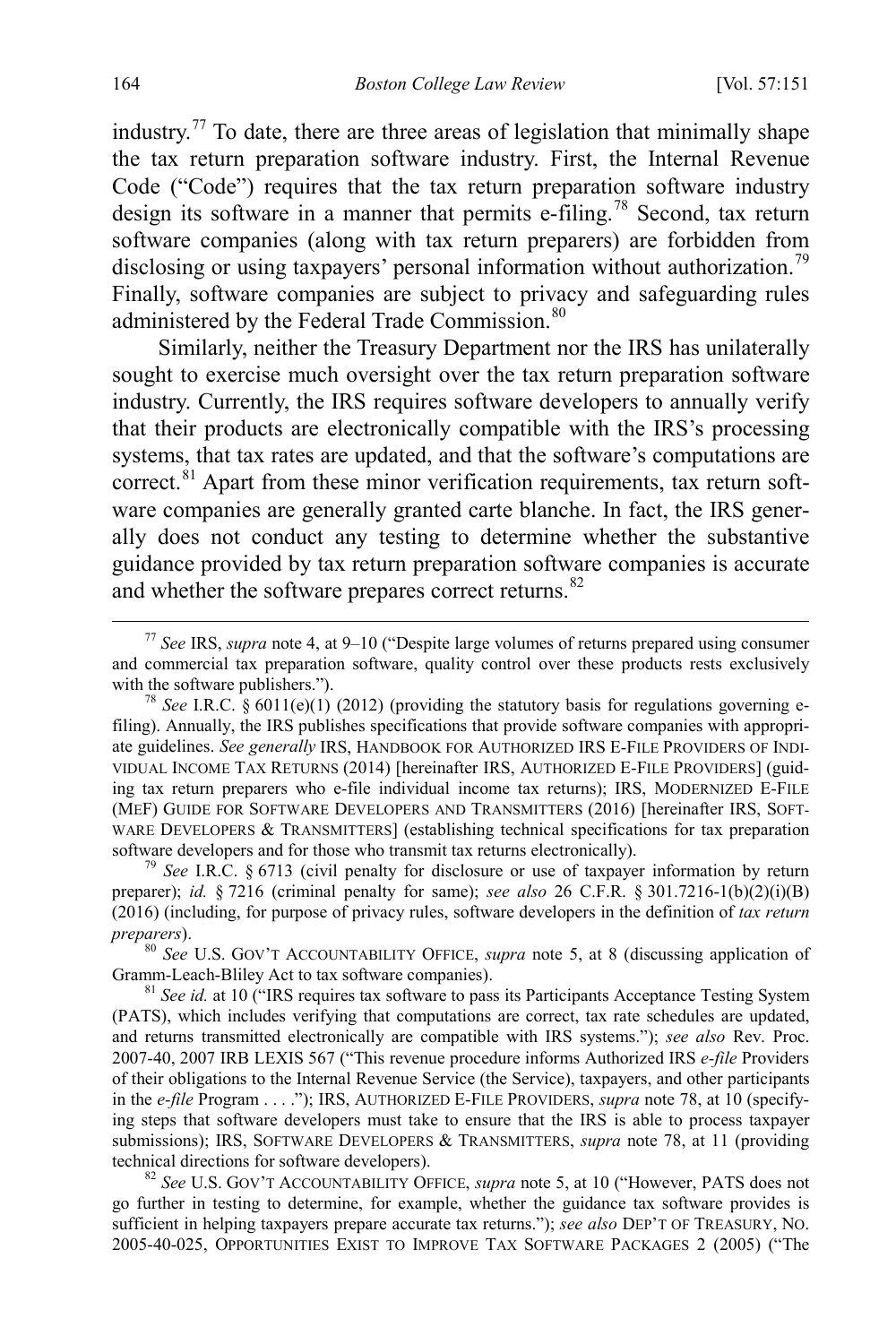<span id="page-15-5"></span> $\overline{a}$ 

Perhaps in an endeavor to avoid more substantial oversight, the tax return preparation software industry has imposed a modicum of self-regulation and has, in some circumstances, cooperated with the government. Consider two such instances.

<span id="page-15-6"></span>First, bowing to congressional and public pressure, in 2002 the tax re-turn software industry joined the IRS to form the "Free File Alliance."<sup>[83](#page-15-0)</sup> This program enables low- and moderate-income taxpayers to prepare their tax returns for free via the IRS website, using software programs provided by members of the alliance, which is made up of over a dozen tax return preparation software companies. $84$  In exchange for the software companies agreeing to provide free filing services to at least seventy percent of taxpayers (those with adjusted gross incomes of \$60,000 or less for 2015), the IRS has agreed not to develop its own tax return preparation software to com-pete with the private industry.<sup>[85](#page-15-2)</sup> Over the past decade, participation in the program has been quite low. In 2014, for example, approximately 2.8 million taxpayers took advantage of the program, which represented less than three percent of eligible taxpayers.<sup>[86](#page-15-3)</sup> Only forty-six million people have used the program since its inception in 2003, which is anemic compared to the roughly one hundred million taxpayers who qualify *each year* to participate.[87](#page-15-4) Some critics have pointed out that the available filing categories on the Free File Alliance website exclude many taxpayers in the under \$60,000 income range, such as seniors or taxpayers with certain types of deduc-

testing is intended to ensure *e-filed* tax returns can be initially processed much like tax returns submitted on paper. Nevertheless, the tests are not created to check for misapplication of the tax law.").

<span id="page-15-0"></span><sup>83</sup> *See Free Online Electronic Tax Filing Agreement Signed*, IRS (June 16, 2016), https://www. irs.gov/uac/free-online-electronic-tax-filing-agreement-signed [https://perma.cc/8SZR-3CZA] ("On October 30, 2002, a public-private partnership agreement was officially signed between the IRS and the Free File Alliance, LLC, a group of tax software companies to make free online tax preparation and electronic filing services available to at least 60% of all individual taxpayers (i.e., 78 million)."). The IRS recently renewed its agreement with the tax software industry through 2020. *See IRS and Free File Alliance Reach New Agreement for Free Tax Software*, IRS (Mar. 17, 2015), https://www.irs.gov/uac/newsroom/irs-and-free-file-alliance-reach-new-agreement-for-free-tax-soft ware [https://perma.cc/D3DT-59GJ] ("The Internal Revenue Service and Free File Inc., also known as the Free File Alliance, today announced a new five-year agreement that guarantees free, federal tax preparation software products for 70 percent of all taxpayers.").

<span id="page-15-1"></span><sup>&</sup>lt;sup>84</sup> *Free File: I Will Choose a Free File Software*, IRS, https://apps.irs.gov/app/freeFile/jsp/ index.jsp [https://perma.cc/55V5-NGGK]. 85 *See* IRS, SEVENTH MEMORANDUM OF UNDERSTANDING ON SERVICE STANDARDS AND

<span id="page-15-2"></span>DISPUTES BETWEEN THE INTERNAL REVENUE SERVICE AND FREE FILE, INCORPORATED 4 (Mar. 6, 2015) ("[T]he federal government has pledged to not enter the tax preparation software and efiling services marketplace."). <sup>86</sup> Laura Saunders, *Why 'Free File' for Taxes Isn't So Popular*, WALL ST. J. (Jan. 30, 2015,

<span id="page-15-4"></span><span id="page-15-3"></span><sup>10:59</sup> AM), http://www.wsj.com/articles/why-free-file-for-taxes-isnt-so-popular-1422633546 [https:// perma.cc/V5CL-GX52].<br><sup>87</sup> FREE FILE ALLIANCE, http://freefilealliance.org/ [https://perma.cc/XP3U-UWWF].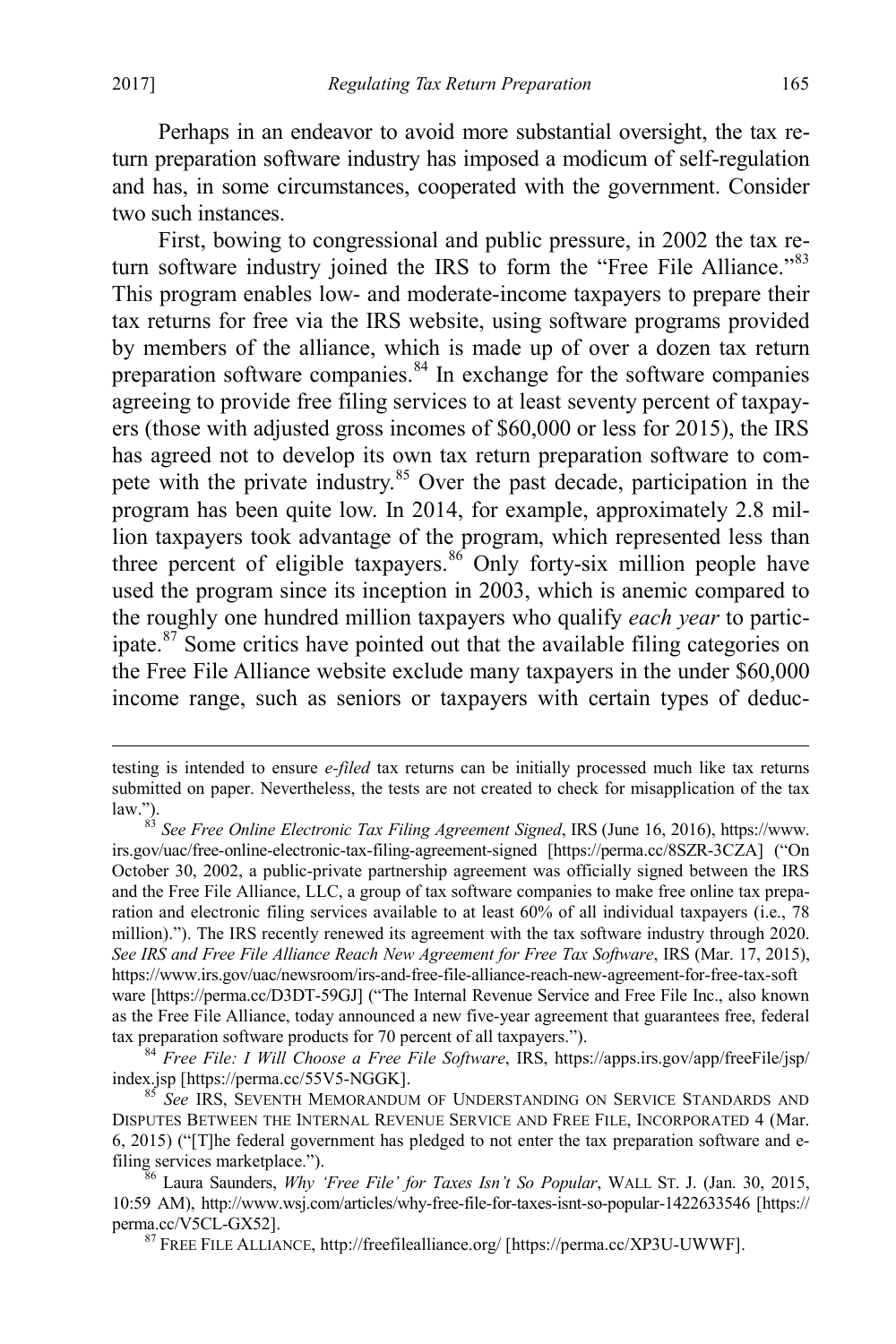<span id="page-16-8"></span><span id="page-16-0"></span>tions.<sup>[88](#page-16-1)</sup> Others have pointed out that software companies like TurboTax advertise their own "free" offerings outside of the Free File Alliance website, which likely attract many taxpayers who are unaware of the IRS's free-filing website.<sup>[89](#page-16-2)</sup> The problem, commentators have noted, is that these alternative websites often surprise users with additional fees or suggest that they upgrade to a more costly software program.<sup>[90](#page-16-3)</sup>

<span id="page-16-9"></span><span id="page-16-7"></span>A second example of cooperation is that tax software companies and the IRS have united to help combat identity fraud, a problem that has be-come epidemic.<sup>[91](#page-16-4)</sup> Insofar as tax return preparation is concerned, this problem is particularly acute because taxpayers must convey their most vital personal information, such as their Social Security numbers, home addresses, and bank account information, via regular mail or over the Internet. For identity theft predators, a tax return thus constitutes a treasure trove of in-formation ready to be discovered and exploited.<sup>[92](#page-16-5)</sup> In recognition of this reality, the IRS and the tax return preparation software industry have decided to combine their resources and work together to minimize instances of identity theft.<sup>[93](#page-16-6)</sup> Given that data breaches present a significant threat to the business

<span id="page-16-2"></span>state of residence or military status.").<br><sup>89</sup> *See* Sharf, *supra* note [88](#page-16-0) ("[T]he TurboTax Federal Free Edition isn't actually part of the Free File program, whereas the TurboTax Freedom Edition is.").

<span id="page-16-3"></span><sup>90</sup> Id; see also Jeremy Scott, *Why the Free File Alliance Is Bad for Taxpayers*, FORBES (Apr. 15, 2014, 9:42 AM), http://www.forbes.com/sites/taxanalysts/2014/04/15/why-the-free-file-allianceis-bad-for-taxpayers/#6b76295b651e [http://web.archive.org/web/20160304230204/http://www. forbes.com/sites/taxanalysts/2014/04/15/why-the-free-file-alliance-is-bad-for-taxpayers/#48607ea 93246] ("Even if a taxpayer qualifies for free filing, the FFA [Free File Alliance] will still offer many opportunities to spend money." (alteration in original)).

<span id="page-16-4"></span><sup>91</sup> See, e.g., J. Craig Anderson, *Identity Theft Growing, Costly to Victims*, USA TODAY (Apr. 14, 2013, 4:38 PM), http://www.usatoday.com/story/money/personalfinance/2013/04/14/ identitytheft-growing/2082179/ [https://perma.cc/VU4P-YU3F] ("Identity theft is expected to surpass traditional theft as the leading form of property crime."). <sup>92</sup> *See, e.g.*, Herb Weisbaum, *Identity Thieves Gear Up to Steal Your Tax Refund*, CNBC

<span id="page-16-5"></span>NEWS (Jan. 14, 2014, 8:00 AM), http://www.cnbc.com/2014/01/14/identity-thieves-gear-up-tosteal-your-tax-refund.html [https://perma.cc/SYT8-TAGL] ("Identity theft is already a serious problem—the No. 1 complaint to the Federal Trade Commission, and tax-related identity theft is a growing part of this crime spree. In 2010, about 15 percent of all identity theft complaints to the FTC dealt with tax returns. In 2013, that jumped to 43 percent.").

<span id="page-16-6"></span><sup>93</sup> See, e.g., Online Return Preparation Firm Joins Anti-Tax-Fraud Effort, TAX NOTES TODAY, June 11, 2015, LEXIS, 2015 TNT 113-45 (explaining how the tax return preparation software industry is joining with the IRS to combat identity theft); *IRS, Industry, States Take New Steps Together to Fight Identity Theft, Protect Taxpayers*, IRS (June 11, 2015), http://www.irs.gov/uac/Newsroom/ IRS-and-Industry-and-States-Take-New-Steps-Together-to-Fight-Identity-Theft-and-Protect-Tax

<span id="page-16-10"></span><span id="page-16-1"></span> <sup>88</sup> *See* Saunders, *supra* not[e 86;](#page-15-5) Samantha Sharf, *You Call That Free? What TurboTax and the Free File Alliance Cost One Millennial*, FORBES (Feb. 8, 2016, 11:05 AM), http://www.forbes.com/ sites/samanthasharf/2016/02/08/you-call-that-free-what-turbotax-and-the-free-file-alliance-cost-onemillennial/#526257271615 [https://web.archive.org/web/20160921152145/http://www.forbes.com/ sites/samanthasharf/2016/02/08/you-call-that-free-what-turbotax-and-the-free-file-alliance-cost-onemillennial/#75ce8bb968ea] ("It turns out that while all 13 members of the Free File Alliance offer free filing to some subset of people making as much as \$62,000 this year, they restrict that by age,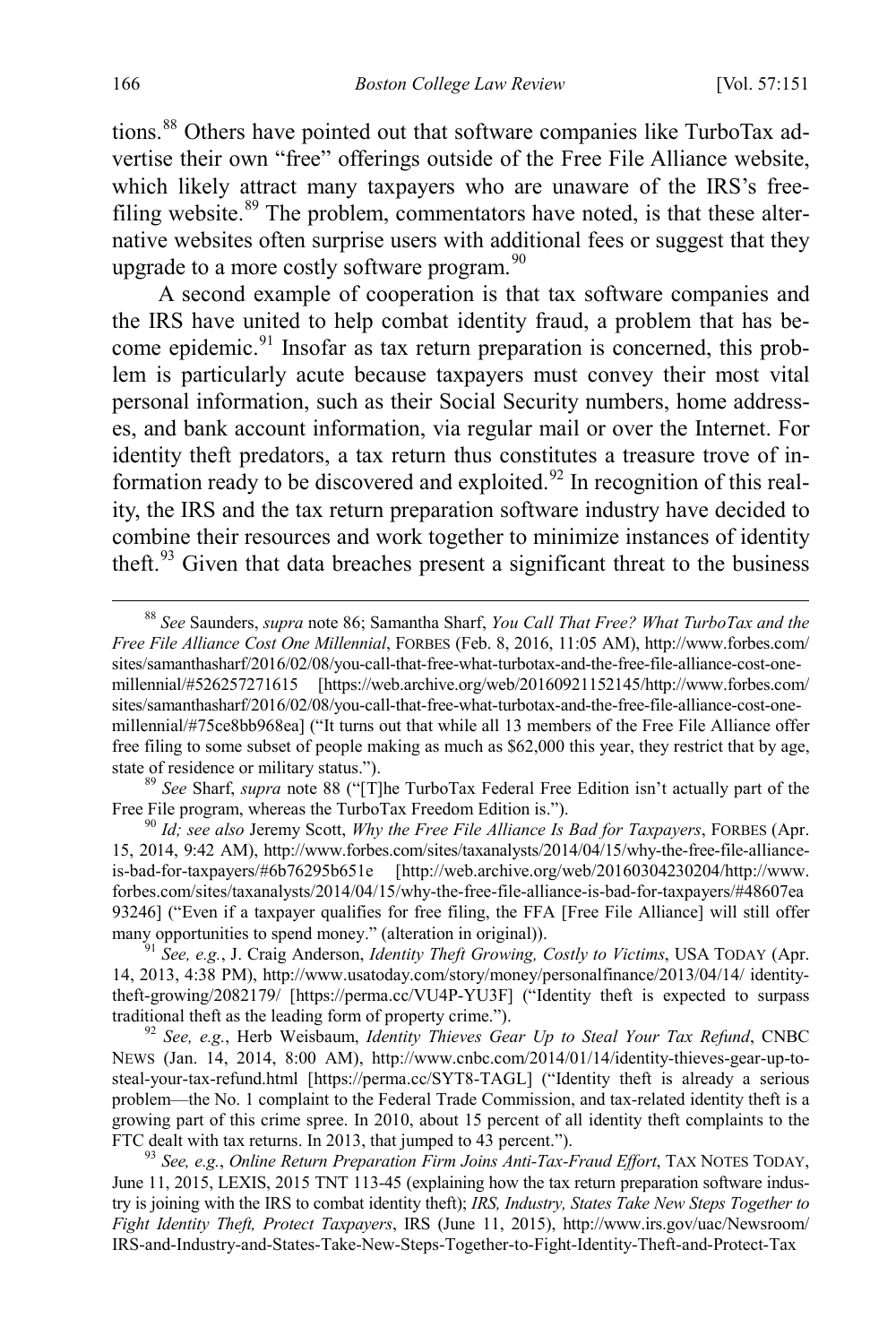$\overline{a}$ 

of tax preparation software companies,  $94$  it is perhaps unsurprising that those companies have voluntarily committed to work with the government to enhance the security of taxpayers' personal information.

<span id="page-17-3"></span>The prophylactic strategy to self-regulate and periodically cooperate with the government has worked to the advantage of the tax return preparation software industry. Due to this strategy, any suggestion that the government prepare tax returns on behalf of taxpayers is either ignored or cast as an example of "Big Government" being too intrusive.<sup>[95](#page-17-1)</sup> This hands-off approach is not the stance adopted by other industrial nations. For example, in many European nations, at least in select instances (primarily with respect to their low-income taxpayers), revenue oversight agencies prepare tax re-turns on behalf of the country's taxpayers.<sup>[96](#page-17-2)</sup>

<span id="page-17-4"></span>Historically, the tax return preparation software industry has therefore been at liberty to design its software packages essentially in any way it pleases. The result is that the computer algorithms and queries that the tax return preparation software industry designs are not necessarily the same as those that the IRS would mandate.

The goal is to give its users a cost-efficient and, to the extent possible, enjoyable experience. This strategy has handsomely paid off as more taxpayers utilize the industry's products: according to an industry observer,

<span id="page-17-2"></span><sup>96</sup> See Austan Goolsbee, *The 'Simple Return': Reducing America's Tax Burden Through Return-Free Filing*, TAX NOTES TODAY, July 1, 2006, LEXIS, 2006 TNT 144-42 ("The U.S. Department of the Treasury (U.S. Treasury 2003) observed that, in 1999, about 87 percent of tax filers in Denmark and 74 percent of filers in Sweden had their returns prepared through a [Tax Agency Reconciliation] system." (alteration in original)).

payers [https://perma.cc/FMA4-5NEL] ("The Internal Revenue Service joined today with representatives of tax preparation and software firms, payroll and tax financial product processors and state tax administrators to announce a sweeping new collaborative effort to combat identity theft refund fraud and protect the nation's taxpayers.").<br><sup>94</sup> For example, regarding its annual public filing with the Securities and Exchange Commis-

<span id="page-17-0"></span>sion, the owner of TurboTax, Intuit, has disclosed the following business risk: "We host, collect, use and retain sensitive and personal customer information and data. A security breach resulting in third party access to this information and data could materially disrupt our businesses, result in the disclosure of confidential information, significantly damage our reputation and cause material losses." Intuit Inc., Annual Report (Form 10-K) (Sept. 1, 2015). <sup>95</sup> *See, e.g.*, Lenny Goldberg, *Ready Return Program Advances in Assembly*, 40 ST. TAX

<span id="page-17-1"></span>NOTES 261, 261 (Apr. 21, 2006) ("The bill was opposed by Intuit, TechNet (representing the hightech industry, including Intuit), the American Electronics Association, and the California Taxpayers' Association. Opponents argued that the state is unfairly competing with private enterprise in tax preparation; that the free file program, which directs moderate income taxpayers to proprietary Web sites, is sufficient; and that taxpayers would be intimidated by the tax authority, despite the voluntary nature of the program."); Liz Day, *How the Maker of TurboTax Fought Free, Simple Tax Filing*, PROPUBLICA (Mar. 26, 2013, 4:00 AM), http://www.propublica.org/article/how-themaker-of-turbotax-fought-free-simple-tax-filing [https://perma.cc/54YR-5FFG] ("Intuit has spent about \$11.5 million on federal lobbying in the past five years—more than Apple or Amazon. Although the lobbying spans a range of issues, Intuit's disclosures pointedly note that the company 'opposes IRS government tax preparation."").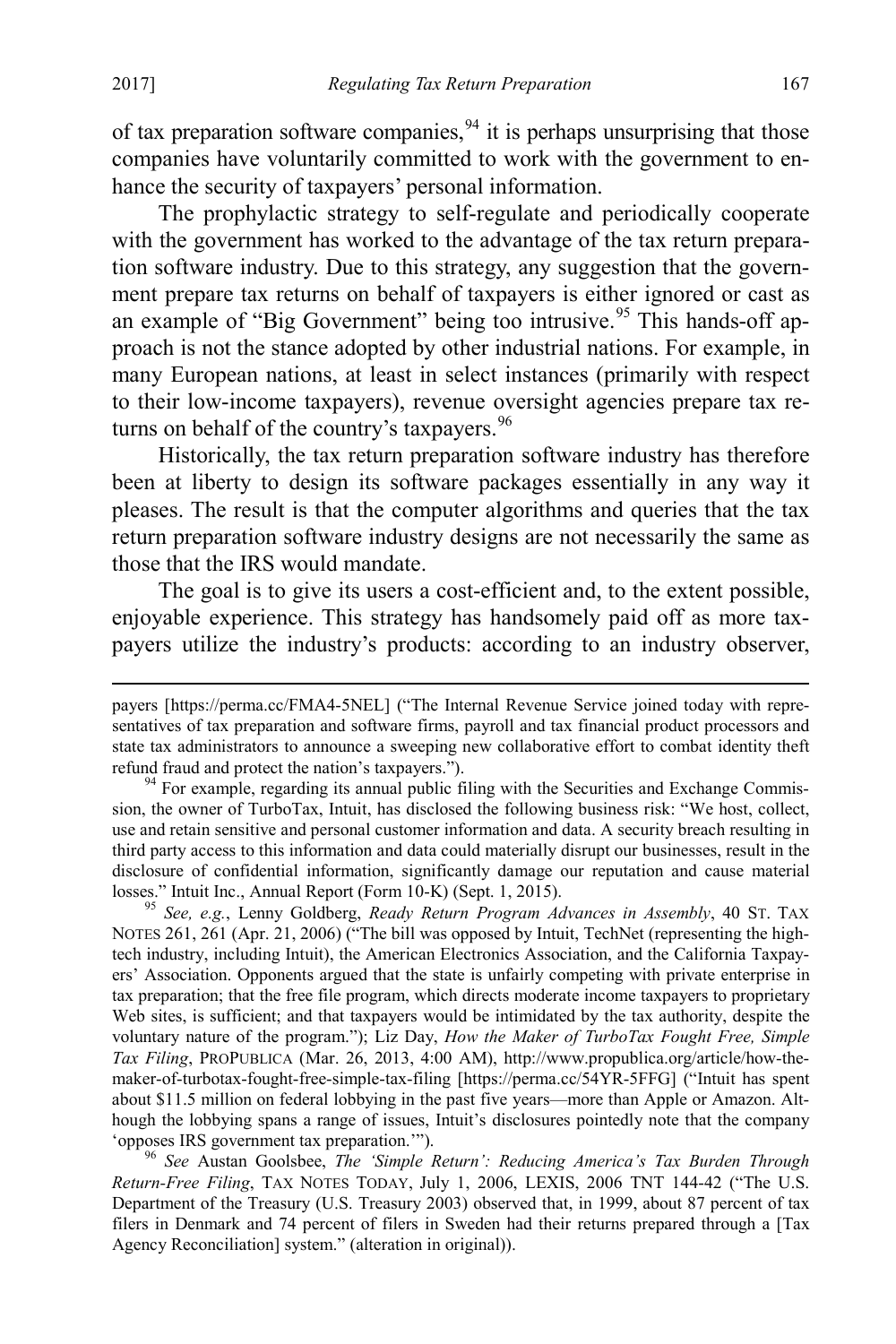"[r]eturns filed professionally saw a 0.2 percent increase as of May 15, 2015, over the previous year, while self-prepared returns grew a whopping 5.8 percent. Overall, 49,195,000, or more than 40 percent of the total of 120,612,000 e-filed returns, were filed by taxpayers who prepared the returns themselves."[97](#page-18-4) The relative pleasantness of the tax return preparation experience, which presumably results in an increase in software sales, however, does not necessarily yield greater tax compliance and accuracy.

# <span id="page-18-2"></span><span id="page-18-1"></span>II. THE CASE FOR REGULATING TAX RETURN PREPARATION

<span id="page-18-0"></span>Having explored the liberties that Congress has extended to tax return preparers and the tax return preparation software industry, this Part explores the consequences of this noninterventionist approach and makes an affirmative case for regulation in this context. $98$ 

For much of the Code's history, lack of regulation of the tax return preparation process made sense. Consider the fact that, in yesteryear, the majority of taxpayers routinely turned to the IRS for counsel and advice. Information regarding proper tax return submission was commonly dispensed vis-à-vis IRS publications that many taxpayers read, analyzed, and applied. In addition, the IRS commonly had well-staffed walk-in centers that, during the busy tax season, were inundated with inquisitive taxpayers. If the IRS needed to convey important information, it had the eyes, ears, and minds of taxpayers at its beck and call.

This is no longer the case. Instead, taxpayers now routinely rely upon tax return preparers and tax return preparation software for guidance.<sup>[99](#page-18-6)</sup> The IRS, on the other hand, has experienced significant funding cuts in recent years that have forced it to shrink its workforce and reduce taxpayer ser-vices.<sup>[100](#page-18-7)</sup> More recently, the IRS has announced plans to reduce face-to-face

<span id="page-18-7"></span><sup>100</sup> See Chuck Marr & Cecile Murray, *IRS Funding Cuts Compromise Taxpayer Service and Weaken Enforcement*, CTR. ON BUDGET & POL'Y PRIORITIES (Apr. 4, 2016), http://www.cbpp. org/research/federal-tax/irs-funding-cuts-compromise-taxpayer-service-and-weaken-enforcement [https://perma.cc/T7G2-4LRR].

The Internal Revenue Service (IRS) budget has been cut by 17 percent since 2010, after adjusting for inflation, forcing the IRS to reduce its workforce, severely scale

<span id="page-18-4"></span> <sup>97</sup> Roger Russell, *2015 Tax Software Update*, ACCOUNTING TODAY (Aug. 25, 2015), http://www. accountingtoday.com/news/tax-practice/2015-tax-software-update-75597-1.html [https://perma.cc/ E9ZN-P4GQ].<br><sup>98</sup> *See infra* note[s 99–](#page-18-3)[174](#page-33-1) and accompanying text.<br><sup>99</sup> *See* Susan Jones, *IRS: 90% of Taxpayers Seek Help in Preparing Their Tax Returns,* 

<span id="page-18-3"></span>

<span id="page-18-6"></span><span id="page-18-5"></span>CNSNEWS.COM (Apr. 9, 2014, 6:09 AM), http://www.cnsnews.com/news/article/susan-jones/irs-90-taxpayers-seek-help-preparing-their-returns [https://perma.cc/3VJA-LLGV] ("According to [IRS Commissioner] Koskinen, about 80 million returns, or 56 percent of the total individual tax returns filed each year, are done by paid preparers. Another 34 percent of taxpayers use tax preparation software, making a total of 90 percent of taxpayers who seek some form of assistance."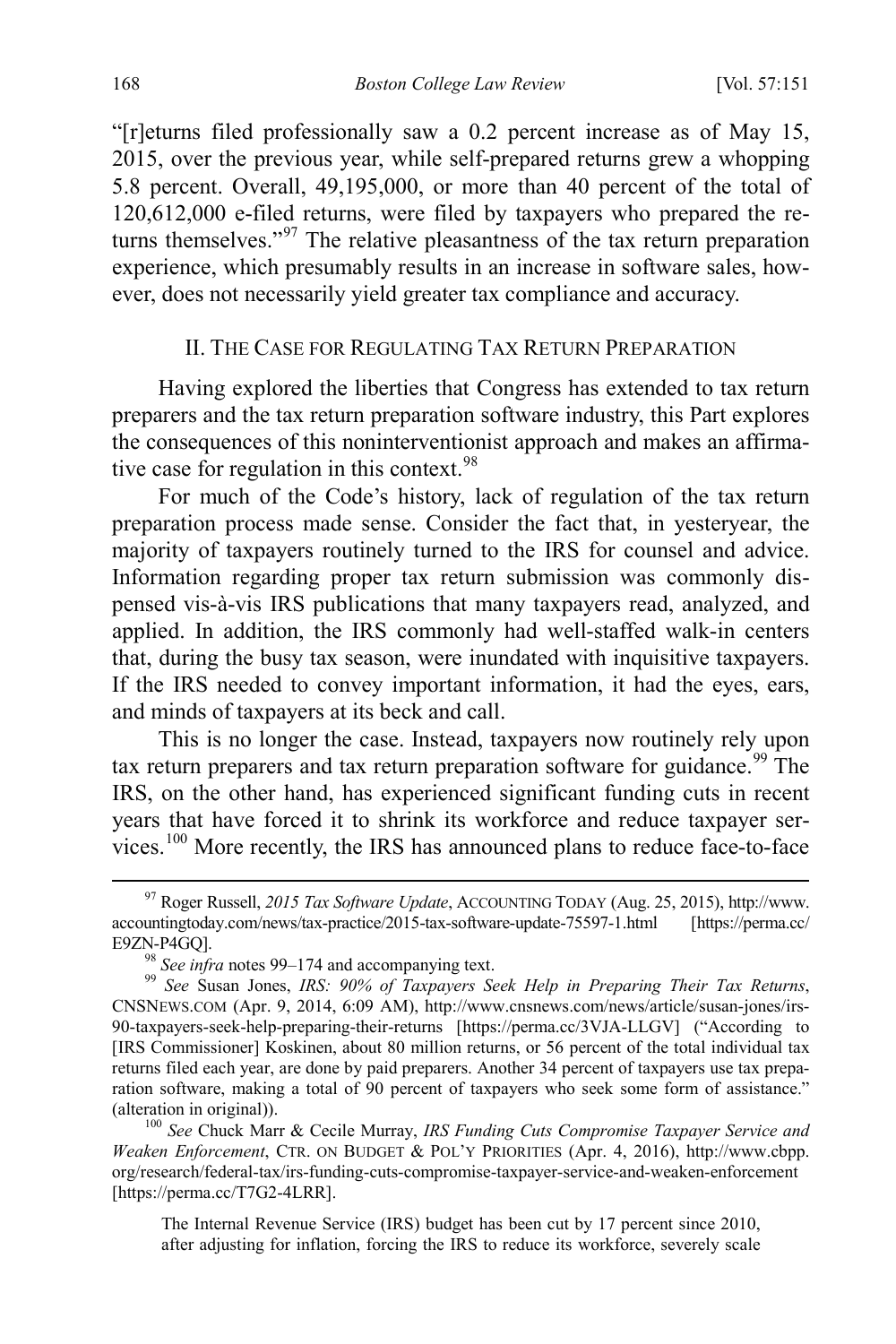and telephone interactions with taxpayers.<sup>[101](#page-19-1)</sup> At least insofar as the preparation and submission processes are concerned, the IRS has essentially been relegated to a wallflower. In an environment in which Congress gives carte blanche to tax return preparers and the tax return software preparation industry to do as they please, the emergence of these new information outlets has significant and far-reaching implications as detailed below. Section A focuses on the implications of failing to regulate paid tax preparers and argues that Congress must act to empower the Treasury Department to do so.<sup>[102](#page-19-2)</sup> Section B then focuses on tax return software companies and argues for regulation in that context as well. $^{103}$  $^{103}$  $^{103}$ 

# *A. The Need to Regulate Tax Return Preparers*

<span id="page-19-0"></span>Tax return preparers perform a vital function for many Americans: they assist taxpayers in fulfilling their legal obligation to report and pay taxes and may help taxpayers claim important government benefits like the EITC. Both the government and taxpayers have much at stake when it comes to accurate tax return preparation. Inaccurate tax returns may result in a significant revenue loss to the Treasury while also leaving taxpayers short on benefits or liable for back taxes, penalties, and interest.

Thus, it is imperative that the government takes steps to ensure that tax preparers are held to a standard that is commensurate with the importance of their role. Taxpayers apparently agree: a recently conducted poll showed that

 back employee training, and delay much-needed upgrades to information technology systems. These steps, in turn, have weakened the IRS's ability to enforce the nation's tax laws and serve taxpayers efficiently, as the National Taxpayer Advocate, the Treasury Inspector General for Tax Administration, the IRS Oversight Board, and the Government Accountability Office have all documented.

<span id="page-19-1"></span>*Id*. 101 *See Future State Initiative*, IRS (Feb. 22, 2016), https://www.irs.gov/uac/newsroom/futurestate-initiative [https://perma.cc/CSJ5-J8VM] (noting that one goal of the Future State Initiative is to make taxpayer services more cost effective by shifting more of those services online); *see also The President's Fiscal Year 2017 Budget: Hearing Before the S. Comm. on the Judiciary*, 114th Cong. 3 (2016) (statement of John A. Koskinen, Comm'r, IRS) [hereinafter Koskinen Statement].

We need to be, and are, looking forward to a new, improved way of doing business that involves a more robust online taxpayer experience. This is driven, in part, by business imperatives; when it costs between \$40 and \$60 to interact with a taxpayer in person, and less than \$1 to interact online, we must reexamine how we provide the best possible taxpayer experience, in response to taxpayer expectations and demands.

<span id="page-19-3"></span><span id="page-19-2"></span>

Koskinen Statement, *supra*, at 3.<br><sup>102</sup> *See infra* notes [104–](#page-20-1)[141](#page-26-2) and accompanying text.<br><sup>103</sup> *See infra* notes [142–](#page-27-1)[174](#page-33-1) and accompanying text.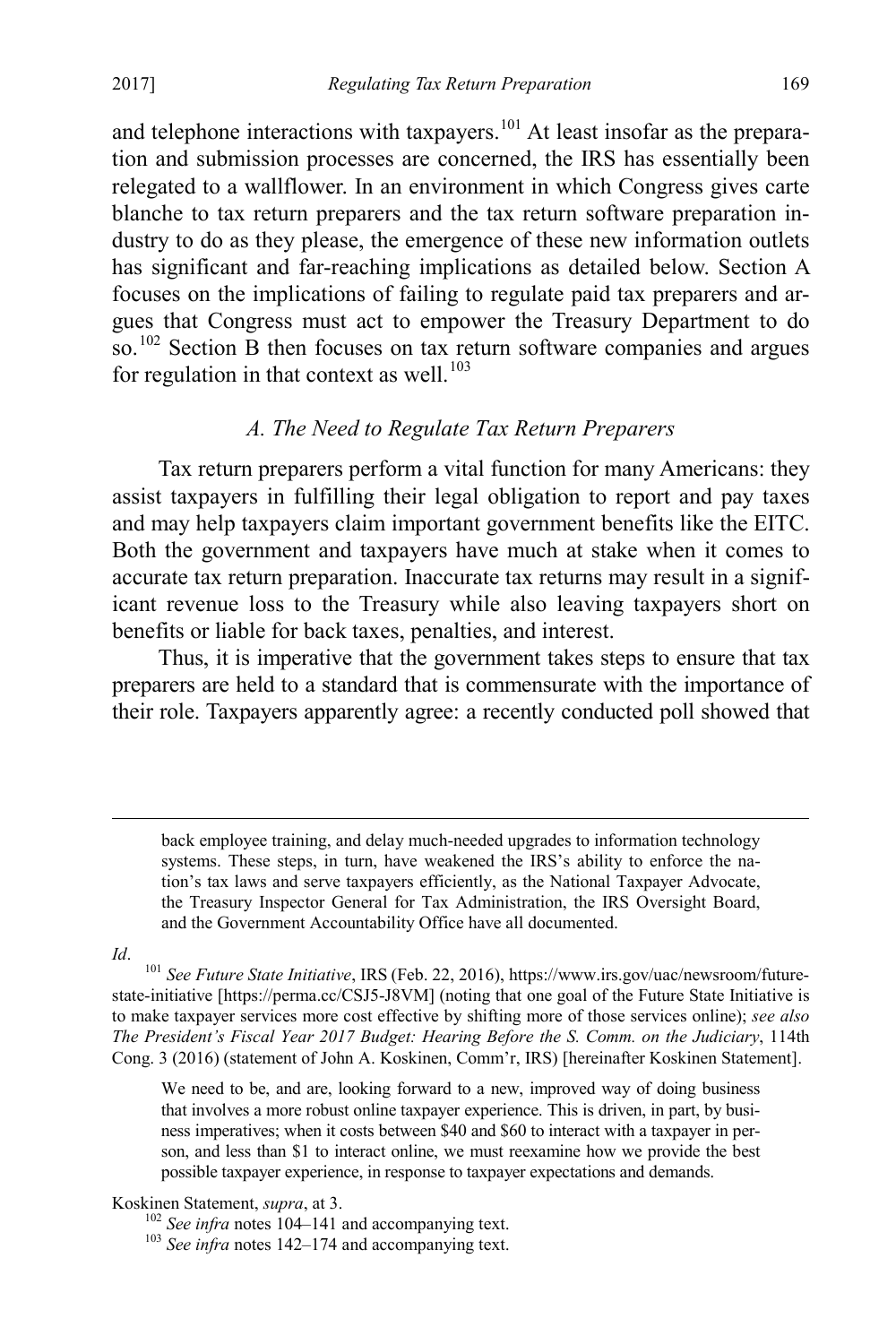<span id="page-20-1"></span>eighty percent of the public supports regulations that would require paid tax return preparers to become licensed and pass a competency exam.[104](#page-20-2)

Among many reasons for regulating tax return preparers are that (1) tax return preparation involves complex legal rules; (2) unregulated tax return preparers are prone to making errors; (3) tax return preparation involves the distribution of vital government benefits to the poor; (4) relative to ex post regulation, ex ante regulation of preparers is likely more efficient; and (5) failure to regulate may diminish the public's faith in the government.

#### <span id="page-20-0"></span>1. Complexity of Tax Return Preparation

At the heart of the 2014 *Loving v. IRS* decision was the U.S. Court of Appeals for the D.C. Circuit's finding that tax return preparation does not constitute the "practice" of representing taxpayers before the Treasury De-partment.<sup>[105](#page-20-3)</sup> In making their case that the Treasury Department lacked authority to regulate tax return preparation, the plaintiffs and other groups that opposed the regulations argued that "merely" preparing a tax return was akin to being a bookkeeper, a job someone can do without giving substan-tive legal advice.<sup>[106](#page-20-4)</sup>

The fact is, however, that preparing tax returns involves interacting with an incredibly complicated set of legal rules.<sup>[107](#page-20-5)</sup> The very reason that the majority of taxpayers turn to assistance in preparing their returns each year is because the process is difficult and intimidating.<sup>108</sup> Although some returns may be relatively simple (for example, taxpayers who earn only wage

<span id="page-20-2"></span> <sup>104</sup> MICHAEL BEST & TOM FELTNER, CONSUMER FED'N OF AM., PUBLIC VIEWS ON PAID TAX PREPARATION: STRONG PUBLIC SUPPORT FOR NEW CONSUMER PROTECTIONS TO PREVENT ER-RORS AND FRAUD 4 (2016) (reporting that 80% of people surveyed support tax return preparer testing and 83% of those surveyed support licensing). The foregoing report further indicates that 56% of those surveyed also thought tax return preparers needed special training but not a degree in tax preparation, while 40% thought a college degree was necessary; only 3% did not think training is necessary. *Id.* at 6.<br><sup>105</sup> *See supra* note[s 64](#page-12-12)[–68](#page-12-13) and accompanying text.<br><sup>106</sup> *See* Brief of Plaintiffs-Appellees at 54, Loving v. IRS, 742 F.3d 1013 (D.C. Cir. 2014)

<span id="page-20-4"></span><span id="page-20-3"></span><sup>(</sup>No. 13-5061) ("Merely preparing a tax return for a paying customer is not an act of representation; a tax-return preparer is no more a 'representative' than an outside bookkeeper who is hired annually to organize accounts[.]"); Brief for the Tax Foundation as Amici Curiae Supporting Plaintiffs-Appellees, *Loving*, 742 F.3d 1013 (No. 13-5061) ("[In many circumstances,] there is no advice given by the preparer to the taxpayer, no identification for the taxpayer of items or issues for which the law is unclear, and no informing of the taxpayer of the benefits or risks of positions taken on the return." (alteration in original)).

<span id="page-20-5"></span><sup>&</sup>lt;sup>107</sup> *See, e.g.*, Grove v. Comm'r, 490 F.2d 241, 242 (2d Cir. 1973) ("We are called upon again, to wrestle with the tangled web that is the Internal Revenue Code.").

<span id="page-20-6"></span><sup>&</sup>lt;sup>108</sup> *Cf.* Olson, *supra* note [37,](#page-7-10) at 767 ("Taxpayers hire preparers because the tax code is hideously complex, return preparation is anything but straightforward, and a lot of money is on the line.").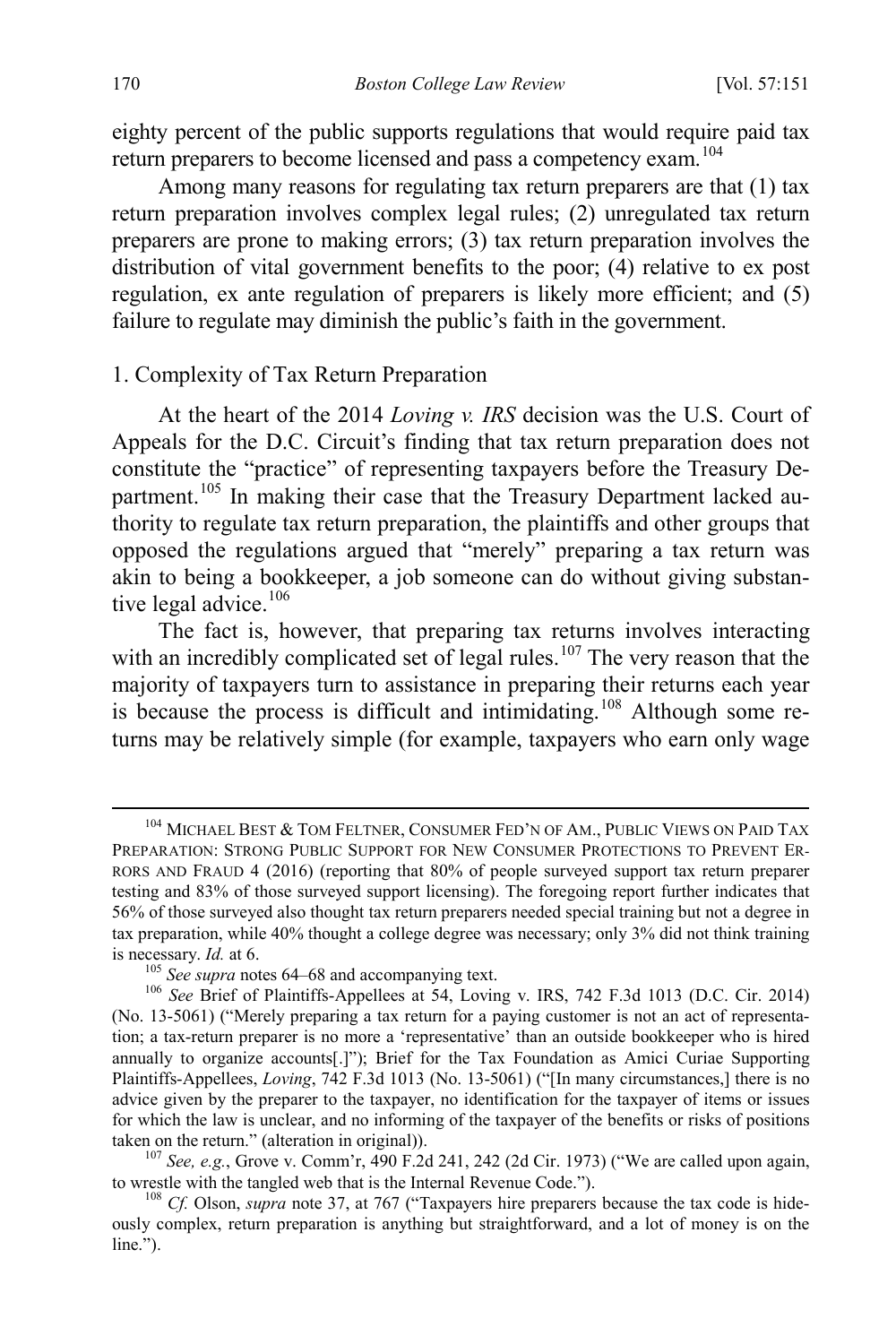income and claim the standard deduction),<sup>[109](#page-21-1)</sup> the majority of returns involve complicating factors like itemized deductions, the EITC, or the alternative minimum tax, all of which mandate an understanding of complex, substantive tax rules. In many circumstances, tax return preparation goes well be-yond the work of a "mere scrivener."<sup>[110](#page-21-2)</sup>

What's more, there is nothing to stop an untrained tax return preparer from preparing the most complicated tax returns, whether they're done accurately or not. Those undertaking such work surely should be trained in substantive tax law and have to demonstrate their proficiency. Yet, more than half of tax returns are prepared by unregulated preparers: that is, they are prepared by people who are *not* attorneys, CPAs, or enrolled agents.<sup>[111](#page-21-3)</sup>

<span id="page-21-0"></span>2. Fiscal Consequences of Tax Return Preparer Incompetency

The most significant, and entirely predictable, consequence of Congress's failure to regulate tax return preparers is that many tax return preparers make errors on taxpayers' returns. As a result, large numbers of tax-payers pay less tax than they owe,<sup>[112](#page-21-4)</sup> contributing to the tax gap's girth. (Other taxpayers forfeit vital government benefits that were not properly claimed on their tax return.) For example, one study conducted by the GAO of commercial tax preparation chains found an incorrect refund claimed by seventeen of the nineteen preparers evaluated.<sup>[113](#page-21-5)</sup> Common errors included failing to report self-employment income and claiming an ineligible child for purposes of the EITC.<sup>[114](#page-21-6)</sup> Additionally, an IRS study showed that the overclaim rate on EITC returns prepared by uncredentialed tax return preparers during 2006 and 2007 was over fifty percent; by comparison, this rate was higher than the overclaim rate on self-prepared claims during that same time period.<sup>[115](#page-21-7)</sup>

<span id="page-21-8"></span>There are multiple reasons for so many erroneous tax returns. Some unscrupulous tax return preparers intentionally omit income from returns,

<span id="page-21-1"></span><sup>&</sup>lt;sup>109</sup> *See ZELENAK, supra* not[e 19,](#page-5-2) at 121–22 (approximately 40% of taxpayers claim the stand-<br>ard deduction and earn only income that is subject to information reporting).

<span id="page-21-3"></span><span id="page-21-2"></span><sup>&</sup>lt;sup>110</sup> See Olson, *supra* note [37,](#page-7-10) at 770.<br><sup>111</sup> See id. at 769 n.14 (citing IRS COMPLIANCE DATA WAREHOUSE, INDIVIDUAL RETURNS TRANSACTION FILE AND RETURN PREPARERS AND PROVIDERS DATABASE (2013)). In 2011, 42,154,527 out of 78,088,554 returns (approximately 54%) were prepared by "unregulated preparers," meaning they were not attorneys, certified accountants, enrolled agents, enrolled actuaries, enrolled retirement plan agents, or preparers regulated by a state. See id.

<span id="page-21-7"></span><span id="page-21-6"></span><span id="page-21-5"></span><span id="page-21-4"></span><sup>&</sup>lt;sup>112</sup> See supr[a](#page-3-6) note 2 and accompanying text (explaining the tax gap).<br><sup>113</sup> See U.S. GOV'T ACCOUNTABILITY OFFICE, *supra* note 4.<br><sup>114</sup> See id.<br><sup>115</sup> See IRS, COMPLIANCE ESTIMATES FOR THE EARNED INCOME TAX CREDIT CLAIMED 2006–2008 RETURNS 26 tbl.9 (2014). The study estimates that up to 54% of returns by "unenrolled return preparers" were overclaims, compared to up to 47% of self-prepared returns. *Id.*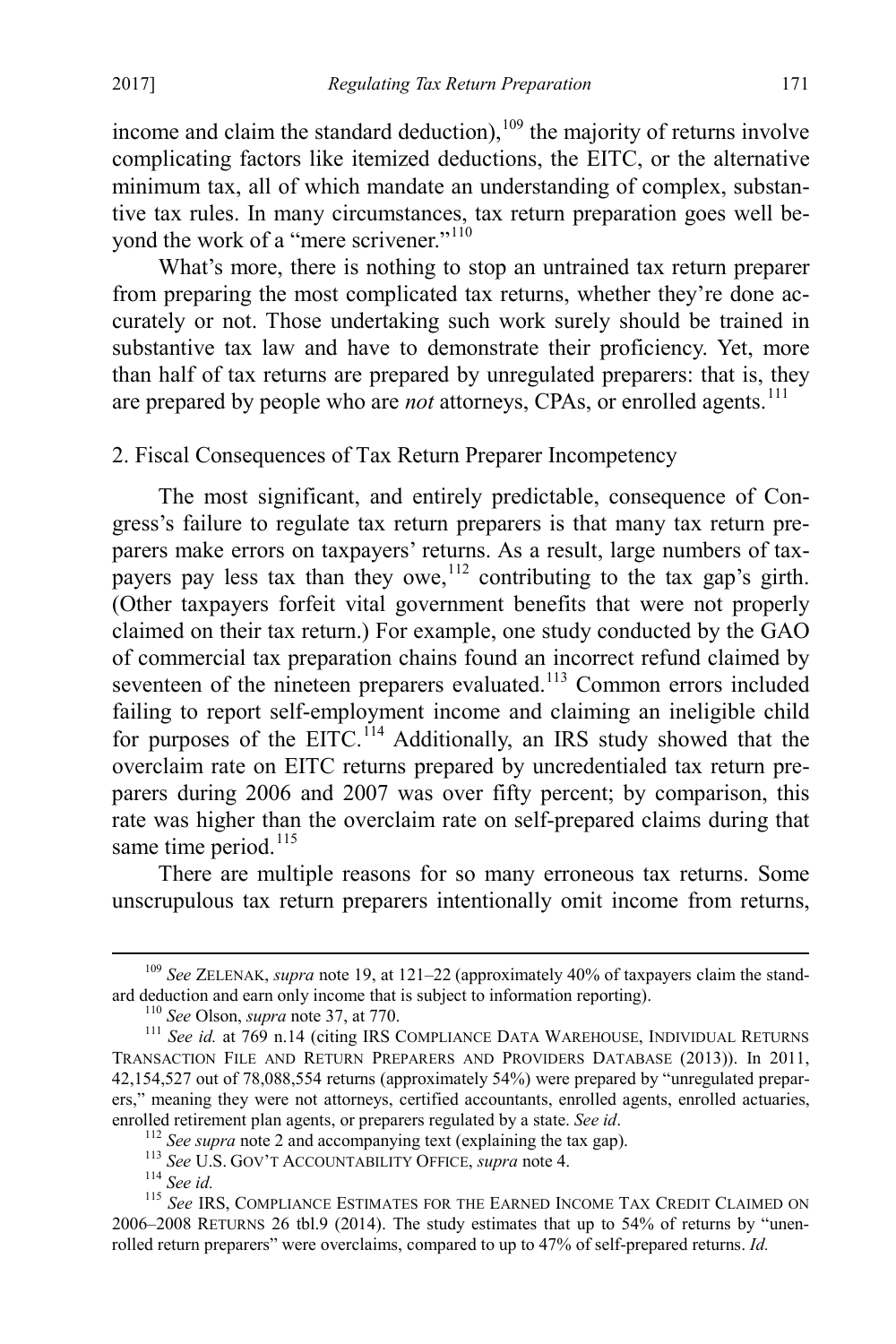claim false deductions, or overclaim refundable credits like the EITC. Numerous "mystery shopper" tests conducted by advocacy groups across the country have uncovered such abuses by unregulated tax return preparers.<sup>[116](#page-22-1)</sup> For example, one tax return preparer in New York City fabricated a \$2000 church donation to increase the tester's refund, another advised a tester not to report income that had not been reported on a Form 1099, and yet another fraudulently changed the tester's filing status from single to head of household to increase the refund claimed from \$100 to \$6000.<sup>[117](#page-22-2)</sup> Not only does this type of misconduct shortchange the federal government of substantial amounts of tax revenue, but taxpayers will also be held accountable for back taxes, interest, and possibly penalties if the IRS detects their noncompliance.[118](#page-22-3) Further, taxpayers can be barred from claiming the EITC for a period of ten years if they are found to have fraudulently claimed it when ineligible; the ban is two years if their claim was found to be reckless but not fraudulent.<sup>[119](#page-22-4)</sup> Although the tax return preparers themselves are also lia-ble for penalties for filing fraudulent tax returns,<sup>[120](#page-22-5)</sup> many of them disappear after tax season and are virtually impossible for the IRS (or, for that matter, taxpayers) to track down.<sup>[121](#page-22-6)</sup>

<span id="page-22-8"></span><span id="page-22-0"></span>Other tax return preparers may stop short of outright evasion but encourage more aggressive reporting positions than taxpayers might otherwise take on their own. Many taxpayers, in turn, operate under the mistaken impression that if they use a tax return preparer, such reliance automatically insulates them from accuracy-related penalties,<sup>[122](#page-22-7)</sup> which may make them

<span id="page-22-5"></span><span id="page-22-4"></span><sup>119</sup> I.R.C. § 32(k) (2012). <sup>119</sup> I.R.C. § 32(k) (2012). <sup>120</sup> *See id.* § 6694(b) (understatement due to willful or reckless conduct); *id.* § 6695(g) (failure to comply with EITC due diligence requirements); *id.* § 6701 (aiding and abetting understatement of tax liability); *id.* § 7206 (felony for assistance on fraudulent return); *id.* § 7207 (misdemeanor for delivery of fraudulent return); *id.* § 7407 (authority for district court to enjoin tax return pre-<br>parer).<br><sup>121</sup> See Somerville, *supra* note 118.

<span id="page-22-7"></span><span id="page-22-6"></span><sup>122</sup> Reliance upon tax professionals may insulate taxpayers from accuracy-related tax penalties if such reliance is found to be reasonable and the taxpayer acted in good faith*. See* I.R.C. § 6664(c)(1); Treas. Reg. § 1.6664-4(b)(1) (2003); *see, e.g.*, Estate of Goldman v. Comm'r, 112 T.C. 317, 324–25 (1999), *aff'd,* Schutter v. Comm'r, 242 F.3d 390 (10th Cir. 2000) (relying upon an opinion letter prepared by experienced tax counsel, taxpayer demonstrated reasonable cause

<span id="page-22-1"></span><sup>&</sup>lt;sup>116</sup> See generally WU, *supra* note [12](#page-4-9) (detailing results of "mystery shopper" testing by advo-cacy groups).

<span id="page-22-9"></span>

<span id="page-22-3"></span><span id="page-22-2"></span><sup>&</sup>lt;sup>117</sup> *Id.* at 7, 8, 13.<br><sup>118</sup> *See Tax Return Preparer Fraud*, IRS (July 16, 2014), https://www.irs.gov/uac/tax-returnpreparer-fraud-2 [https://perma.cc/4GUV-89SE] ("However, when the IRS detects the false return, the taxpayer—not the return preparer—must pay the additional taxes and interest and may be subject to penalties."); Heather Somerville, *Tax Preparer Fraud Creates Big Refunds, Big Problems for Taxpayers*, MERCURY NEWS (Aug. 12, 2016, 7:38 PM), http://www.mercurynews.com/ ci\_22827278/tax-preparer-fraud-creates-big-refunds-big-problems [https://perma.cc/5G5A-RVVJ] ("The damage those tax preparers committed on the tax return is still the consumer's problem to deal with." (internal quotation marks omitted)).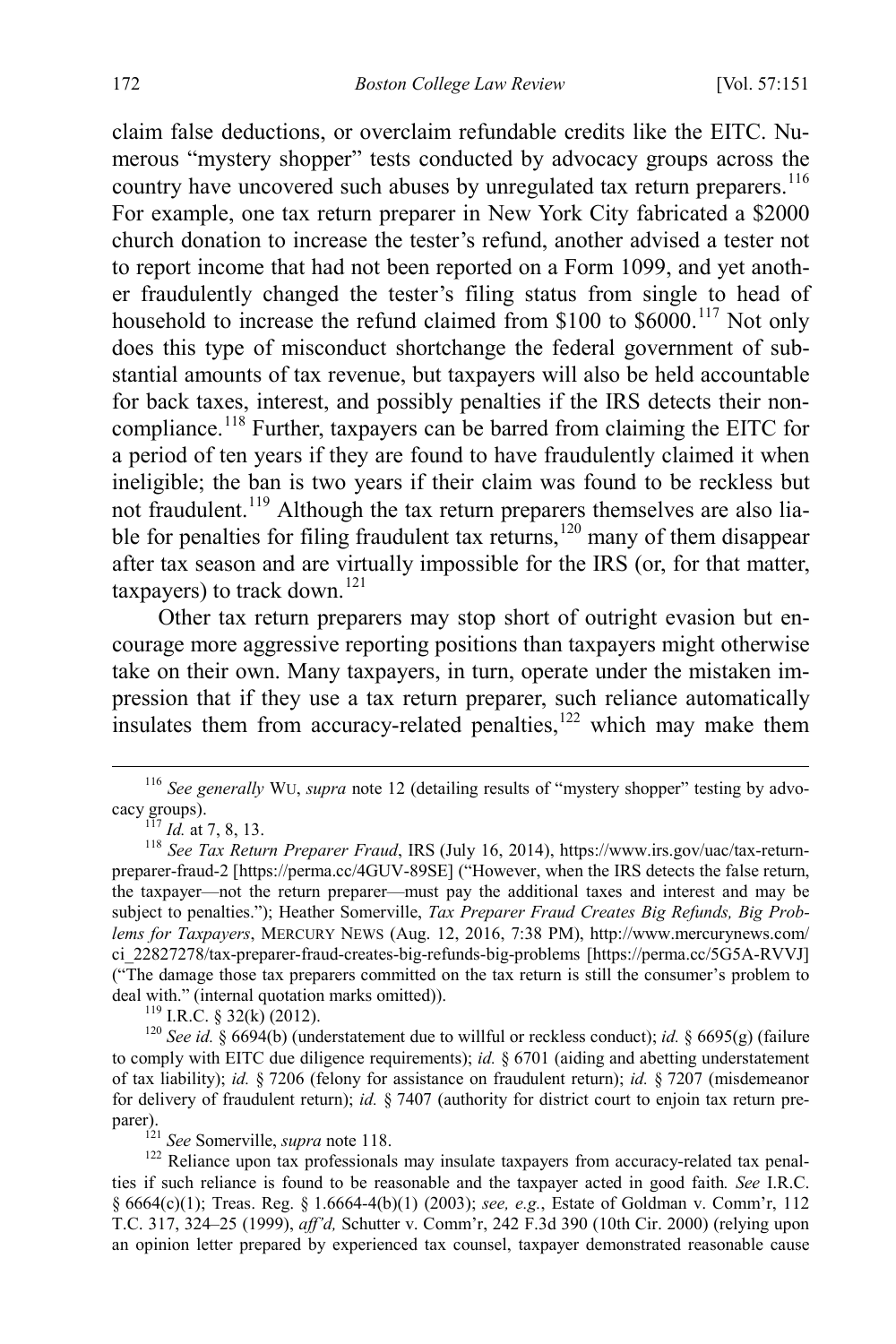<span id="page-23-7"></span> $\overline{a}$ 

more inclined to accept risky tax positions. Finally, it is inevitable that tax return preparers will make unintentional errors on tax returns, and this is particularly true for those who lack training and other qualifications. Even if these errors are innocent, they contribute to the tax gap all the same.

<span id="page-23-6"></span>In addition to making mistakes or committing outright fraud, many unregulated tax return preparers charge exorbitant fees and high interest rates on taxpayer loans, which are often not disclosed up front to taxpayers.<sup>[123](#page-23-0)</sup> For example, in 2012 the U.S. Department of Justice brought suit against a tax preparation service whose "junk fees typically average[d] more than \$400–\$500, and sometimes [ran] as high as \$1,000 for as little as 15 minutes of tax return preparation."<sup>[124](#page-23-1)</sup> Many tax return preparers also offer products like refund anticipation loans ("RALs"), which essentially allow taxpayers to borrow their tax preparation fee out of their refund at a high rate of interest, or refund anticipation checks ("RACs"), which allow taxpayers without a bank account to obtain a quicker refund in exchange for additional fees.<sup>[125](#page-23-2)</sup> Customers claiming refunds are particularly vulnerable to high fees because the fees are deducted from their refund and are therefore not as salient or painful.<sup>[126](#page-23-3)</sup> Additionally, some retailers like jewelry stores or car dealers double as tax return preparers and encourage their clientele to apply their re-fund toward a major purchase.<sup>[127](#page-23-4)</sup> The targets of these predatory practices are usually low-income taxpayers,<sup>[128](#page-23-5)</sup> who can least afford to squander their precious resources on faulty return preparation and unnecessary fees.

and good faith in deducting payments to his ex-wife as alimony); Fowler v. Comm'r, 84 T.C.M. (CCH) 281, 287 (2002) (holding that taxpayers who deducted losses from their rental properties were not liable for the negligence penalty where they relied on their return preparer, who was a CPA and tax partner in his firm); Favia v. Comm'r, 83 T.C.M. (CCH) 1876, 1878 (2002) (even though the claimed loss was disallowed, the Tax Court did not impose accuracy-related penalty because the taxpayer relied on the good-faith advice of a tax professional). Nevertheless, to assert a successful accuracy-related penalty defense, a taxpayer must show that a "competent professional who had sufficient expertise" gave the relied-upon advice. Neonatology Assocs., P.A. v. Comm'r, 115 T.C. 43, 99 (2000), *aff'd*, 299 F.3d 221 (3d Cir. 2002). Further, taxpayers who do not make a good-faith effort to ascertain the correctness of the advice rendered may not be able to assert a

<span id="page-23-1"></span><span id="page-23-0"></span>reasonable cause defense. Treas. Reg. § 1.6664-4(b)(1) ex.2.<br><sup>123</sup> WU, *supra* note [12,](#page-4-9) at 15–16.<br><sup>124</sup> *Id.* at 16 (alteration in original) (citing Complaint, United States v. Ogbazion, 2012 WL 4364306 (S.D. Ohio Mar. 28, 2012) (No. 3:12-cv-95)). The "junk fees" were those in addition to the tax preparation service fees and included things like data storage fees, processing fees, and filing fees. *Id.* at n.47. <sup>125</sup> *See* WU & HERNANDEZ, *supra* note [10,](#page-4-10) at 2–3. Federal bank regulations have done away

<span id="page-23-3"></span><span id="page-23-2"></span>with RALs offered by major banks although some smaller businesses—like payday lenders—still offer them. *Id.* at 2, 5. RACs have largely replaced RALs as the "dominant tax-time financial product on the market." *Id.* at 3.<br>
<sup>126</sup> See WU, supra not[e 12,](#page-4-9) at 16; WU & HERNANDEZ, supra not[e 10,](#page-4-10) at 5.<br>
<sup>127</sup> WU, supra note [12,](#page-4-9) at 4; see IRS, supra not[e 4,](#page-3-0) at 12.<br>
<sup>128</sup> See IRS, supra note [4,](#page-3-0) at 11; WU & HERNAND

<span id="page-23-4"></span>

<span id="page-23-5"></span>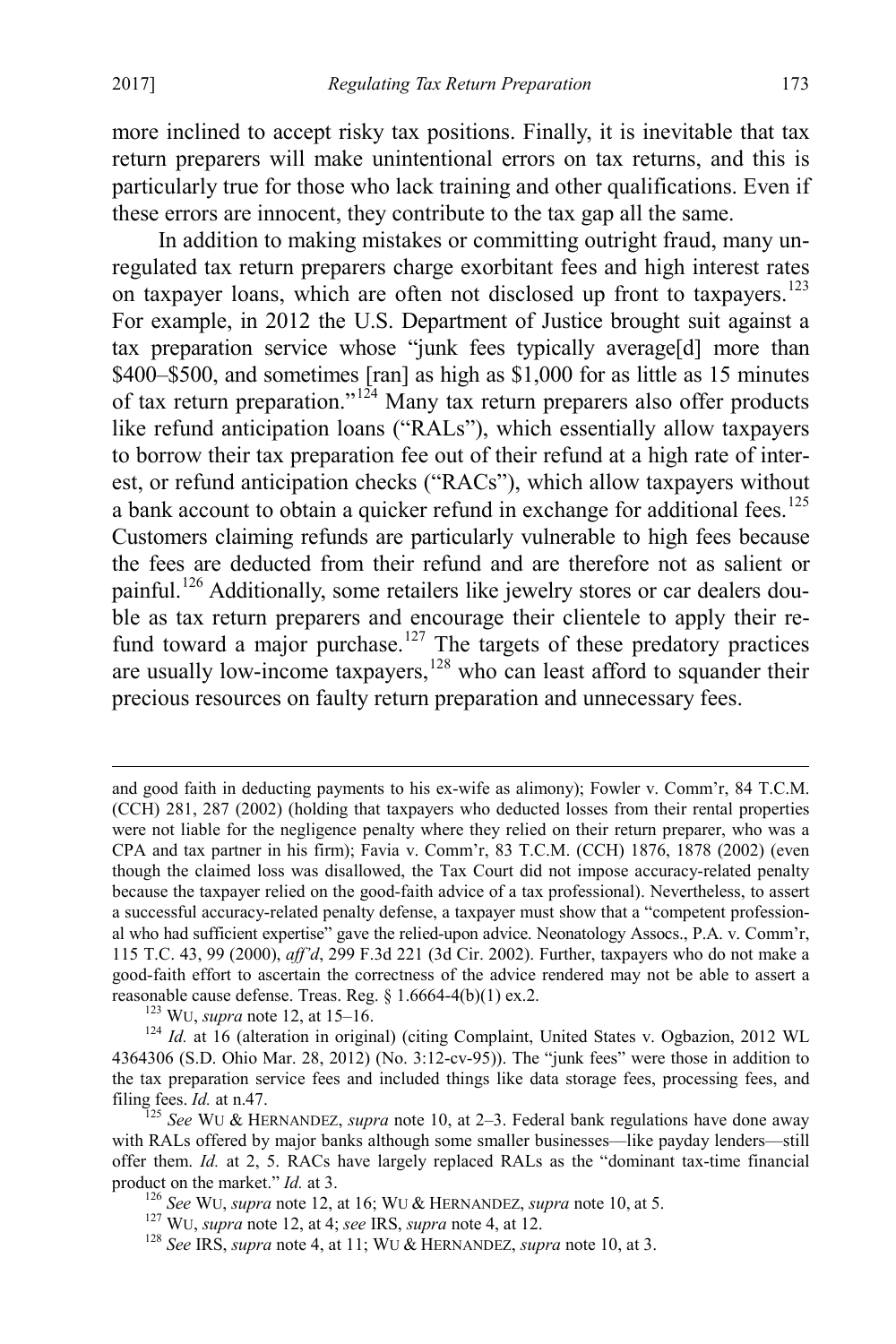#### <span id="page-24-0"></span>3. Administration of Government Benefits Through the Tax System

In failing to regulate tax return preparation, the government has more at stake than just lost tax revenue. The tax system also is used to administer social welfare programs that come in the form of refundable tax credits, such as the EITC,<sup>[129](#page-24-1)</sup> the child tax credit,<sup>[130](#page-24-2)</sup> and the recently enacted premium tax credit (covering health-care costs). $131$ 

The fact that unlicensed, untrained individuals can be in charge of dispersing government benefits to low-income taxpayers for a fee is astonishing when viewed in the context of other social welfare programs. Consider the disbursement of food stamps, Medicaid, and Temporary Assistance for Needy Families (i.e., welfare). Though funded with federal dollars, these benefits are generally disbursed by the states,<sup>[132](#page-24-4)</sup> often at the county level, by qualified professionals. In North Carolina, for example, a caseworker assigned to determine eligibility for food stamps, welfare, and/or Medicaid is a trained state employee who generally has a college degree or comparable experience and reports to a supervisor.<sup>[133](#page-24-5)</sup> Yet, any person in any line of work or vocation—a car dealer, a pawnshop owner, or a furniture retail-er<sup>[134](#page-24-6)</sup>—can prepare a tax return claiming an EITC refund worth thousands of dollars and command a hefty fee for doing so.

The government clearly has an interest in maximizing accuracy when it comes to delivery of funds through its social welfare programs. Yet, IRS data reveals that when unregulated tax return preparers help taxpayers claim the EITC, the returns are inaccurate in the majority of cases.<sup>[135](#page-24-7)</sup> Tax returns that fail to claim valuable benefits deprive the taxpayer of much-needed assistance, and tax returns that overclaim those benefits shortchange the fisc. These issues further underscore the need for Congress to regulate tax return preparation.

<span id="page-24-5"></span>https://ssw.unc.edu/dssjobsnc/node/764 [https://perma.cc/PM9Y-VVGX] (college degree or relevant, comparable experience required); *Harnett County Job: Income Maintenance Caseworker I*, N.C. SOC. SERVS. JOBS, https://ssw.unc.edu/dssjobsnc/index.php?q=node/406 [https://perma.cc/

<span id="page-24-7"></span><span id="page-24-6"></span><sup>134</sup> *See, e.g.*, WU & HERNANDEZ, *supra* note [10,](#page-4-10) at 1, 18. For example, one online business offers a service called "Tax Max," which specializes in helping auto dealers and payday lenders prepare tax returns. *Id.* at 20. Tax Max helps auto dealers estimate customers' tax refunds in advance of the tax-filing season so that the customers can apply their refund toward a down payment on a car in November or December. *Id.* <sup>135</sup> *See* IRS, *supra* note [115,](#page-21-8) at 26 tbl.9.

<span id="page-24-4"></span><span id="page-24-3"></span><span id="page-24-2"></span><span id="page-24-1"></span><sup>&</sup>lt;sup>129</sup> I.R.C. § 32 (2012).<br><sup>130</sup> *Id.* § 24.<br><sup>131</sup> *Id.* § 36B.<br><sup>132</sup> *See Government Benefits*, USA.GOV, https://www.usa.gov/benefits [https://perma.cc/8WM3-KUXG] (listing the availability of social welfare programs and pointing out that most are administered at the state level). <sup>133</sup> *See, e.g.*, *Buncombe County: Income Maintenance Caseworker I*, N.C. SOC. SERVS. JOBS,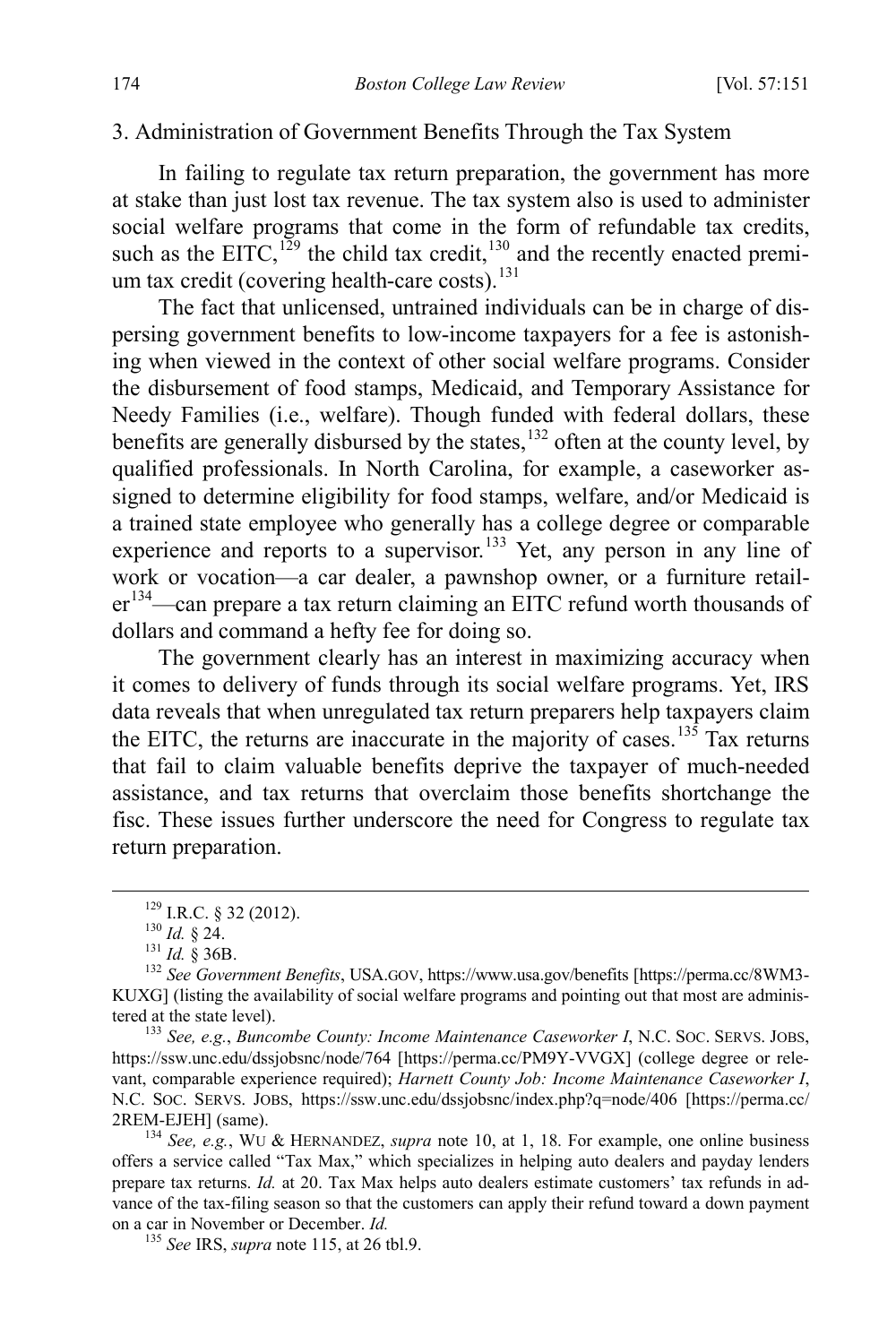#### <span id="page-25-0"></span>4. Ex Ante Versus Ex Post Regulations

Another argument asserted by the plaintiffs in *Loving* was that tax return preparer regulation is redundant given the array of civil and criminal penalties applicable to tax return preparers that are already at the IRS's disposal.[136](#page-25-2) It is certainly true that shoddy tax return preparation is not without potential consequences. The government can fine and, at times, prosecute tax return preparers who prepare inaccurate, reckless, and/or fraudulent returns and can enjoin bad actors from engaging in future tax return preparation $137$ 

<span id="page-25-1"></span>Although these penalties have been asserted against some preparers and no doubt carry a deterrent effect on many others, they come with significant limitations. First, the imposition of return preparer penalties requires that the IRS actually detect noncompliance on the taxpayer's return and that such noncompliance is attributable to the taxpayer's preparer. The IRS's limited budget, however, enables it to audit only a tiny percentage of returns each vear,  $138$  which means that the vast majority of noncompliant returns will go undetected. Second, even if taxpayer noncompliance is detected, I tis highly unlikely that the IRS will expend more resources to analyze tax return preparers and possibly commence criminal proceedings against them.<sup>[139](#page-25-5)</sup> Third, even if taxpayers and their accountable tax return preparers are caught and prosecuted, such measures consume valuable government resources. Relying solely on an ex post regime to police noncompliant tax return preparers is thus costly and casts a very small net.

A much more efficient and robust regime would combine the current ex post penalty regime with an ex ante regime, i.e., licensing requirements that must be met before a person could prepare tax returns. An ex ante regime is a better use of government resources because the cost of administering requirements like licensing and testing would undoubtedly be far less burdensome than auditing and prosecuting bad actors on a case-by-case basis.

<span id="page-25-2"></span> <sup>136</sup> *See* Brief of Plaintiffs-Appellees at 40–50, *Loving*, 742 F.3d 1013 (No. 13-5061). The *Loving* court viewed the existing penalty framework as carrying some weight in its decision to strike down the regulations. *Loving*, 742 F.3d at 1020 ("[W]e find at least some significance in the fact that multiple Congresses have acted as if Section 330 did not extend so broadly as to cover tax-return preparers.").

<span id="page-25-4"></span><span id="page-25-3"></span><sup>&</sup>lt;sup>137</sup> *See supra* not[e 120](#page-22-8) (penalty provisions). <sup>138</sup> *See IRS*, FISCAL YEAR 2015 ENFORCEMENT AND SERVICE RESULTS 2 (2015) (indicating that the individual audit rate was .84%). The audit rate for returns claiming the EITC is higher than the overall audit rate but is still under  $2\%$ . See IRS, supra note 30, at 23.

<span id="page-25-5"></span><sup>&</sup>lt;sup>139</sup> In 2015, the IRS audited 1,228,117 individual returns and recommended prosecution for tax crimes in only 1762, or 0.14%, of those cases. *See* IRS, *supra* not[e 138,](#page-25-1) at 2, 5.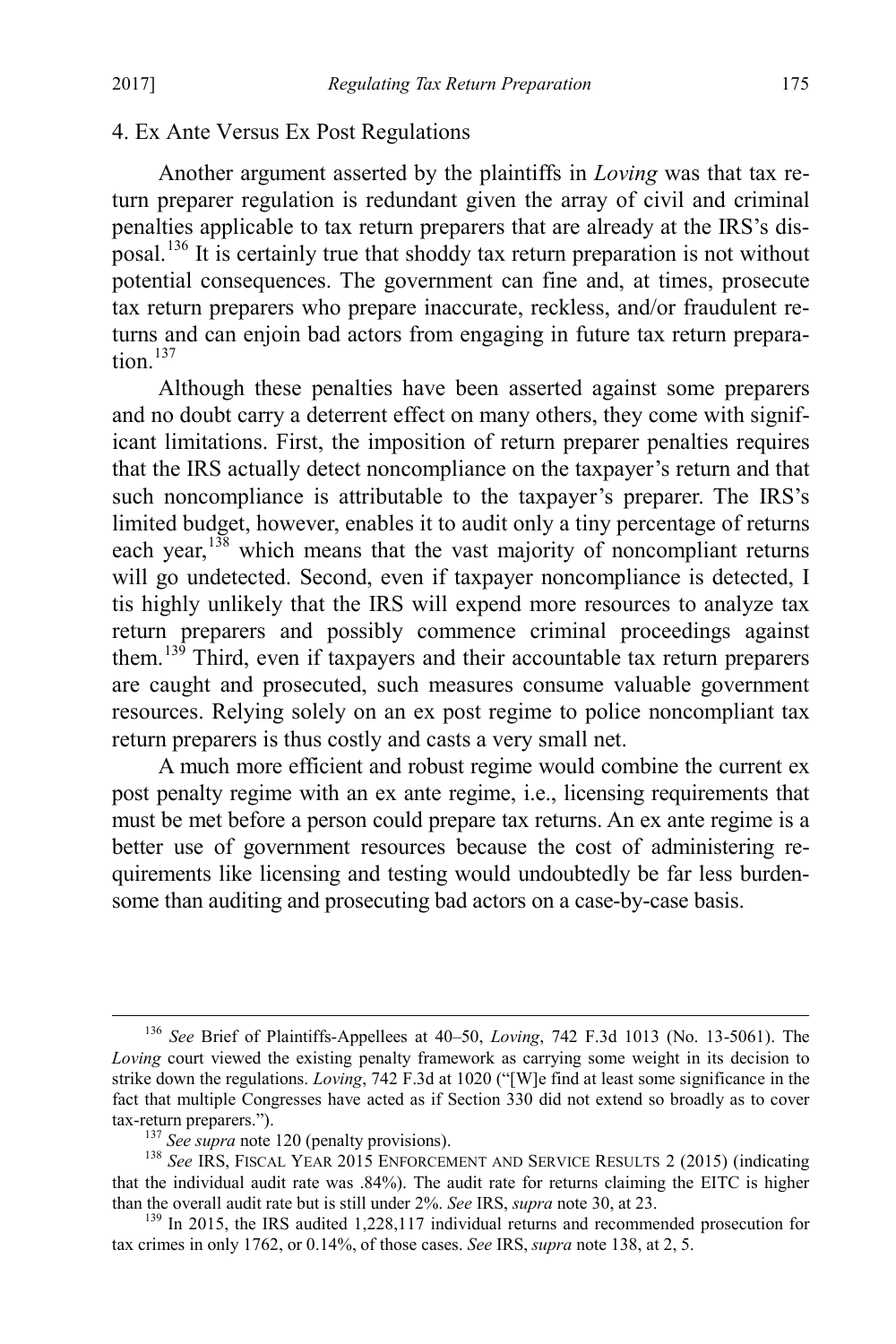#### <span id="page-26-0"></span>5. Potential Loss of Public Faith in the Government's Ability to Govern

Aside from revenue loss and inaccuracy in the delivery of government benefits, another implication of not regulating the tax preparation return industry is that it may produce a loss of faith in the government and its ability to govern. Consider the fact that in the twenty-first century there are sparse points of direct contact between individual taxpayers and the federal government. There is, for example, no compulsory military service, and, due to the Internet and e-mail, even interactions with the U.S. postal system have significantly dwindled.

The area of annual tax return submissions remains one of the few areas in which taxpayers' private and public lives regularly intersect. This presents Congress with the unique opportunity to foster both tax compliance and what at least one commentator labels our bonds of "fiscal citizenship," or "the important civic purpose of recognizing and formalizing the financial responsibilities of citizenship."[140](#page-26-3) Nevertheless, if the annual tax-filing ritual is beset with unscrupulous tax return preparers who prey on low- and middle-income taxpayers, this does not bode well for fiscal citizenship. Furthermore, the bonds of fiscal citizenship are likewise weakened when the tax return preparation software industry habitually denigrates the federal government via statements that strongly imply that, if left to its druthers, Congress might abscond with citizens' tax dollars (for example, in advertising campaigns, asking, "Are you sure you're getting your full refund?").<sup>141</sup>

<span id="page-26-2"></span>Another implication of Congress's carte blanche approach is that it may result in the nation revamping the way it raises revenue. From an administrative perspective, if the tax return preparation process is deemed too burdensome to maintain and produces flawed and inaccurate returns, taxpayers may force the government to choose an alternative way to raise revenue (for example, a national sales tax). What gets lost in the ongoing political debates regarding the income tax, however, is that if Congress were to regulate the tax return preparation process, such regulation might go a long way toward addressing and allaying taxpayers' concerns about the preparation and submission processes, as well as ameliorating compliance shortcomings.

# <span id="page-26-1"></span>*B. The Need to Regulate Tax Return Preparation Software Companies*

Many of the arguments discussed in the previous section regarding the need to regulate tax return preparers apply with equal force to tax return

<span id="page-26-4"></span><span id="page-26-3"></span><sup>&</sup>lt;sup>140</sup> *See ZELENAK, supra* note [19,](#page-5-2) at 4.<br><sup>141</sup> Antony Young, *It's Tax Day: H&R Block vs. TurboTax*, ADVERTISING AGE (Apr. 14, 2009), http://adage.com/article/media/tax-day-h-r-block-turbotax/135926/ [https://perma.cc/GZC5-QJQU].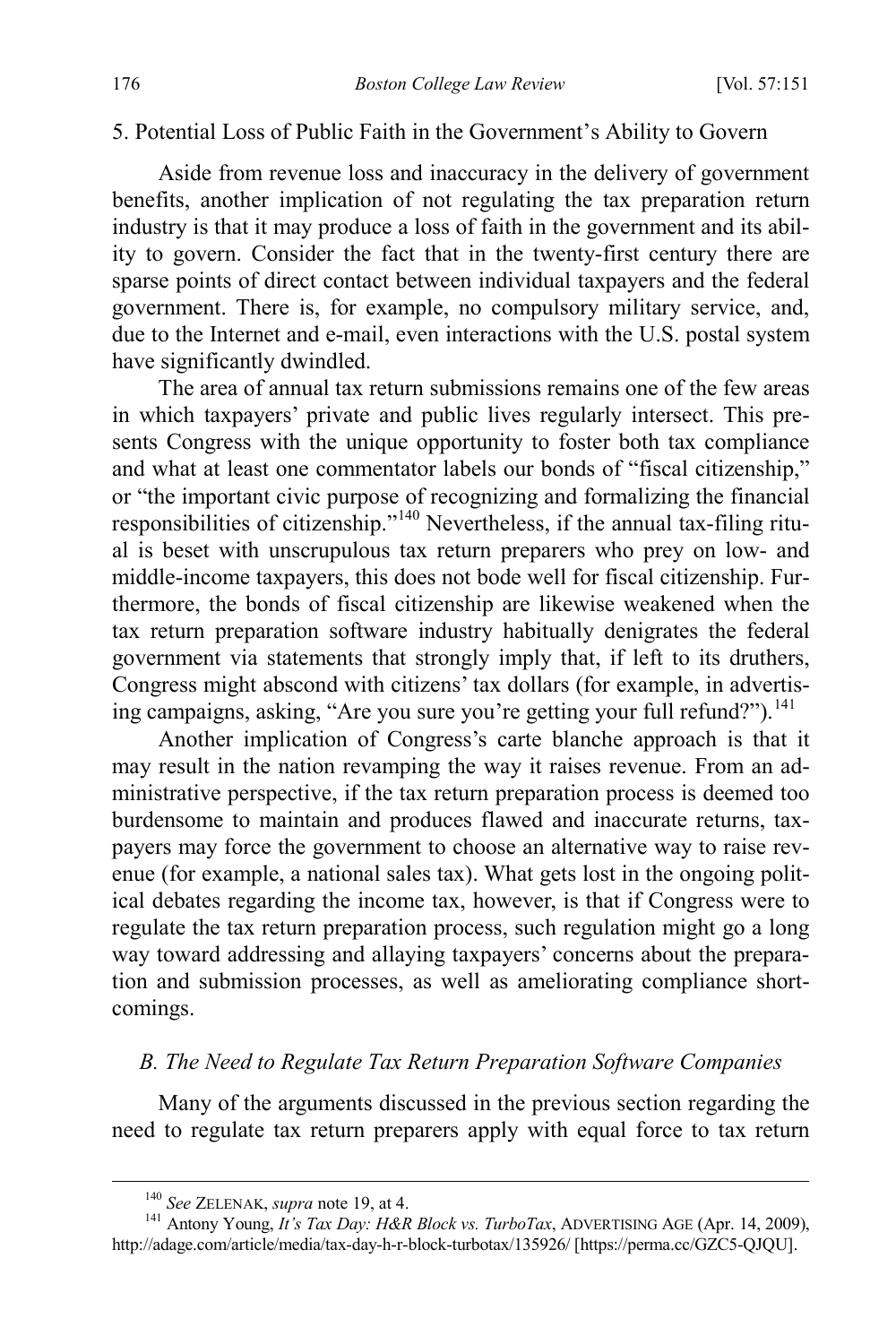preparation software. Like third-party preparers, software programs often stand as a vital intermediary between the taxpayer and the government, affecting both revenue collection and the distribution of government benefits. Although tax preparation software allows the taxpayer to complete her return without assistance from another person, the role of software is often nearly identical to that of a tax return preparer, making the government's regulatory interest equally compelling.

# <span id="page-27-0"></span>1. Function as a Return Preparer

<span id="page-27-1"></span>When the Treasury Department enacted the now-defunct tax return preparer regulations in 2011, it did not include tax return preparation soft-ware in the new regime.<sup>[142](#page-27-2)</sup> That decision is somewhat understandable as the regulations focused on competency examinations and continuing education that would not necessarily be relevant in the context of software. Although the precise rules governing paid preparers versus tax return preparation software developers might need to be different, this does not mean that Congress does not have an equally vital interest in regulating tax return preparation software as a type of tax return preparer.<sup>[143](#page-27-3)</sup>

First, consider the fact that preparing one's own return with tax preparation software is, in many circumstances, not much different than paying a third party (who is likely to use the same or a similar software program) to prepare the return.[144](#page-27-4) A taxpayer who walks into a national tax preparation chain is likely to be asked a series of questions while the preparer enters information into a computer program. Similarly, using tax preparation software at home generally involves reading through a series of interview-style questions. TurboTax, for example, offers users a guided experience: the program asks them about numerous items of income and deductions to de-termine what should be reported.<sup>[145](#page-27-5)</sup> Taxpayers type in answers to the various questions, and the software transfers these responses, when relevant, to the appropriate tax return line items.

Most tax software programs are also capable of automatically importing entries from information returns like Form W-2 (wage income), Form

<span id="page-27-3"></span><span id="page-27-2"></span><sup>&</sup>lt;sup>142</sup> *See supra* note[s 57](#page-11-0)[–61](#page-11-9) and accompanying text.<br><sup>143</sup> The vast majority of tax return preparers use tax software as well. *See* Paul Bonner, 2015 *Tax Software Survey*, TAX ADVISER (Aug. 1, 2015), http://www.thetaxadviser.com/issues/2015/ aug/2015-tax-software-survey.html [https://perma.cc/EK5F-X9YB].<br><sup>144</sup> The major tax return preparation software companies offer software programs specifically

<span id="page-27-4"></span>for tax return preparers. *See, e.g.*, INTUIT PROCONNECT, https://taxpro.intuit.com/ [https://perma. cc/57PV-J665] (maker of TurboTax); TAXACT PROF., https://www.taxact.com/professional/ [https://

<span id="page-27-5"></span><sup>&</sup>lt;sup>145</sup> See, e.g., *How TurboTax Works*, TURBOTAX, https://turbotax.intuit.com/best-tax-software/ how-it-works.jsp [https://perma.cc/HF9N-EPPW] ("Simply tell us what you do for a living, if you own a home, if you have any children, and about any charitable donations you made this year.").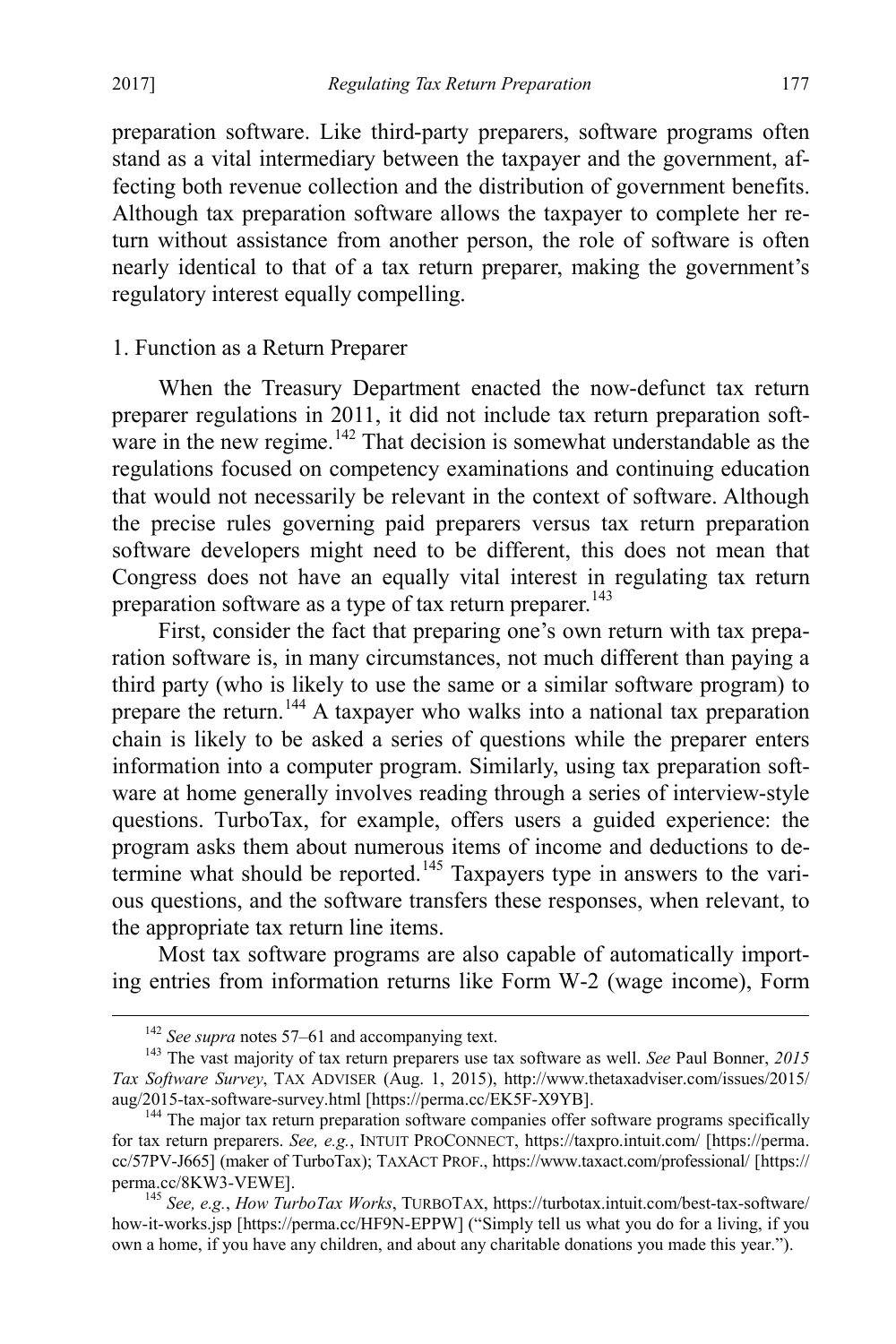1099 (for example, interest income from a bank account), or Form 1098 (for example, deductible mortgage interest).<sup>[146](#page-28-0)</sup> Once the software program imports the information, it is automatically transferred to the appropriate line on the taxpayer's return, arguably making the software program, not the taxpayer, the "preparer." Taxpayers with relatively simple tax situations (for example, those with W-2 income who claim the standard deduction) need only make a few keystrokes, and voilà, the tax return software does the rest and produces a tax return.

Second, there is some precedent for treating tax return preparation software developers as tax return preparers. For example, in Revenue Ruling 85-189, the IRS ruled that a tax software developer is considered a "tax return preparer" for purposes of  $\S 7701(a)(36)$ , <sup>[147](#page-28-1)</sup> stating thus: "[The software developer] is considered a preparer with respect to [the taxpayer's] return because [the software developer's] computer program provides more than mere mechanical assistance. Substantive determinations are performed by [the] computer program concerning the application of ... the Code."<sup>[148](#page-28-2)</sup> In the same ruling, the IRS also concluded that the software developer could be potentially subject to a subset of penalties applicable to tax return preparers.<sup>[149](#page-28-3)</sup>

<span id="page-28-8"></span>In a similar vein, some taxpayers have successfully defended themselves against civil penalties by asserting that they relied on tax return preparation software, invoking what has become known in common parlance as the "TurboTax Defense."<sup>[150](#page-28-4)</sup> For example, in *Thompson v. Commissioner*,<sup>[151](#page-28-5)</sup> the IRS had disallowed the taxpayer's claimed business deductions and asserted a negligence penalty under  $\S 6662(a)$ . The negligence penalty can generally be avoided in those circumstances when taxpayers can demonstrate that they acted with reasonable cause and in good faith, which may include reasonable reliance on a tax adviser.[152](#page-28-6) The *Thompson* court agreed that the deduction should be disallowed but found that the taxpayer was not liable for a negligence penalty.<sup>[153](#page-28-7)</sup> Although the court did not explicitly ad-

<span id="page-28-0"></span><sup>&</sup>lt;sup>146</sup> *Id.* ("Automatically import your W-2 tax form information directly into your TurboTax return from over a million participating employers and financial institutions.").

<span id="page-28-1"></span><sup>&</sup>lt;sup>147</sup> I.R.C. § 7701(a)(36) (2012) (defining "tax return preparer" as "any person who prepares" for compensation, or who employs one or more persons to prepare for compensation, any return of tax imposed by this title or any claim for refund of tax imposed by this title").

<span id="page-28-3"></span><span id="page-28-2"></span><sup>&</sup>lt;sup>148</sup> Rev. Rul. 85-189, 1985-2 C.B. 341 (alteration in original).<br><sup>149</sup> *Id.* (software developer was potentially liable for penalty under § 7216 (unauthorized disclosure of information by return preparers) but not liable for understatement penalties because the software developer had "no involvement with the actual preparation of the return").

<span id="page-28-7"></span><span id="page-28-6"></span><span id="page-28-5"></span><span id="page-28-4"></span><sup>&</sup>lt;sup>150</sup> See generally Rodney P. Mock & Nancy E. Shurtz, *The TurboTax Defense*, 15 FLA. TAX REV. 443 (2014) (explaining the logistics and tactics associated with utilizing this defense).<br><sup>151</sup> Thompson v. Comm'r, 94 T.C.M. (CCH) 24, 25 (2007).<br><sup>152</sup> See supra not[e 122.](#page-22-9)<br><sup>153</sup> See Thompson, 94 T.C.M. (CCH) at 25.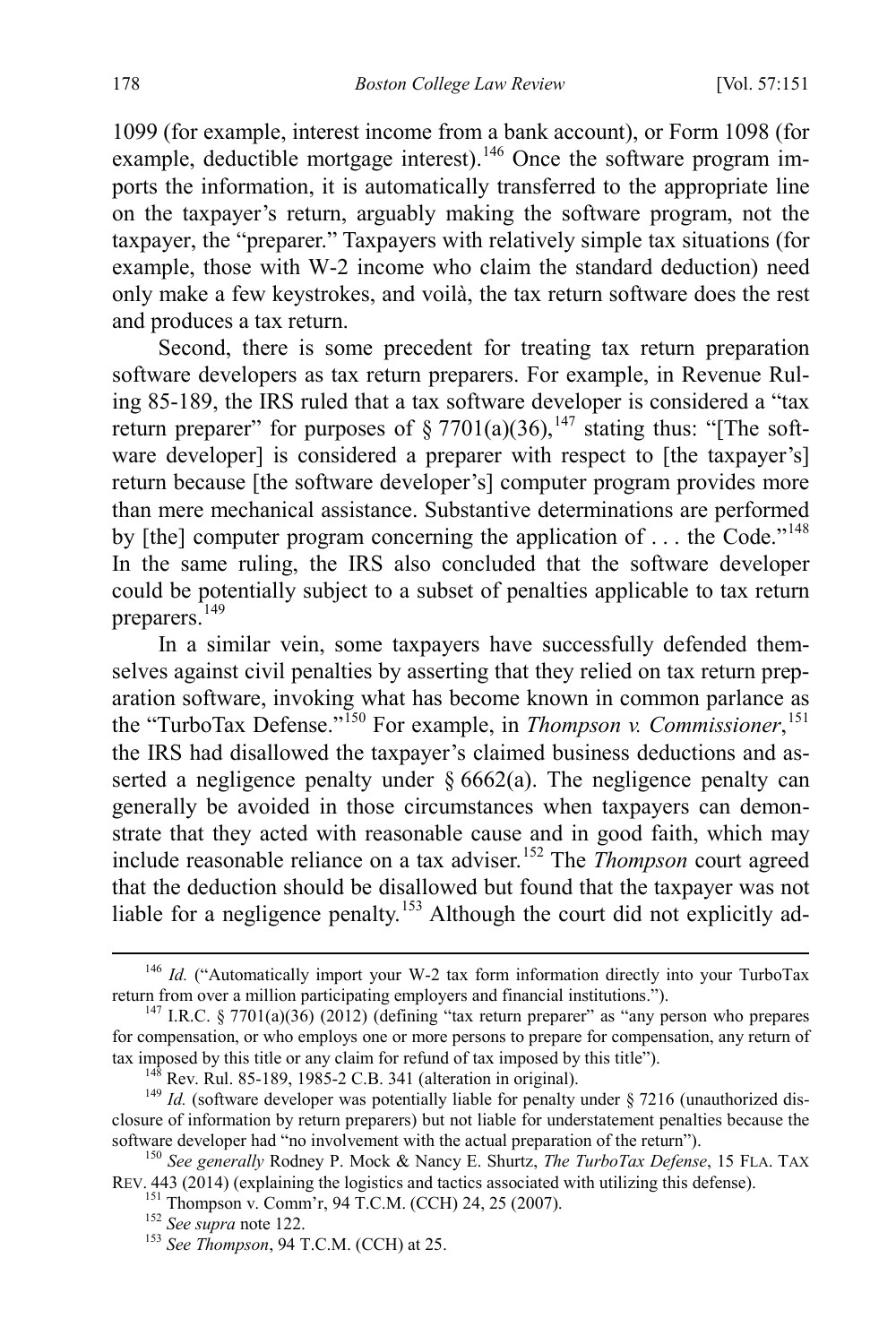dress the issue of whether tax preparation software constitutes a tax adviser, it found the taxpayer's reliance on software relevant for purposes of avoiding the negligence penalty, stating that the "petitioner made a reasonable attempt to comply with the internal revenue laws and exercised ordinary and reasonable care by obtaining software to aid him in the preparation of his 2002 Federal income tax return."<sup>[154](#page-29-2)</sup>

<span id="page-29-1"></span>Given the substantial similarities between tax return preparers and tax preparation software, the need to regulate tax software companies is logical. Failing to regulate tax software, however, also presents additional, unique challenges to the tax system, which are discussed below.

# <span id="page-29-0"></span>2. Potential to Reduce Compliance

Tax return preparation software presents subtle but potentially significant compliance challenges for the government. On the one hand, the issues of fraud and incompetence related to unregulated preparers are largely irrelevant in this context. On the other hand, software companies, like paid preparers, operate with fees and repeat business in mind, which inevitably entails minimizing the taxpayer's bill or maximizing his refund. Thus, although the software companies may operate within fully legal boundaries, from a tax revenue standpoint, there are three troubling features associated with tax return preparation software.

First, tax return preparation software may encourage taxpayers to take aggressive reporting positions. One reason for such aggressive reporting might be that taxpayers believe that they can claim ignorance and/or rely on the TurboTax defense if their return is audited.<sup>[155](#page-29-3)</sup> This problem is further exacerbated by the fact that tax return preparation software packages often have so-called "audit risk meters" that portend how likely a particular return is to be audited.<sup>[156](#page-29-4)</sup> If the meter is green (indicating low audit risk), taxpayers may decide to take more aggressive positions or may feel emboldened to take intentionally false positions with the assurance that they are unlikely to

<span id="page-29-2"></span> <sup>154</sup> *Id.* In *Olsen v. Commissioner*, the taxpayer also avoided a penalty based on software use. Olsen v. Comm'r, No. 11658-10S, 2011 WL 5885082, at \*1 (T.C. Nov. 23, 2011). Nevertheless, other taxpayers have been unsuccessful in asserting the TurboTax defense. *See, e.g.*, Bunney v. Comm'r, 114 T.C. 259, 267 (2000) ("[T]ax preparation software is only as good as the information one inputs into it."); *see also* Lam v. Comm'r, 99 T.C.M. (CCH) 1347, 1349 (2010) ("We do not accept petitioners' misuse of TurboTax, even if unintentional or accidental, as a defense to

<span id="page-29-4"></span><span id="page-29-3"></span><sup>&</sup>lt;sup>155</sup> *See supra* note[s 150](#page-28-8)[–154](#page-29-1) and accompanying text. <sup>156</sup> *See Terry Savage, New TurboTax Helps You Fly Under IRS Radar*, THESTREET (Feb. 10, 2008, 10:05 AM), http://www.thestreet.com/story/10402683/1/new-turbotax-helps-you-fly-underirs-radar.html [https://perma.cc/H5WC-N3P4] ("This year, the popular software program has a new feature called the 'Audit Risk Meter,' which is designed to help you lessen the chance of your return being chosen for this extra scrutiny.").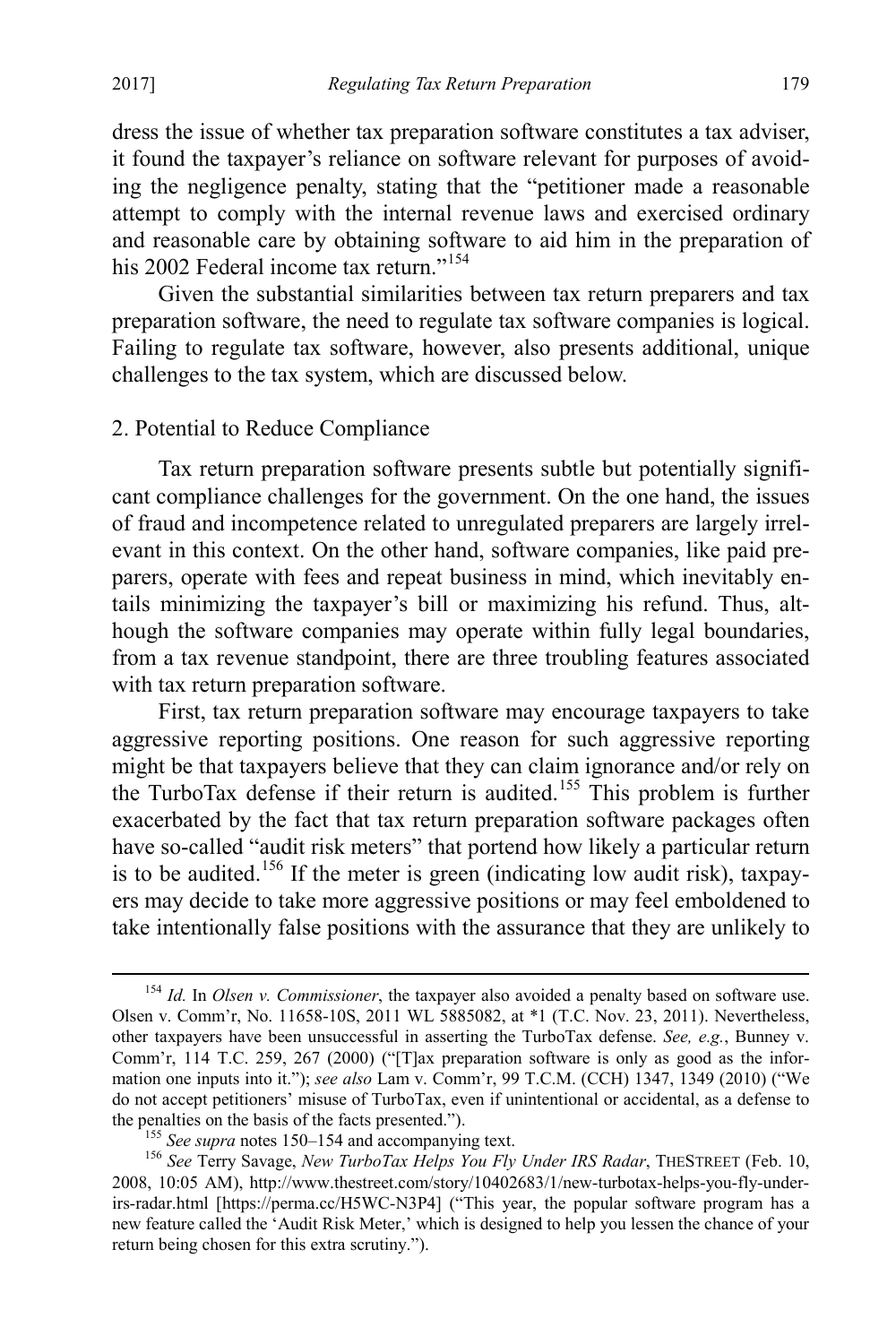get caught. It is particularly troubling that software companies are able to display information about low audit risk to taxpayers because regulated return preparers like CPAs and lawyers are ethically precluded by Circular 230 from considering audit risk in rendering their tax advice.<sup>157</sup> Furthermore, for an additional fee, tax return preparation software companies gen-erally offer so-called "Audit Defense" from the IRS.<sup>[158](#page-30-1)</sup> This kind of insurance can motivate taxpayers to take aggressive or false tax return positions even if their audit risk is not low, with the expectation that little or no financial harm can befall them.

A second problem is that tax return software programs often oversim-plify the law,<sup>[159](#page-30-2)</sup> enabling taxpayers to conceptualize favorable interpretations upon which they may seek to minimize their tax burden. Tax software is, in fact, intentionally designed to help taxpayers maximize their deduc-tions without a symmetrical effort to maximize income reported.<sup>[160](#page-30-3)</sup> Indeed, one recent empirical study showed that taxpayers who file their taxes online claim more itemized deductions and report lower effective tax rates.<sup>[161](#page-30-4)</sup> Although educating taxpayers about itemized deductions to which they are entitled is arguably a positive aspect of tax software, the government is still harmed from a revenue perspective if the net effect of software use is more deductions claimed but no increase in income reported.

Finally, displaying the taxpayer's refund or balance due status continuously throughout the tax return preparation process may also cause more aggressive and/or less compliant tax reporting. The major tax software programs include a "prepayment-position status bar," which shows the taxpayer's expected refund or balance due on the top of the screen during the tax

<span id="page-30-1"></span><span id="page-30-0"></span><sup>157</sup> 31 C.F.R. § 10.37(a)(2) (2015). 158 *See* Dan Caplinger, *Audit Insurance: Here's Probably Why You Don't Need It*, DAILY FIN. (May 15, 2014, 6:00 AM), http://www.dailyfinance.com/2014/05/15/audit-insurance-you-dont-need-<br>it/ [https://perma.cc/ME2K-SZVL] (describing what audit defense services provide).

<span id="page-30-2"></span><sup>&</sup>lt;sup>159</sup> Joshua Blank & Leigh Osofsky, *Simplexity: Plain Language and the Tax Law*, 66 EMORY L.J. (forthcoming 2016) (manuscript at 1–2).<br><sup>160</sup> For example, TurboTax advertises the following product: "TurboTax Deluxe: Maximize

<span id="page-30-3"></span>Your Deductions." Among several features on the product's website is the "Deduction Finder," which states, "We'll search for more than 350 tax deductions and credits to get you the biggest tax refund—guaranteed." *See* TURBOTAX, https://turbotax.intuit.com/personal-taxes/online/deluxe.jsp [https://perma.cc/74HC-PHQS]. A similar description on the website of TaxAct states, "Maximize your deductions and minimize your taxes with TaxAct Plus. All the forms & features you need are included so you get your guaranteed maximum refund." *See* TAXACT, https://www.taxact.com/

<span id="page-30-4"></span><sup>&</sup>lt;sup>161</sup> Samara Gunter, Your Biggest Refund Guaranteed? Internet Access, Tax Filing Method and Reported Tax Liability 1 (May 11, 2016) (unpublished manuscript), *available at* https://drive. google.com/file/d/0B4snyKeCkR6pRmJ5SVV4WUJyNkU/view [https://perma.cc/C6W7-HNAP].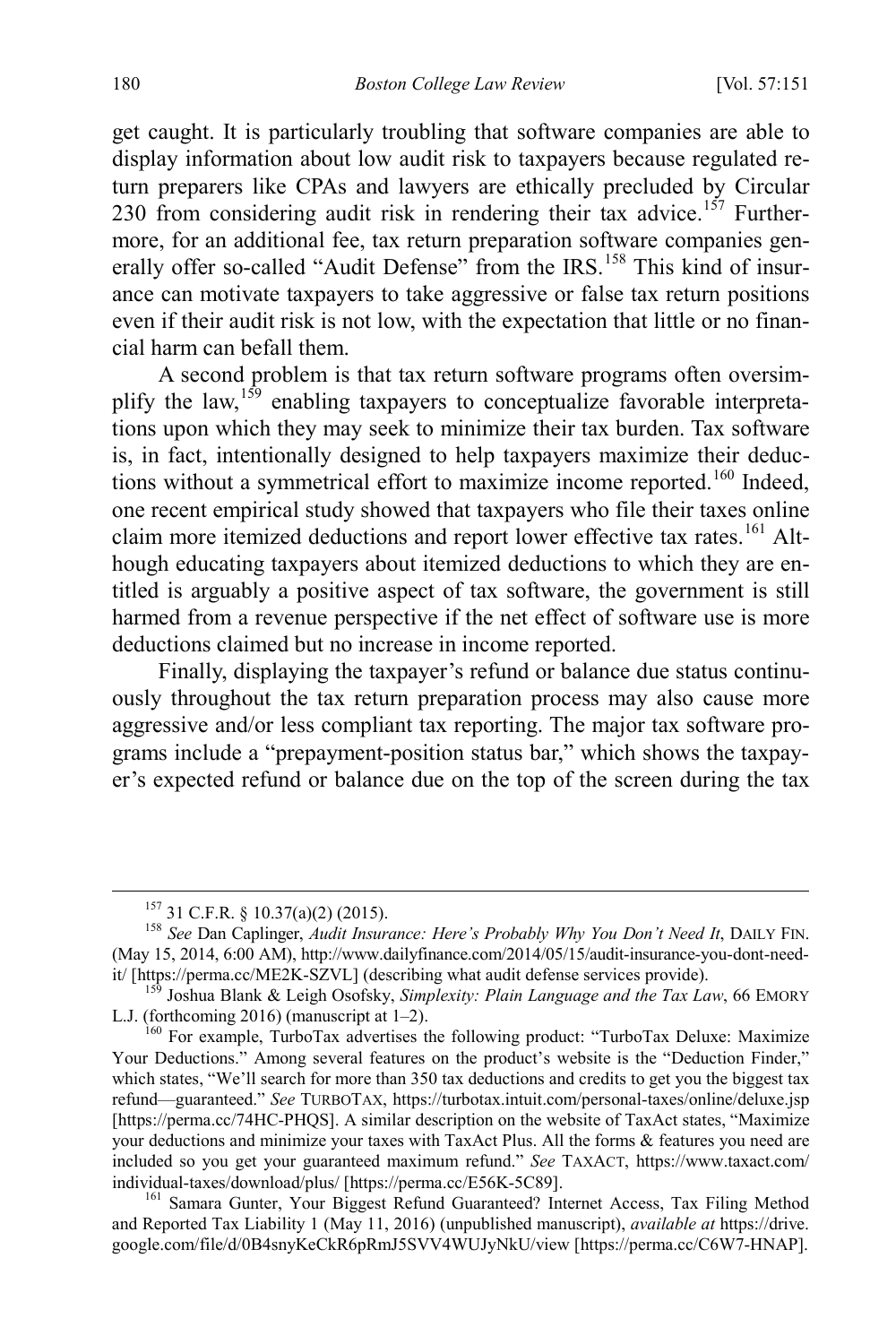<span id="page-31-6"></span>preparation process.<sup>[162](#page-31-1)</sup> As the taxpayer enters items of income or deductions, the refund or balance status continually changes. Thus, a taxpayer who enters information that causes her refund to shrink or the balance due to go up might delete that information if she does not like the result. Other taxpayers might experiment with multiple variations of reporting until they achieve the outcome they desire. In a recent empirical study, this behavioral response was observed. More specifically, the study found that taxpayers facing a balance due reported less income when they could observe a prepayment-position status bar as compared to those that could not continuous-ly view their prepayment position.<sup>[163](#page-31-2)</sup> Additionally, in a field study of smallbusiness tax evasion, surveyed participants indicated that using tax prepara-tion software helps them "back in" to their desired tax outcomes.<sup>[164](#page-31-3)</sup>

#### <span id="page-31-8"></span><span id="page-31-7"></span><span id="page-31-0"></span>3. Potential to Mislead Taxpayers About Fees and Free Filing

In addition to having a potentially negative impact on tax compliance, tax return preparation software also presents consumer protection issues. Specifically, fees charged by tax return preparation software companies are often hidden, surprising, and confusing. When it comes to assessing fees, at a particular disadvantage are low-income taxpayers, who may attempt to use a "free" file service and then be unexpectedly charged fees that may have been avoidable. As discussed above in Part I.B., the Free File Alliance program ostensibly allows low-income taxpayers to file their returns for free by choosing a private software company service from the IRS's Free File website.<sup>165</sup> Some taxpayers who use the Free File Alliance, however, are subsequently upsold on fee-based products, and most are charged fees for their state returns.<sup>[166](#page-31-5)</sup> Other taxpayers may mistake separate fee-based

<span id="page-31-1"></span><sup>&</sup>lt;sup>162</sup> William Brink, *The Social Science of Tax Preparation Software*, Soc. ScI. SPACE (Apr. 8, 2016), http://www.socialsciencespace.com/2016/04/the-social-science-of-tax-preparation-software/ [https://perma.cc/Y4TW-QQFV]. <sup>163</sup> *See* William D. Brink & Lorraine S. Lee, *The Effect of Tax Preparation Software on Tax* 

<span id="page-31-2"></span>*Compliance: A Research Note*, 27 BEHAV. RES. ACCT. 121, 130–31 (2015) (by having subjects choose an amount of cash income to report, the study's authors gauged aggressiveness and evasion: subjects were told that due to poor record keeping, tip income was uncertain but estimated to be somewhere in the range of \$6500 to \$10,000; subjects facing a balance due reported an average of \$859.06 more cash tip income when the prepayment-position status bar was absent compared to when it was present).<br><sup>164</sup> Susan Cleary Morse et al., *Cash Businesses and Tax Evasion*, 20 STAN. L. & POL'Y REV.

<span id="page-31-3"></span><sup>37, 59 (2009).</sup> <sup>165</sup> *See supra* note[s 83](#page-15-6)[–90](#page-16-7) and accompanying text. <sup>166</sup> *See, e.g.*, Dennis J. Ventry, Jr., *Intuit's Nine Lies Kill State E-Filing Programs and Keep* 

<span id="page-31-5"></span><span id="page-31-4"></span>*<sup>&#</sup>x27;Free' File Alive*, 57 STATE TAX NOTES 555, 561–62 (Aug. 30, 2010) (explaining how the Free File program operates in actual practice).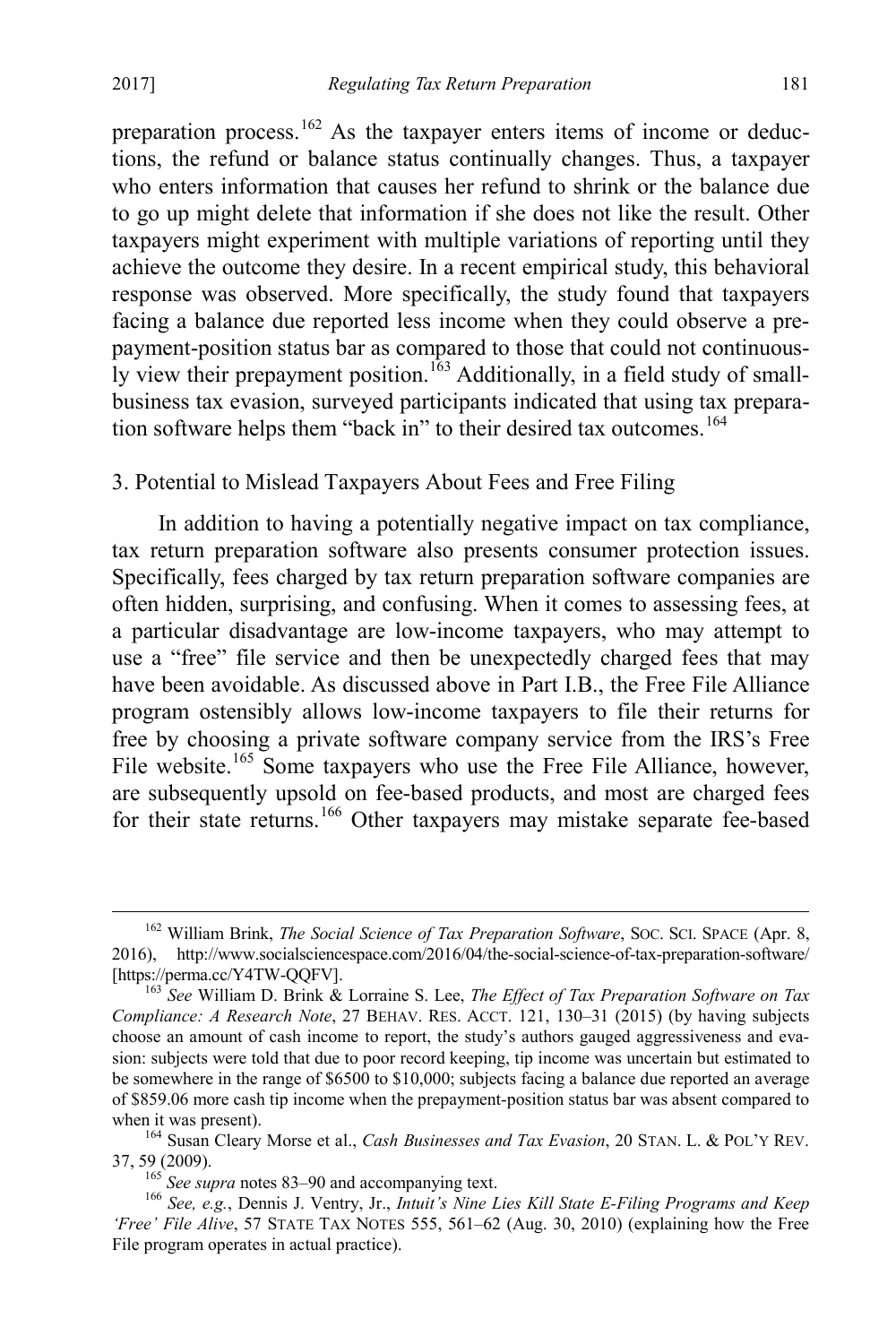websites for the IRS's Free File site due to intentional marketing practices on the part of software companies.<sup>[167](#page-32-2)</sup>

Even taxpayers who don't qualify for free filing may be surprised by hidden fees. For example, one common practice of software companies appears to be to advertise a no-cost or low-cost service, allow taxpayers to begin preparing their tax returns, and then inform them midway through the tax return completion process that they must upgrade to a more expensive product to complete their return.<sup>[168](#page-32-3)</sup>

#### <span id="page-32-0"></span>4. Power of the Tax Return Preparation Software Lobby

Finally, it is worth noting that the tax return preparation software industry has been a powerful lobby against tax reform in an area closely related to compliance: tax return simplification. Specifically, over the years, tax return preparation software companies like Intuit have successfully lobbied to prevent the government from developing its own, free tax return preparation software and from offering taxpayers the option to receive a prepopu-lated tax return, known as the "Simple Return."<sup>[169](#page-32-4)</sup> Allowing those taxpayers with uncomplicated tax situations to avoid return preparation with a Simple Return would save an estimated 225 million hours of time and over \$2 bil-lion in tax preparation fees each year.<sup>[170](#page-32-5)</sup> Yet, measures in Congress to enact a Simple Return bill have all stalled.<sup>[171](#page-32-6)</sup>

<span id="page-32-4"></span>have] been opposed for years by the company behind the most popular consumer tax software— Intuit, maker of TurboTax." (alteration in original)); Scott, *supra* note [90](#page-16-7) ("Even if a taxpayer qualifies for free filing, the FFA will still offer many opportunities to spend money."); *see also*  Austan Goolsbee, *The 'Simple Return': Reducing America's Tax Burden Through Return-Free Filing*, HAMILTON PROJECT 19–20 (2006) (arguing that instituting a Simple Return process would

<span id="page-32-1"></span>

<span id="page-32-3"></span><span id="page-32-2"></span><sup>&</sup>lt;sup>167</sup> *See* Sharf, *supra* note 88.<br><sup>168</sup> *See, e.g.*, Phil Villarreal, *TurboTax Charged Me \$60 for Not-So-Free Online Taxes*, CON-SUMERIST (Apr. 16, 2010), https://consumerist.com/2010/04/16/turbotax-charged-me-60-for-notso-free-free-online-taxes/ [https://perma.cc/SA3P-ZMMV] ("When filing my taxes last night, TurboTax online's 'Free' tax preparation and online filing ended up costing me about 60\$ [sic]. The first 30\$ [sic] fee was because I had to enter a separate form to include the sale of a stock. The second 30\$ [sic] was from the fee they charge you to prepare your free return if you don't pay with a credit card and are owed a refund." (internal quotation marks omitted)); *see also* Mitch Lipka, *Hidden TurboTax Charges Have Users Screaming*, CBS NEWS MONEY WATCH (Jan. 6, 2015, 4:45 PM), http://www.cbsnews.com/news/users-upset-with-turbotax-changes/ [https://perma. cc/96VY-R56T] ("TurboTax users off to an early start on their tax returns are fuming in online reviews that the popular software has added a series of charges to use certain tax forms."). <sup>169</sup> *See, e.g.*, Day, *supra* note [95](#page-17-3) ("Well, for one thing, it doesn't help that [Simple Returns

<span id="page-32-6"></span><span id="page-32-5"></span>not infringe on private enterprise).<br><sup>170</sup> *See* Goolsbee, *supra* not[e 169,](#page-32-1) at 5.<br><sup>171</sup> *See, e.g.*, H.R. 1069, 112th Cong. (2011); Bipartisan Tax Fairness and Simplification Act of 2011, S. 727, 112th Cong. (2011). Senator Elizabeth Warren has introduced a bill in Congress that would require the government to develop free tax return preparation software and offer prepopulated returns to taxpayers with simple tax situations. *See* Tax Filing Simplification Act of 2016, S. 2789, 114th Cong. (2016).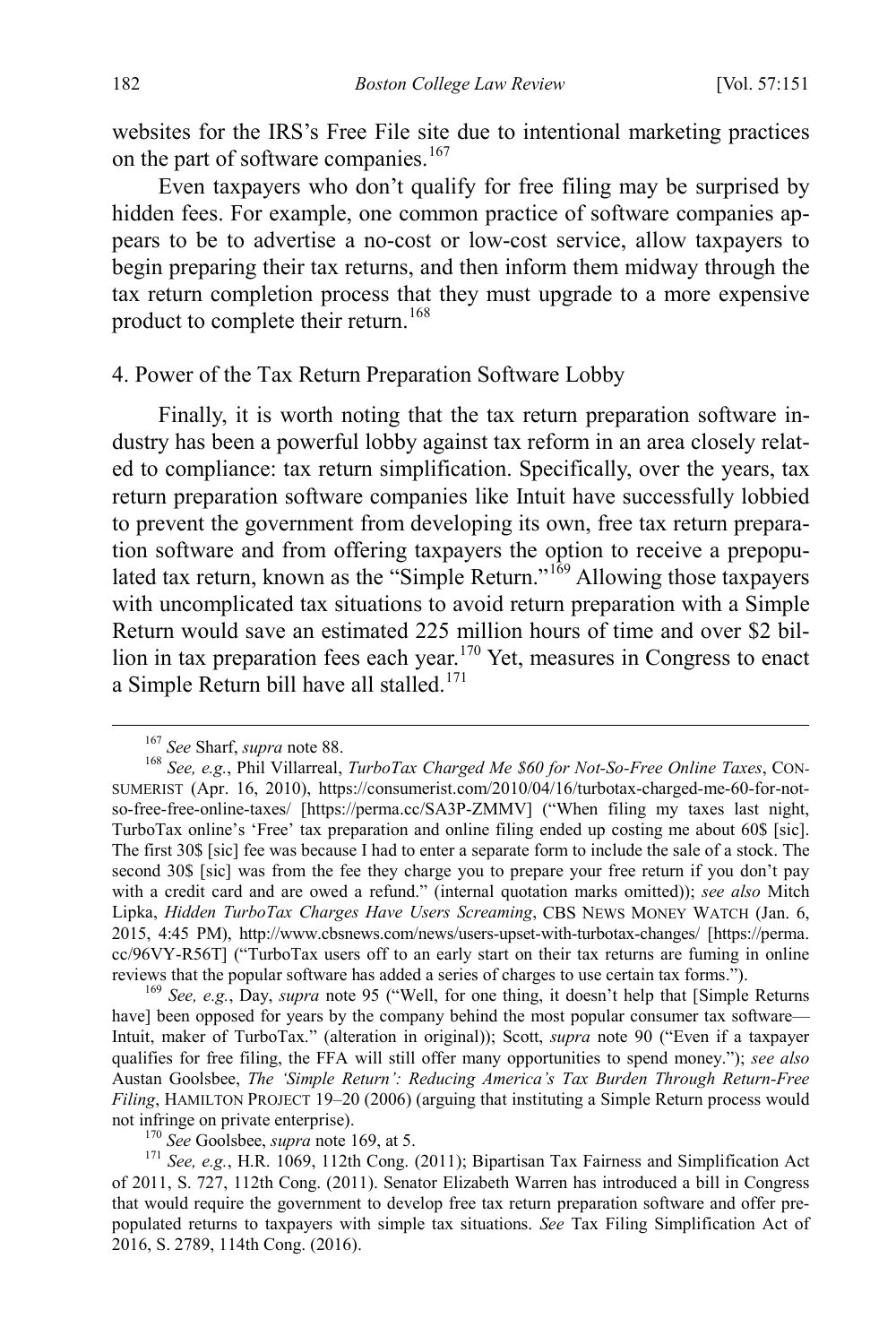These tax return preparation software industry campaigns to preserve the industry's economic turf have not stopped at the federal level but have extended to state legislatures as well. These legislative efforts include lobbying against California's "ReadyReturn" (a prepopulated state return) $172$ and free electronic filing in Virginia.[173](#page-33-4) The software industry's efforts to torpedo tax return simplification measures at the state level have been intense, well-funded, and relentless.

Intuit's public financial disclosures indicate that free, government-provided tax preparation software is a significant threat to its business, <sup>[174](#page-33-5)</sup> which explains why Intuit and other software companies have invested so much time and so many resources lobbying Congress and state legislatures to prevent free, simplified return filing measures. Such measures, however, are surely in the best interests of taxpayers and are likely in the government's best interest as well. If nothing more, the failed history of the federal Simple Return demonstrates the urgent need for congressional regulation of tax return software companies. When private industry is able to dominate both the tax return preparation process and the political process surrounding tax return preparation, the interest of the taxpaying public is undoubtedly wrongly subjugated.

#### <span id="page-33-1"></span>III. REGULATING TAX RETURN PREPARATION

<span id="page-33-2"></span><span id="page-33-0"></span>Clearly, the status quo regarding tax return preparation is rife with shortcomings, and over the past several years, a lack of IRS funding has exacerbated the implications associated with Congress's abdication of its oversight role. Recent cuts to the IRS budget have been dramatic and devas-tating.<sup>[175](#page-33-6)</sup> This has resulted in long lines at service centers, telephone calls that go unanswered, and fewer audits being conducted.[176](#page-33-7) With the IRS at an increasing loss to help taxpayers fulfill their civic duties, taxpayers have

<span id="page-33-4"></span><span id="page-33-3"></span><sup>&</sup>lt;sup>172</sup> *See ZELENAK, supra* note [19,](#page-5-2) at 122.<br><sup>173</sup> *See Scott, supra* note [90](#page-16-7) ("The [Free File Alliance] persuaded the Virginia Legislature to scrap [its electronic filing site] several years ago, replacing it with an FFA portal similar to that of the IRS's and causing some taxpayers to have to pay [concomitant fees.]" (alteration in original)).<br><sup>174</sup> *See id.* <sup>175</sup> *See* TREASURY INSPECTOR GEN. FOR TAX ADMIN., DEP'T OF THE TREASURY, REDUCED

<span id="page-33-6"></span><span id="page-33-5"></span>BUDGETS AND COLLECTION RESOURCES HAVE RESULTED IN DECLINES IN TAXPAYER SERVICES, CASE CLOSURES, AND DOLLARS COLLECTED (May 8, 2015) ("Since Fiscal Year 2010, decreases in the budget have resulted in the reduction of 21 percent of Automated Collection Service (ACS) contact representatives and 28 percent of Field Collection revenue officers.").

<span id="page-33-7"></span><sup>&</sup>lt;sup>176</sup> See, e.g., Kevin McCoy, *Report: Budget Cuts Weaken IRS Operations*, USA TODAY (June 17, 2015), http://www.usatoday.com/story/money/2015/06/17/irs-budget-cuts-hurt-services/28869343/ [https://perma.cc/6NCZ-A5DT] ("Since 2011, the personnel reductions resulted in a 25% drop in taxpayer phone calls answered by remaining IRS Automated Collection Service workers, the report said. . . . IRS Field Collection personnel collected \$3.02 billion in fiscal year 2014 revenue, a \$222 million or 7% drop from the \$3.244 billion collected in fiscal year 2011.").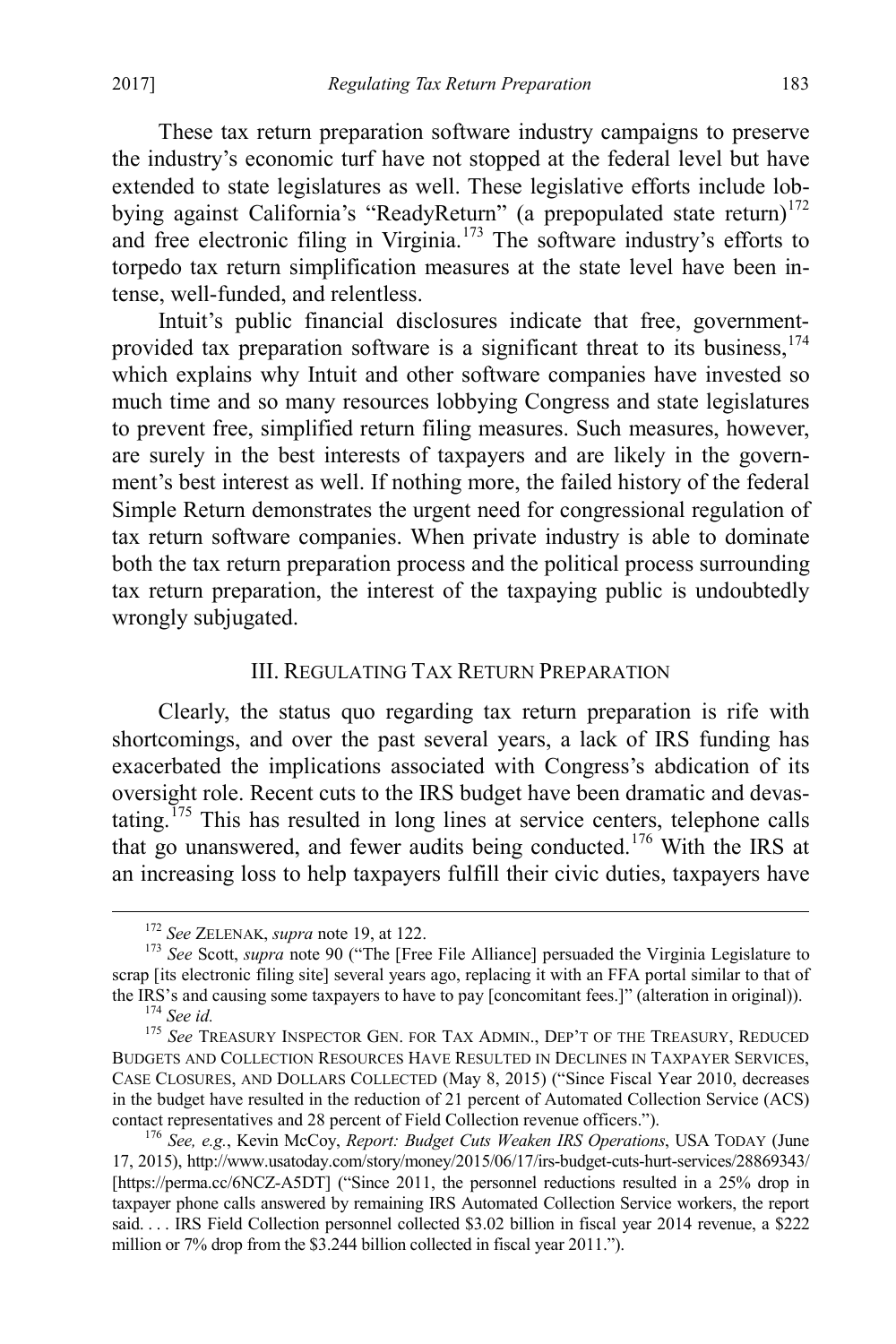had to increase their reliance upon tax return preparers and the tax return preparation software industry for guidance. When such guidance endures only minimal scrutiny, however, tax compliance and the delivery of government benefits are jeopardized.

In light of the numerous shortcomings of the current tax preparation process, which harms many taxpayers and costs the government significant sums of lost tax revenue, Congress must intervene. There is no reason to believe that this is a circumstance where the market will correct itself. Tax return preparation is far too complex and the delay between filing and audit is too long for taxpayers to be able to effectively evaluate the quality of various return preparers or tax return preparation software companies. Moreover, congressional action would not be an instance of the government inappropriately intervening in the private sphere. Tax return preparers and tax return preparation software developers do not simply deliver a marketplace good to private individuals; they also serve as a direct intermediary between millions of taxpayers and the government each year and assist individuals in fulfilling an important legal obligation. Therefore, it is unquestionable that the government has a vital interest in regulating the tax return preparation process. Accordingly, section A of this Part explores proposals for regulating tax return preparers, [177](#page-34-2) and section B of this Part discusses proposals for regulating the tax return preparation software industry.[178](#page-34-3)

#### <span id="page-34-1"></span>*A. Expanding Tax Return Preparer Oversight*

<span id="page-34-0"></span>In lieu of preparing their own tax returns, many taxpayers turn to tax return preparers to complete their tax returns.<sup>[179](#page-34-4)</sup> As discussed in Part I, tax return preparers generally fall within the scope of two broad categories. The first category is comprised of those who are specifically trained in the area of tax and include CPAs, lawyers, and enrolled agents who routinely prepare tax returns. The second category is comprised of those individuals who have no special tax training and who often dabble in the area, commonly operating tax return preparation businesses seasonally out of their homes, basements, or storefronts.<sup>[180](#page-34-5)</sup>

<span id="page-34-7"></span>Under the *Loving v. IRS* and *Ridgely v. Lew* decisions,<sup>[181](#page-34-6)</sup> the Treasury Department, for all intents and purposes, currently lacks the ability to regulate those who prepare tax returns, whether they are trained in the area of tax or

<span id="page-34-5"></span><span id="page-34-4"></span><span id="page-34-3"></span><span id="page-34-2"></span><sup>&</sup>lt;sup>177</sup> See infra notes [179–](#page-34-1)[217](#page-42-1) and accompanying text.<br><sup>178</sup> See infra notes [218–](#page-42-2)[255](#page-53-0) and accompanying text.<br><sup>179</sup> See supra note 4.<br><sup>180</sup> NAT'L TAXPAYER ADVOCATE, 2013 ANNUAL REPORT TO CONGRESS 67 (Dec. 31, 2013) ("Without any regulation, we will continue to see a proliferation of return preparers showing up at check cashing places, pawnshops, used car dealerships, furniture stores, etc."). <sup>181</sup> *See supra* note[s 62](#page-12-0)[–73](#page-13-1) and accompanying text.

<span id="page-34-6"></span>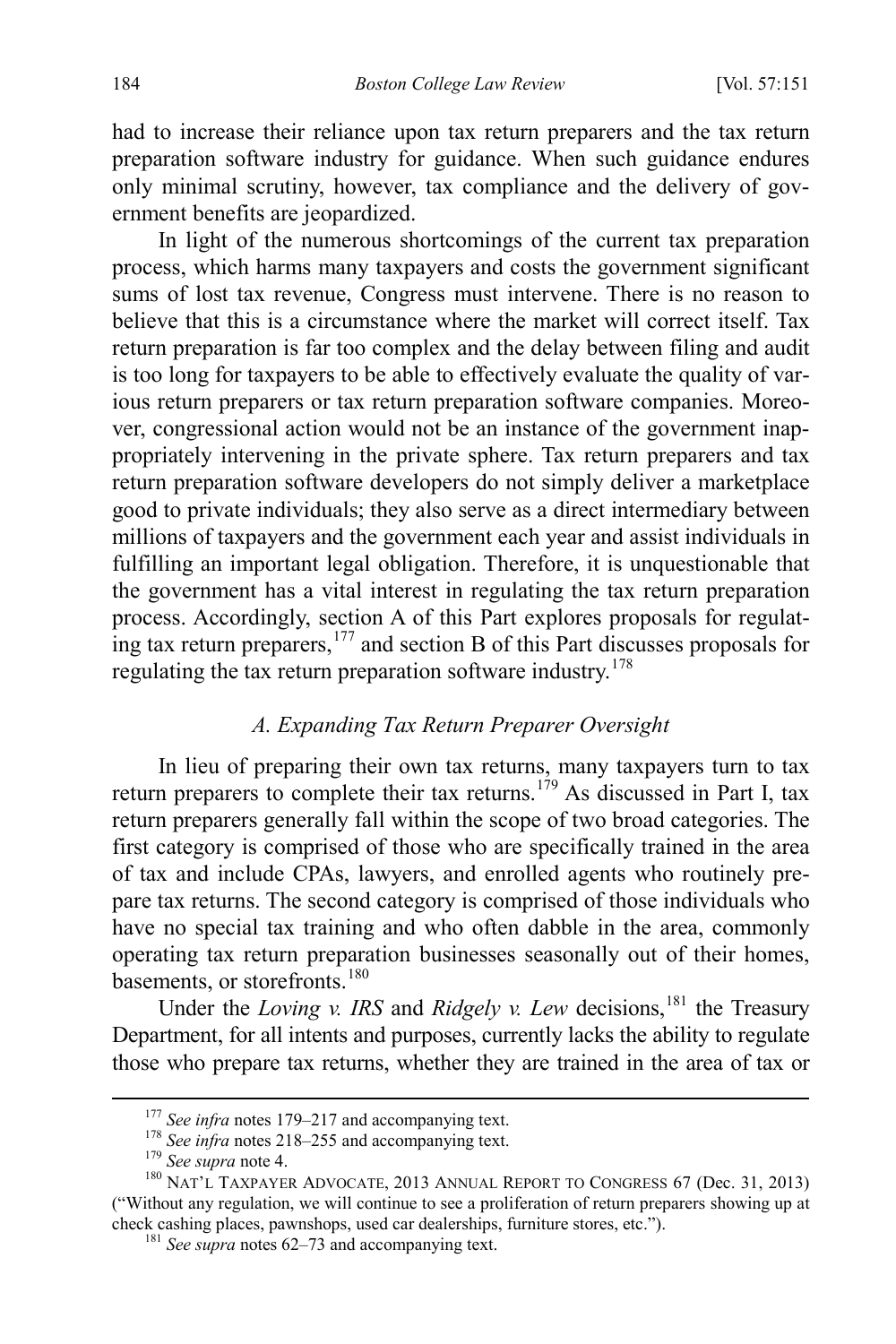not.[182](#page-35-1) This basically means that anyone can hold himself out as a tax expert (even if he lacks tax training), claim that he is beyond moral reproach (even if he has a criminal record), and start preparing taxpayers' tax returns (even if he does so in a slipshod fashion) because the IRS lacks any viable means to sanction such tax preparers under Circular 230. This lack of congressional oversight is costly: millions of flawed tax returns are submitted,<sup>[183](#page-35-2)</sup> the na-tion's coffers hemorrhage,<sup>[184](#page-35-3)</sup> and low-income taxpayers often bear the brunt of this dystopian tax preparation world.<sup>[185](#page-35-4)</sup>

#### <span id="page-35-0"></span>1. The Legislative Fix

Tax return preparer competency is a problem for which there is a simple solution. Because a significant percentage of individual taxpayers' tax returns are completed by tax return preparers, Congress would be wise to extend Circular 230's application to the tax return preparation and submis-sion process and, in particular, to all tax return preparers.<sup>[186](#page-35-5)</sup> To do so, Congress could easily revise § 330 of Title 31 to include one sentence declaring that practice before the Treasury Department includes tax return preparation and another sentence declaring that, in the process of tax return preparation, tax return preparers<sup>[187](#page-35-6)</sup> act as taxpayers' de facto representatives.<sup>[188](#page-35-7)</sup>

<span id="page-35-1"></span> <sup>182</sup> *Compare* Steve R. Johnson, *How Far Does Circular 230 Exceed Treasury's Statutory Authority?*, 74 TAX PRAC. 55, 59 (Jan. 26, 2015) (assumes that *Loving* and *Ridgely* court decisions are either correct or, "even if incorrect, are likely to remain controlling"), *with* Camp, *supra* note

<span id="page-35-2"></span>[<sup>45,</sup>](#page-9-0) at 457 (arguing that the *Loving* analysis is critically flawed).<br><sup>183</sup> *See, e.g.*, IRS, IRS 2014 DATA BOOK 39 tbl.15 (2015) (indicating that for tax year 2013, for example, millions of tax returns contained mathemati

<span id="page-35-3"></span> $\frac{184}{\text{See}}$  *See supra* not[e 2](#page-3-6) (explaining the federal tax gap). In response to the size of the nation's tax gap, over the past decade, the National Taxpayer Advocate has strongly advocated that Congress regulate tax return preparers. NAT'L TAXPAYER ADVOCATE, *supra* note [180,](#page-34-7) at 63 ("Since 2002, the National Taxpayer Advocate has advocated for a system to regulate return preparers. Her proposals included a program to register, test, and certify unenrolled preparers, as well as increased

<span id="page-35-7"></span><span id="page-35-4"></span><sup>&</sup>lt;sup>185</sup> *See, e.g.*, Levy, *supra* note [38,](#page-8-6) at 445 ("With tens of billions in cash at stake—\$63 billion from the EITC program alone—it is no surprise that unethical preparers have descended on lowincome communities to get a share of this money.").<br><sup>186</sup> *See* NAT'L TAXPAYER ADVOCATE, 2015 REPORT TO CONGRESS 71 (Dec. 31, 2015) ("The

<span id="page-35-5"></span>National Taxpayer Advocate agrees that the only effective way to increase competency throughout the return preparer profession is for Congress to provide the IRS with the authority to implement a mandatory program substantially similar to the one already in place before *Loving*."); *New IRS Filing Season Program Unveiled for Tax Return Preparers: Voluntary Program to Focus on Continuing Education for Unenrolled Preparers*, IRS (June 30, 2014), https://www.irs.gov/uac/newsroom/newirs-filing-season-program-unveiled-for-tax-return-preparers [https://perma.cc/KS5G-QP4V] ("The IRS continues to believe regulation of paid tax return preparers is important for the proper func-

<span id="page-35-6"></span> $187$  Section 7701(a)(36) of the Code defines *tax return preparer* as "any person who prepares for compensation, or who employs one or more persons to prepare for compensation, any return of tax imposed by this title or any claim for refund of tax imposed by this title." I.R.C.  $\S 7701(a)(36)$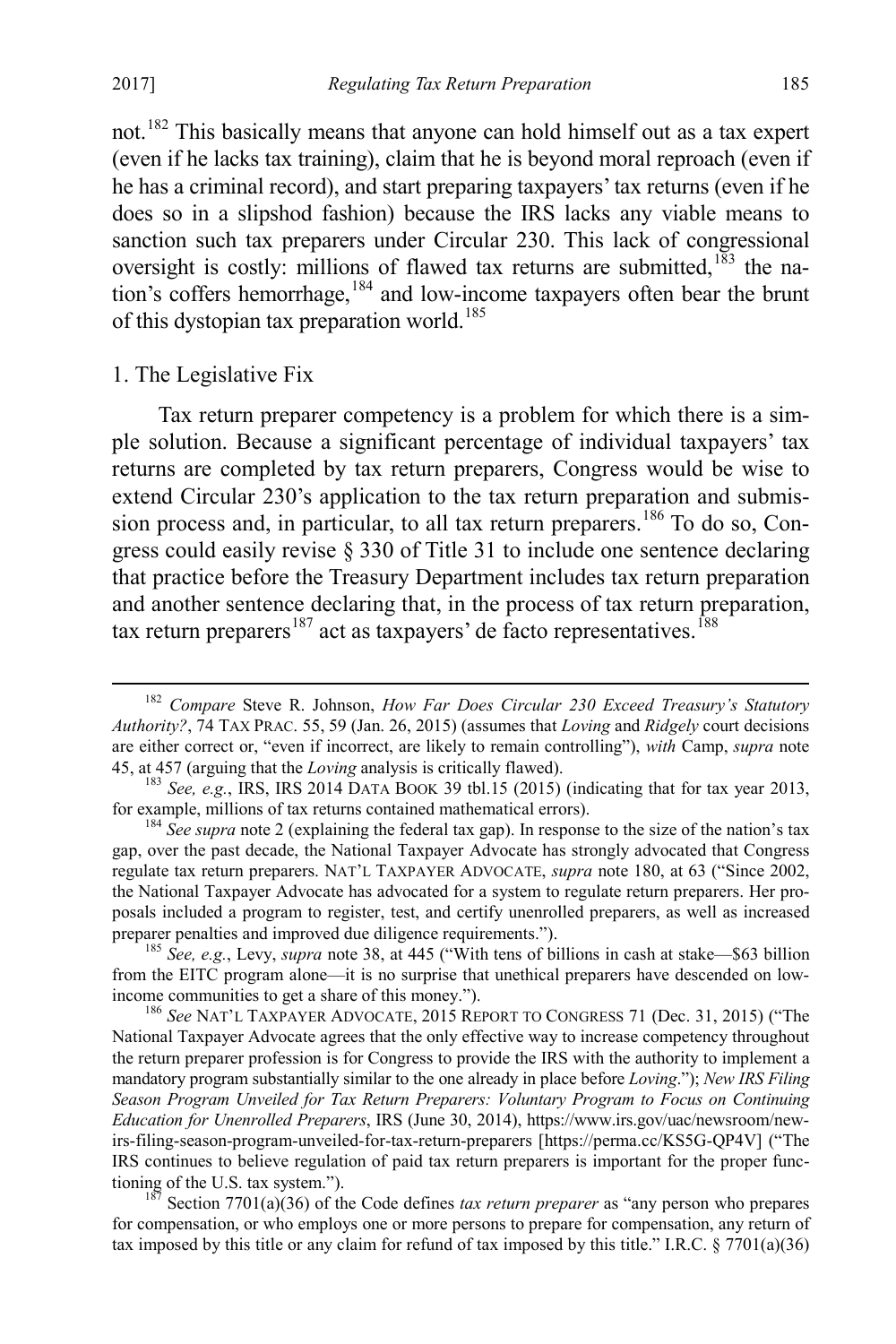Adding these two sentences would enable the Treasury Department to require all tax return preparers to (i) pass competency examinations; (ii) undertake continuing tax education courses; and (iii) submit a separate, signed statement acknowledging their involvement in the process. Furthermore, the Treasury Department would be able to sanction those tax return preparers who failed to uphold certain moral decency standards.<sup>[189](#page-36-1)</sup> Tax professionals like CPAs, attorneys, and enrolled agents who are already licensed and trained would be exempt from the additional regulatory requirements. The combination of more competent tax practitioners at the helm of the tax return preparation process combined with newly devised tax preparation software (discussed below) would inevitably yield more accurate tax returns, thereby narrowing the nation's tax gap.

#### <span id="page-36-0"></span>2. Precedent for Return Preparer Regulation

When it comes to regulating tax return preparers, the Treasury Department would not have to begin from scratch. For starters, with the congressional imprimatur, it could simply reinstate the  $2011$  regulations.<sup>[190](#page-36-2)</sup> Additionally, the federal government can seize upon the experience of four states that have enacted tax return preparer regulatory regimes as successful models of regulation in this context. Specifically, California, Maryland, New York, and Oregon all regulate tax return preparers at the state level, albeit these states have taken somewhat different approaches.<sup>[191](#page-36-3)</sup>

The states' approaches offer useful guidance about the most effective methods. By way of illustration, consider a study conducted by the GAO in

 $\overline{a}$ 

<sup>(2012).</sup> A new amendment to § 330(a)(1) of Title 31 might cross-reference this definition or, in the alternative, incorporate its own, similar definition.<br><sup>188</sup> *See* Levy, *supra* note [38,](#page-8-6) at 467–68 ("The legislative fix is easy, and can be as short as one

sentence: 'Section 330(a)(1) of Title 31, United States Code, is amended by inserting, including compensated preparers of tax returns, documents, and other submissions.' That is all it would take." (internal quotation marks omitted)); Elaine Smith, Note, *Regulating Tax Preparers: Transforming* Loving *from a Stumbling Block to a Stepping Stone*, 83 UMKC L. REV. 1079, 1109 (2015) ("Given the number of past legal challenges to the IRS's various registration and licensing programs, it is clear the IRS needs a strong legislative footing to create a meaningful program to carry out these objectives."). <sup>189</sup> There are several legislative initiatives designed to expand Circular 230's ambit*. See* Tax-

<span id="page-36-1"></span>payer Protection and Preparer Proficiency Act of 2015, S. 137, 114th Cong. (2015); Tax Return Preparer Accountability Act of 2014, H.R. 4470, 113th Cong. (2014). Little congressional support exists to enact these proposed initiatives into law.<br><sup>190</sup> *See supra* note[s 57](#page-11-0)[–61](#page-11-9) and accompanying text.<br><sup>191</sup> *See* CAL. BUS. & PROF. CODE § 22253 (West 2016); MD. CODE ANN., BUS. OCC. & PROF.

<span id="page-36-3"></span><span id="page-36-2"></span><sup>§ 21-501 (</sup>West 2016); N.Y. TAX LAW § 32(b)(1) (McKinney 2016); OR. REV. STAT. § 673.615 (2015).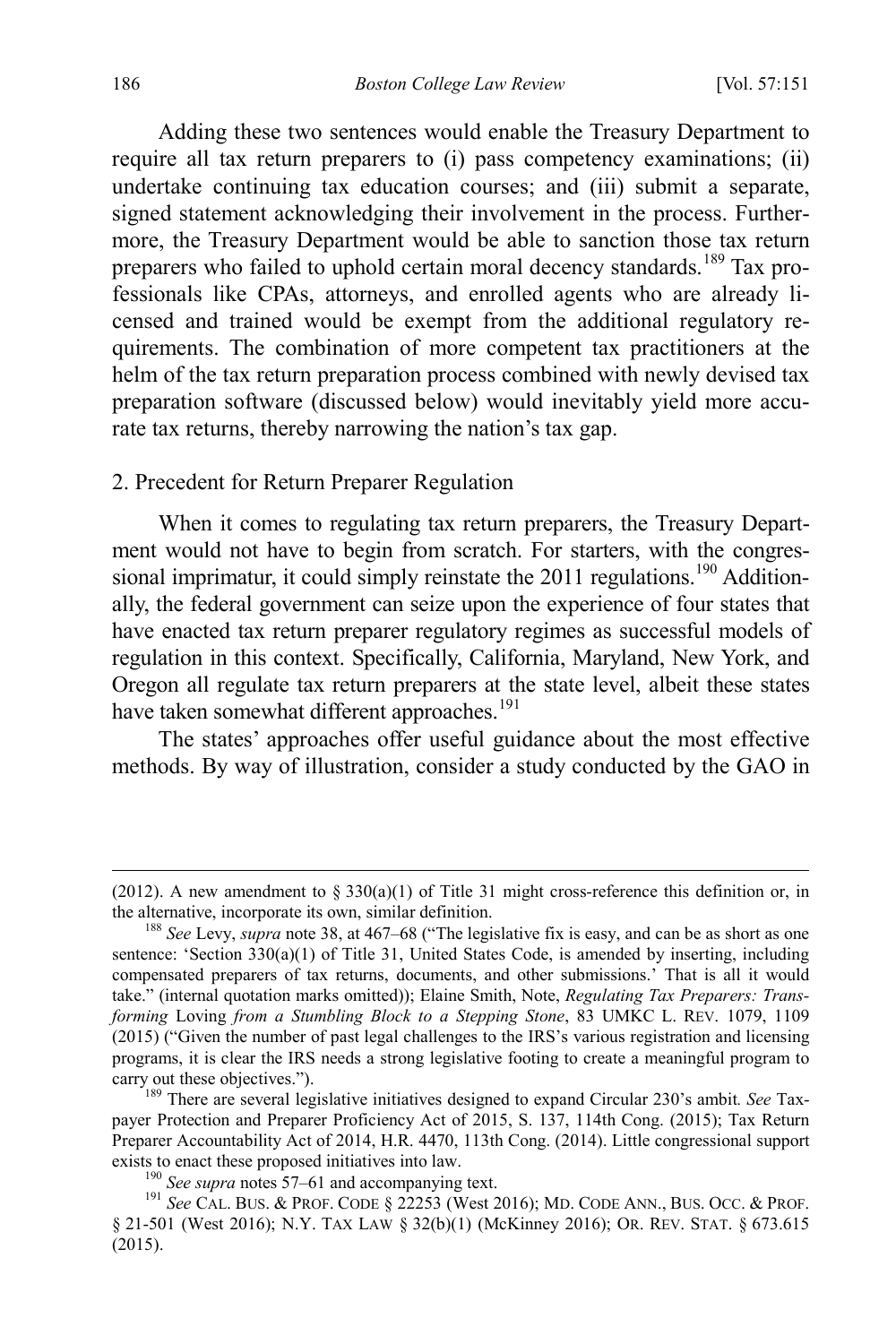<span id="page-37-0"></span>2008 comparing Oregon's regulatory approach with California's regime.<sup>[192](#page-37-1)</sup> The Oregon regulatory regime requires eighty hours of tax education, 1100 hours of work during two of the previous five years as a tax return preparer, thirty hours of annual continuing education, a high school diploma or equivalency exam, and competency testing.<sup>[193](#page-37-2)</sup> In contrast, the California regulatory regime requires sixty hours of tax education in the previous eighteen months and twenty hours of annual continuing education but no competency testing.<sup>[194](#page-37-3)</sup> Although the GAO's report found that California's regulatory regime did not appear to have a positive impact on tax compliance, it found that returns filed by Oregon taxpayers were on average \$250 dollars more accurate (for a total of \$390 million more in federal tax reve-nue) compared to the rest of the country.<sup>[195](#page-37-4)</sup> Although many factors might affect the varying levels of compliance in these two states,  $196$  one highly plausible explanation for the dissimilar compliance outcomes between the two states is that requiring written competency exams—part of Oregon's regime<sup>[197](#page-37-6)</sup> but not California's—is a crucial element of ensuring that tax return preparers are competent. Thus, any new federal regulatory regime should require that all covered tax return preparers submit to a written competency examination.

Additionally, the National Consumer Law Center, a consumer advocacy group, has published the Model Individual Tax Preparer Regulation Act ("Model Act"), which includes further suggested protections based on its research findings.<sup>[198](#page-37-7)</sup> In addition to requiring sixty hours of tax training, fifteen hours of annual continuing education, and a written competency exam-

<span id="page-37-1"></span><sup>&</sup>lt;sup>192</sup> U.S. GOV'T ACCOUNTABILITY OFFICE, GAO-08-781, TAX PREPARERS: OREGON'S REGU-LATORY REGIME MAY LEAD TO IMPROVED FEDERAL TAX RETURN ACCURACY AND PROVIDES A POSSIBLE MODEL FOR NATIONAL REGULATION 1 (2008).<br><sup>193</sup> *See* OR. REV. STAT. § 673.625.<br><sup>194</sup> *See* CAL. BUS. & PROF. CODE § 22255. Maryland and New York require fewer continuing

<span id="page-37-3"></span><span id="page-37-2"></span>education hours—sixteen hours every two years and four hours per year (for preparers with at least three years of experience), respectively—but both require competency testing. *See* MD. CODE ANN., BUS. OCC. & PROF. §§ 21-304, 21-309; N.Y. COMP. CODES R. & REGS. tit. 20, § 2600-2 (2015). 195 *See* U.S. GOV'T ACCOUNTABILITY OFFICE, *supra* note [192,](#page-37-0) at 3–4 (including both self-

<span id="page-37-4"></span>prepared and paid prepared returns). Additionally, "the odds that a return filed by an Oregon paid preparer was accurate were about 72 percent higher than the odds for a comparable return filed by a paid preparer in the rest of the country. Conversely, the odds that a paid preparer return in Cali-

<span id="page-37-5"></span>fornia was accurate were about 22 percent lower." *Id.* at 15.<br><sup>196</sup> For example, the GAO report acknowledges that higher use of CPAs or attorneys could be responsible for more accurate returns in Oregon. *Id.* at 4.

<span id="page-37-6"></span><sup>&</sup>lt;sup>197</sup> The GAO report also notes that Oregon's tests have low passing rates: 54% for licensed tax preparer exams and only 30% for licensed tax consultant exams. *Id.* at 12. A licensed tax pre-

<span id="page-37-7"></span>parer must work under the supervision of a licensed tax consultant, CPA, or attorney. *Id.* at 11. <sup>198</sup> *See* CHI CHI WU, NAT'L CONSUMER LAW CTR., MODEL INDIVIDUAL TAX PREPARER REGULATION ACT 1 (2013).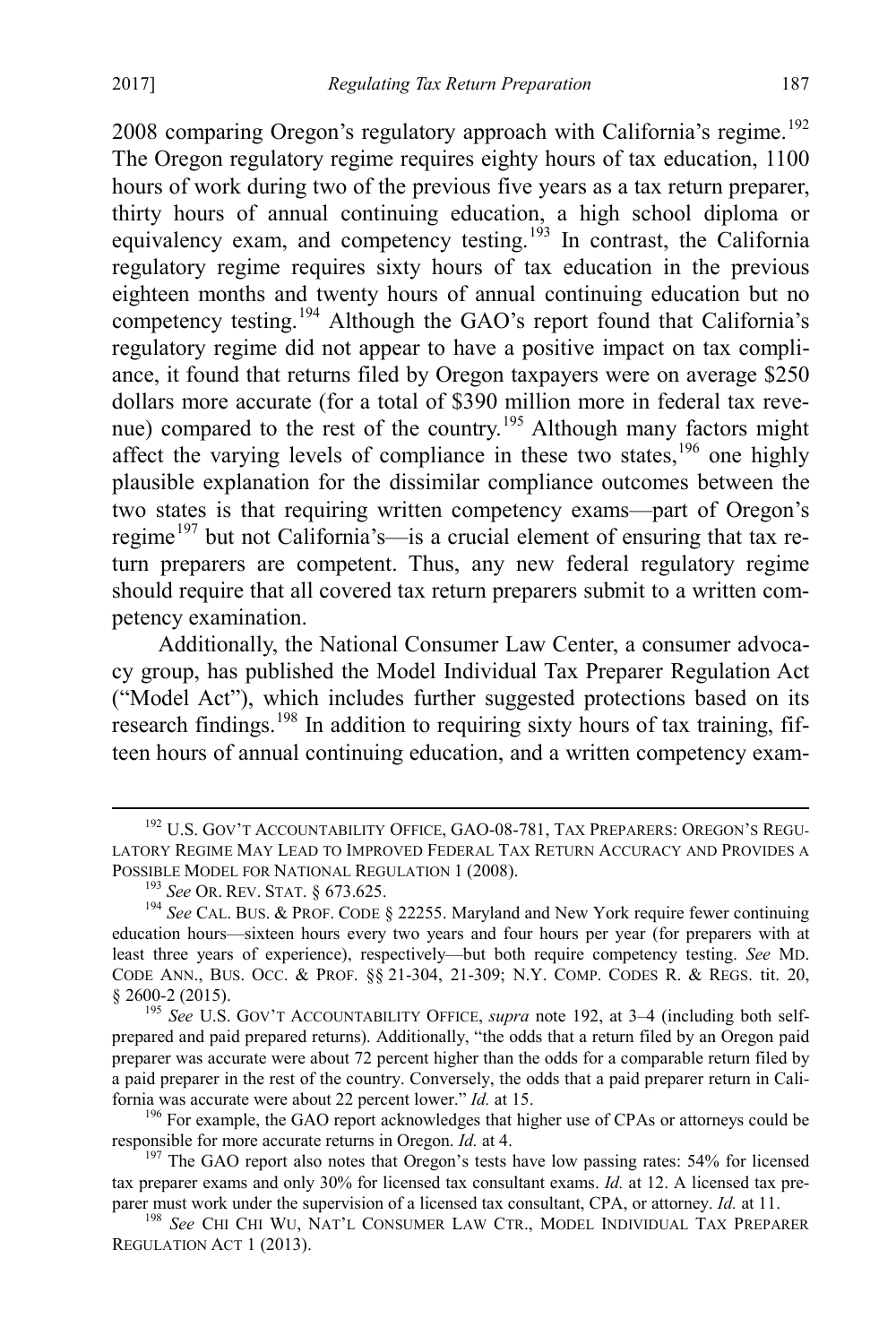ination, the Model Act also requires that preparers provide consumers with a written disclosure of their training and education, along with written disclosure of (i) the fee for each service offered, (ii) all miscellaneous fees like filing and processing fees, and (iii) an estimate of the total charge for the preparer's services.<sup>[199](#page-38-1)</sup> In light of the predatory practices that have been observed in studies of unregulated tax return preparers with respect to their low-income clientele,<sup>[200](#page-38-2)</sup> the Treasury Department would be well advised to give special consideration to mandatory fee disclosures. Another consumer advocacy group has further suggested that tax return preparer regulations also explicitly ban predatory products like RALs, eliminate junk fees, and allow taxpayers to pay for tax preparation fees out of their refunds without incurring an additional charge.<sup>[201](#page-38-3)</sup>

#### <span id="page-38-0"></span>3. Weighing the Potential Costs of Tax Return Preparer Regulation

Although critics have voiced objections to federal tax return preparer regulations, the regulatory regimes in California, Maryland, New York, and Oregon offer models of success that should allay many, if not all, of those concerns. For example, the plaintiffs in *Loving* argued that fees for testing and continuing education could cost over \$1000 per year and, as a result, would be unduly burdensome.<sup>[202](#page-38-4)</sup> Regarding the Oregon and California regulatory regimes, however, the GAO's report indicates that costs are often significantly lower than that estimate: "[T]he cost of obtaining continuing education was sometimes very low, especially when continuing education was obtained through participation in professional associations.<sup> $203$ </sup> The report further noted that some preparers could obtain their continuing education at IRS forums costing \$179, and others could obtain it "from state-approved education providers in both classroom settings and over the internet. $\frac{1}{20}$ <sup>[204](#page-38-6)</sup>

The *Loving* plaintiffs also argued that the costs of regulation would force them to charge higher prices to their customers or go out of business.[205](#page-38-7) The GAO's research in California, however, found that

The costs to obtain and maintain [registered preparer] status are fairly low and likely do not have much of an impact on prices

<span id="page-38-3"></span><span id="page-38-2"></span><span id="page-38-1"></span><sup>&</sup>lt;sup>199</sup> *Id.* at 12–14.<br><sup>200</sup> *See supra* note[s 123](#page-23-6)[–128](#page-23-7) and accompanying text.<br><sup>201</sup> *See* MICHAEL BEST, CONSUMER FED'N OF AM., PROTECTING CONSUMERS AT TAX TIME: FEDERAL AND STATE EFFORTS TO ADDRESS COMMON PROBLEMS ASSOCIATED WITH PAID TAX PREPARATION 9 (2015).<br><sup>202</sup> *See* Brief of Plaintiffs-Appellees at 15, Loving v. IRS, 742 F.3d 1013 (D.C. Cir. 2014)

<span id="page-38-7"></span><span id="page-38-6"></span><span id="page-38-5"></span><span id="page-38-4"></span><sup>(</sup>No. 13-5061) (including potential travel and an exam preparation course in the cost estimate).<br><sup>203</sup> U.S. GOV'T ACCOUNTABILITY OFFICE, *supra* not[e 192,](#page-37-0) at 20.<br><sup>204</sup> Id.<br><sup>205</sup> See Brief of Plaintiffs-Appellees at 15–16,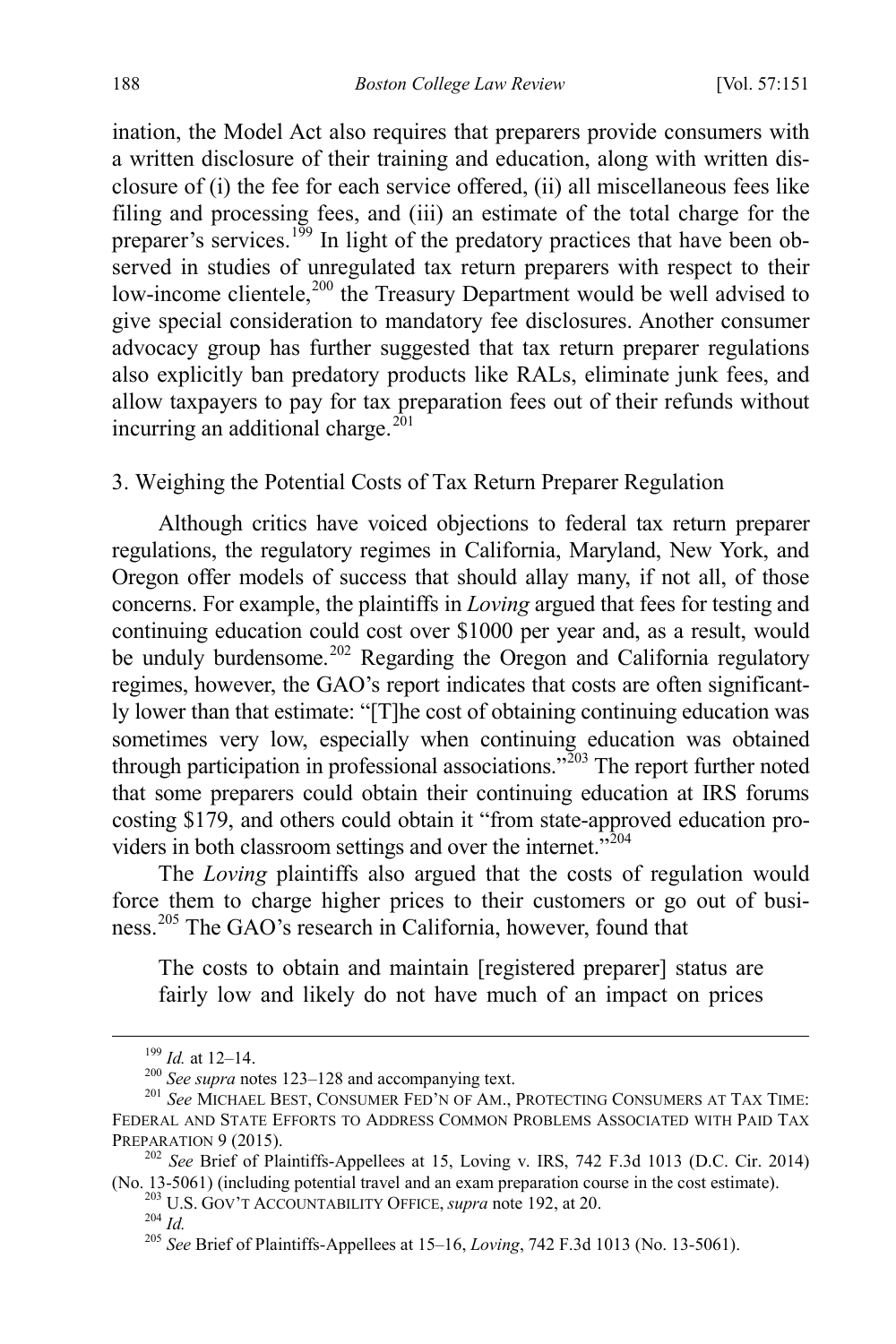consumers pay, and . . . the requirements to become a paid preparer are not so great that the number of paid preparers in the state is being held lower than it would be without any regula-tion.<sup>[206](#page-39-0)</sup>

Even if licensing and registration fees are passed on to consumers, it is un-likely that the cost would be more than a few dollars per return.<sup>[207](#page-39-1)</sup>

Another cost to consider is that borne by the government in administering a tax preparer regulatory regime. Presumably, prior to the issuance of the 2011 regulations, the Treasury Department and the IRS had already undertaken a cost-benefit analysis and determined that a federal licensing regime would be beneficial from the government's perspective. Again, the experience of the states is informative and encouraging. The costs of administering competency testing are generally covered by the testing fees and do not require government funding.<sup>[208](#page-39-2)</sup> Additional administrative costs incurred by states, such as record keeping, maintaining a website, communicating with preparers, and instituting enforcement actions, are also paid for by the revenue generated by fees and penalties. For example, Oregon's 2007 administrative costs totaled \$490,000, which were paid for by a combination of registration fees and fines for operating without a license and/or violating Oregon laws; none of the concomitant administrative costs associated with this program came from Oregon's general revenue.<sup>[209](#page-39-3)</sup> The funding of the California program was similar, with no general revenue spent on adminis-tering the tax return preparer regulatory regime.<sup>[210](#page-39-4)</sup>

Admittedly, implementing a regulatory regime for tax return preparers is not without costs, but existing evidence indicates that these costs pale in comparison with the associated benefits. Additional charges incurred by taxpayers in the form of higher fees are likely to be modest (if not nonexistent), and fee disclosures might actually work to reduce certain types of fees charged by some preparers. The government's enforcement cost would likely be recouped through fees and fines, and narrowing the tax gap would result in significantly more revenue collected. Although some incompetent

<span id="page-39-0"></span> <sup>206</sup> U.S. GOV'T ACCOUNTABILITY OFFICE, *supra* note [192,](#page-37-0) at 21 (alteration in original). Consistent with this is the fact that paid preparer use in California is higher than the national average. *Id.* at 22. The same is not true for Oregon, which has lower paid preparer use than the national average. *Id*. The report notes that Oregon's regime may restrict the number of preparers more than California's regime because Oregon requires that licensed tax preparers only work in offices managed by licensed tax consultants (the latter group possessing more qualifications), a restriction not present under the prior federal regime. See id. at  $21-22$ .

<span id="page-39-4"></span><span id="page-39-3"></span><span id="page-39-2"></span><span id="page-39-1"></span><sup>&</sup>lt;sup>207</sup> See WU & HERNANDEZ, *supra* not[e 10,](#page-4-10) at 12.<br><sup>208</sup> See U.S. GOV'T ACCOUNTABILITY OFFICE, *supra* not[e 192,](#page-37-0) at 18–19; WU & HERNANDEZ, *supra* note 10, at 12.

*supra* not[e 10,](#page-4-10) at 12. <sup>209</sup> U.S. GOV'T ACCOUNTABILITY OFFICE, *supra* note [192,](#page-37-0) at 19. <sup>210</sup> *Id.* at 18.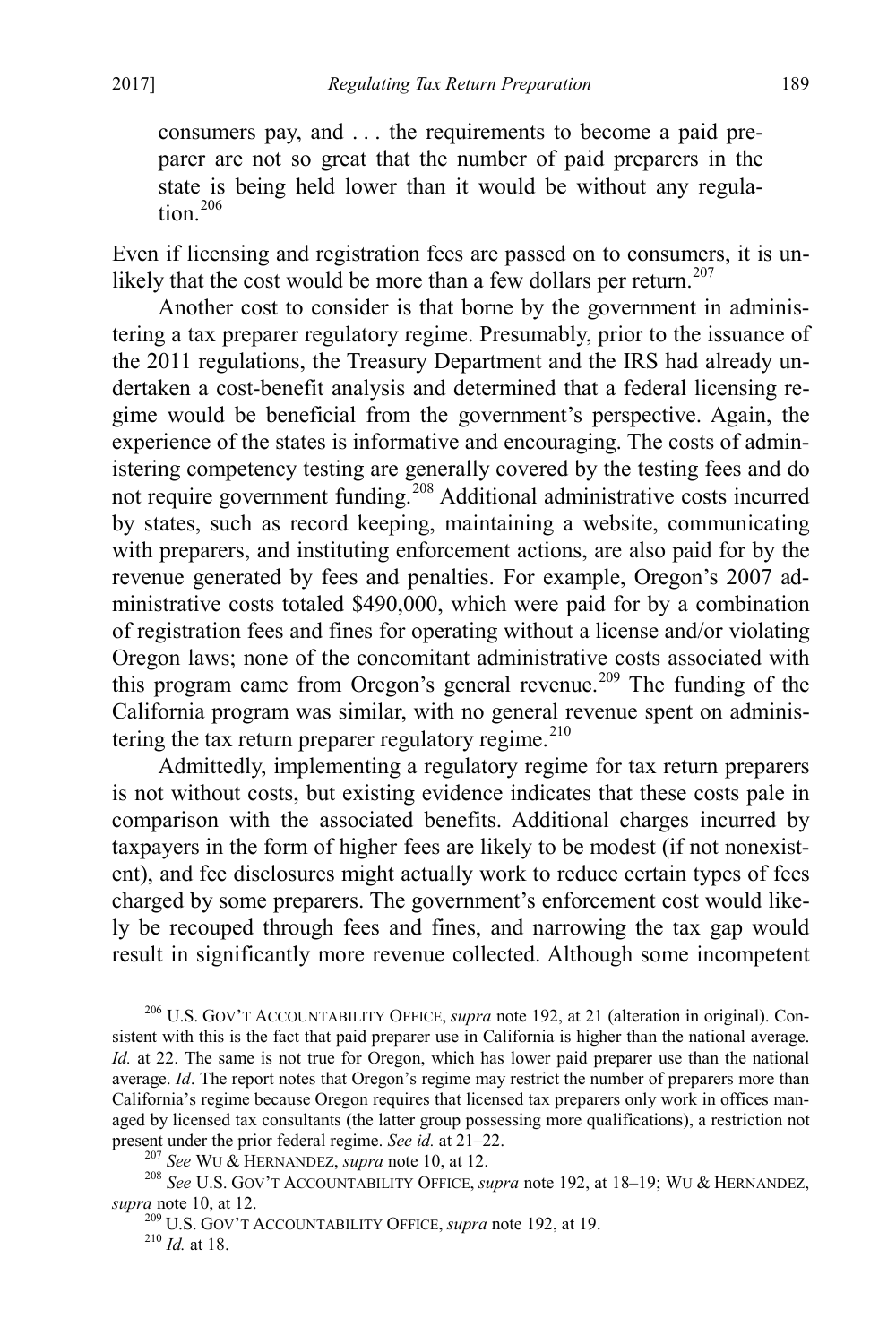tax preparers would likely be forced to exit the market, a minor reduction in the overall number of tax return preparers would be well worth the benefit of ensuring that the remaining preparers are trained, knowledgeable, and able to prepare accurate returns.

#### <span id="page-40-0"></span>4. Alternative Regulatory Approaches

If Congress lacks the political appetite to enable the Treasury Department to regulate tax return preparers in a direct fashion (i.e., expanding Circular 230's ambit), it should supply more efficient tools to the agency to regulate tax return preparers in an indirect fashion. Numerous possibilities exist to deter dishonest return preparers, including (i) making it easier for the IRS to secure court injunctions against their ability to practice,  $^{211}$  $^{211}$  $^{211}$  (ii) enhancing their financial liability exposure,<sup>[212](#page-40-3)</sup> and (iii) strengthening crimi-nal tax sanctions regarding their defalcations.<sup>[213](#page-40-4)</sup> The addition of such measures would hopefully give serious pause to those tax return preparers who were contemplating being unscrupulous.

What Congress must bear in mind is that tax return preparers who are "bad apples" have a corrosive effect on the process, with the potential for spoiling part of or the entire barrel. In whatever way possible, Congress must give tools to the Treasury Department and the IRS to cull such tax return preparers from the system.

# <span id="page-40-1"></span>5. Strengthening Taxpayer Involvement in the Return Preparation Process

Once tax return preparers fulfill their mission and complete the preparation of taxpayers' tax returns, taxpayers should not be entirely absolved from having further responsibility. Taxpayers may knowingly or unknowingly contribute to errors on returns filled out by a preparer not only by failing to provide complete or accurate information but also by failing to review the return once completed.

<span id="page-40-2"></span> <sup>211</sup> *See, e.g.*, United States v. Cruz, 611 F.3d 880, 882 (11th Cir. 2010) ("The District Court found that the defendants had engaged in deceptive practices in preparing tax returns and issued an injunction specifically prohibiting them from further engaging in any such conduct. It declined to completely bar them from operating as tax return preparers, as the Government requested, finding such an extreme measure was unwarranted under the circumstances of the case."). <sup>212</sup> *See* I.R.C. § 6694(b) (2012). The monetary fines associated with preparing flawed tax

<span id="page-40-3"></span>returns are fairly moderate. *See id.* (limiting the tax return preparer penalty to "the greater of (a) \$5,000 or (b) 50% of the income derived (or to be derived) by the income tax return preparer with respect to the return or claim"). <sup>213</sup> Walter T. Henderson, Jr., Comment, *Criminal Liability Under the Internal Revenue Code:* 

<span id="page-40-4"></span>*A Proposal to Make the 'Voluntary' Compliance System a Little Less 'Voluntary,'* 140 U. PA. L. REV. 1429, 1434 n.24 (1992) (citing empirical studies that demonstrate the effectiveness of criminal sanctions in curtailing criminal behavior).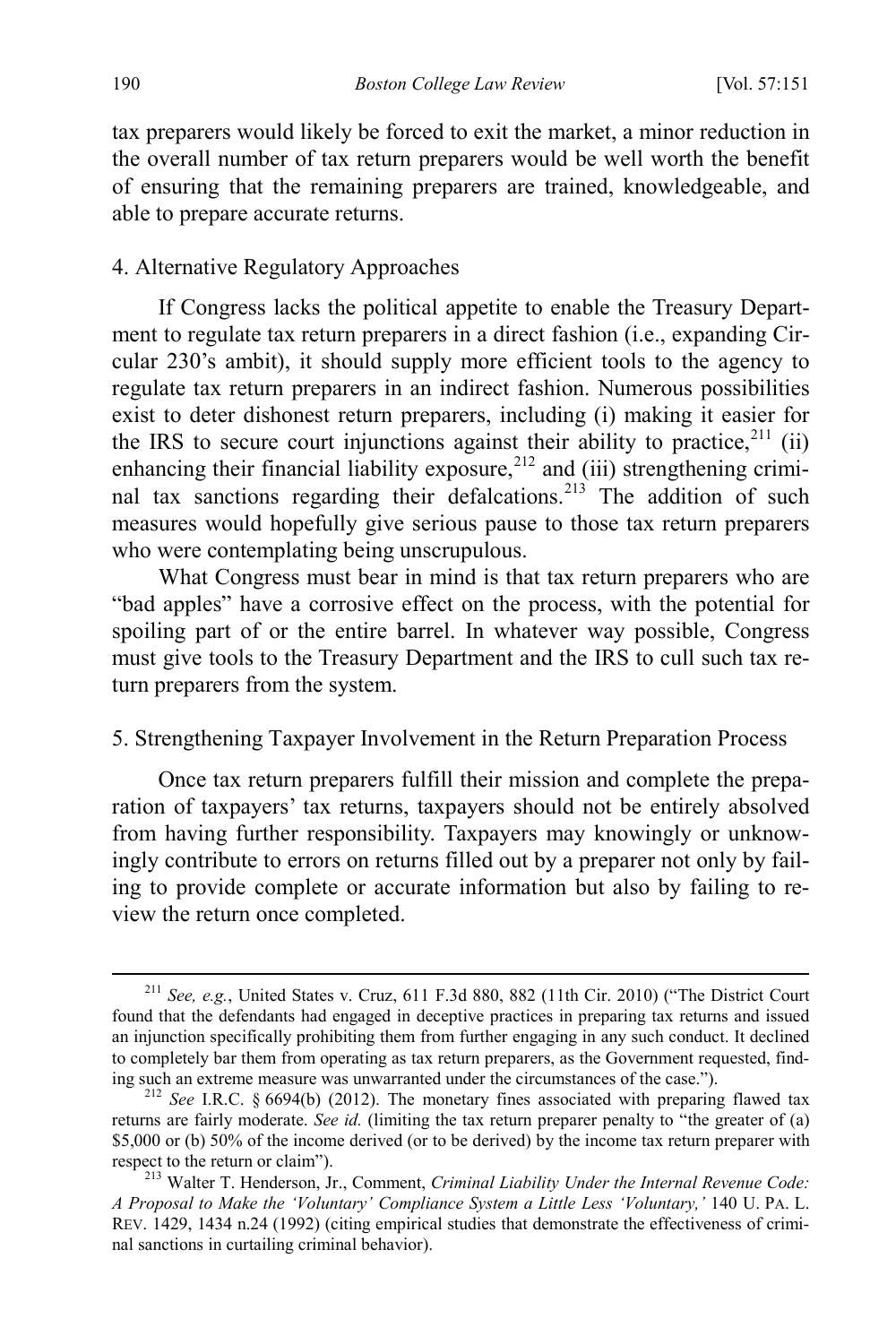To better understand taxpayers' role in this context, consider the actual return submission process. First, the taxpayer supplies tax information returns and other relevant tax information (for example, filing status and the number of household dependents) to the tax return preparer; second, the tax return preparer asks the taxpayer a series of tax-related questions (for example, did you or someone in your family incur any medical expenses?); third, based upon the tax information returns and the taxpayer's responses to the questions posed, the tax return preparer will produce completed tax returns; fourth, the taxpayer will review his tax return; and, fifth, assuming the tax return proves satisfactory, the taxpayer will authorize submission of the return by the tax return preparer.

Notwithstanding this multistep nature of tax return preparation, the reality is that many taxpayers who rely upon the services of paid tax return professionals may cumulatively spend fifteen minutes or less annually immersed in the tax return submission process. How could such an intricate process take so little time to complete? The truth is that many taxpayers give the proverbial "shoe box" filled with tax information returns to their tax return preparers and then simply authorize the latter to submit the com-pleted returns, sometimes even without reviewing them.<sup>[214](#page-41-0)</sup> In these kinds of situations, the bonds of fiscal citizenship are obviously quite tenuous.

No doubt, when taxpayers retain tax return preparer services, they seek both expertise in tax and the administrative ease of delegating this responsibility to someone else. Put differently, the vast majority of taxpayers who retain the services of tax professionals purposefully eschew the Code's intricacies and are willing to pay sizable fees to avoid the labor that tax return preparation requires.<sup>[215](#page-41-1)</sup> In these taxpayers' minds, the less they have to do with the preparation of their tax returns, the better. Viewed through the lens of this prism, members of Congress cannot impose too many additional responsibilities upon those taxpayers who rely upon tax return preparers without risking a fierce backlash, suggesting that they must proceed gingerly.

It is possible, however, to require taxpayers to be more deeply engaged in the return preparation process than they are currently, and such involvement should further promote tax compliance. Here is one tenable approach: before those taxpayers who utilize the services of a tax return preparer are

<span id="page-41-0"></span> <sup>214</sup> *See* IRS, FORM 8879 (2015) (IRS e-file Signature Authorization) (taxpayers must simply sign and give this form to their tax return preparers, who may then handle the remainder of the return filing process on the taxpayer's behalf).

<span id="page-41-1"></span><sup>&</sup>lt;sup>215</sup> See generally Laura Sanders, *What Tax Return Preparers Are Really Charging for 2014 Returns*, WALL ST. J. (Jan. 16, 2015, 2:58 PM), http://blogs.wsj.com/totalreturn/2015/01/16/whattax-preparers-are-really-charging-for-2014-returns/ [https://perma.cc/W8G7-J9MR] ("The national average fee for 2014 returns will be \$273, according to a survey by the National Society of Accountants.").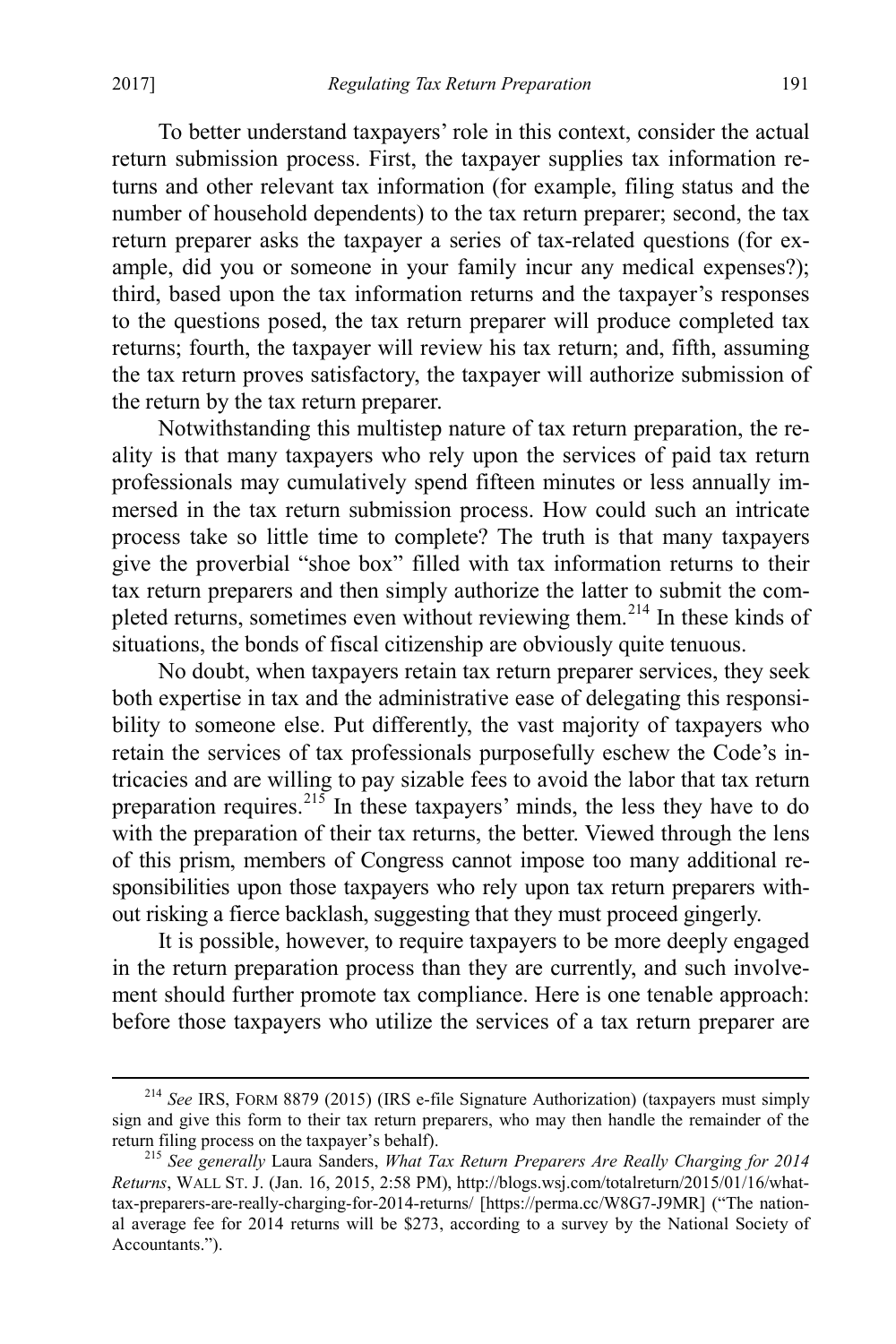permitted to file their tax returns, they would be obligated to supply their tax return preparers with a signed, one-page declaration consisting of four parts, affirming (i) the importance of taxpayer honesty;<sup>[216](#page-42-3)</sup> (ii) the advantages associated with the submission of a correct return, namely, by doing so, the government would have the financial resources to fulfill its role to provide public goods and services, such as maintaining national parks and sustaining the military; (iii) the disadvantages associated with the submission of an incorrect return, namely, the government would lack the financial resources to fulfill its role to provide public goods and services and, if audited, the taxpayer may be liable for additional tax, penalties, and interest; and (iv) gratitude expressed by the government for taxpayers fulfilling their civic duties.

In order for a tax return to be considered properly filed, the taxpayer would have to initial all four parts of this one-page declaration and sign and date the bottom of it, and the tax return preparer would then have to submit it simultaneously with Form 1040.

To bolster compliance, every year the government should change the content of this paperwork, its format, and possibly even its color scheme.<sup>[217](#page-42-4)</sup> By constantly freshening up this declaration, the government would enhance the likelihood that the declaration would be carefully read and internalized. Failure to take this step would mean that after a year or two, taxpayers would treat this process in a rote and mindless fashion, quickly initialing, signing, and dating the proposed declaration without reading it. As a result, tax compliance may correspondingly ebb.

# <span id="page-42-2"></span><span id="page-42-1"></span><span id="page-42-0"></span>*B. Expanding Tax Return Preparation Software Industry Oversight*

Although regulation of tax return preparers should go a long way toward strengthening the integrity of the tax return preparation process, a significant number of tax returns would not be covered—namely, those that are self-prepared.<sup>218</sup> Congress should also empower the Treasury Department to regulate the tax return preparation software industry because most self-

<span id="page-42-3"></span> $216$  The taxpayer could be asked to initial a statement verifying that she has reviewed the entire return and that its contents are accurate.

<span id="page-42-4"></span><sup>&</sup>lt;sup>217</sup> Each year, taxpayers could possibly select a new tax "hero," an imaginary figure or real person who is representative of our country's ideals, who could advocate on the government's

<span id="page-42-5"></span><sup>&</sup>lt;sup>218</sup> See Millions Prepare for Tax Deadline, IRS (Apr. 14, 2016), https://www.irs.gov/uac/ newsroom/millions-prepare-for-tax-deadline-use-free-file-or-direct-pay-to-get-a-6-month-tax-filingextension-choose-direct-deposit-for-refunds [https://perma.cc/U8FN-D6LD] (approximately 41,725,000 self-prepared by April 8, 2016).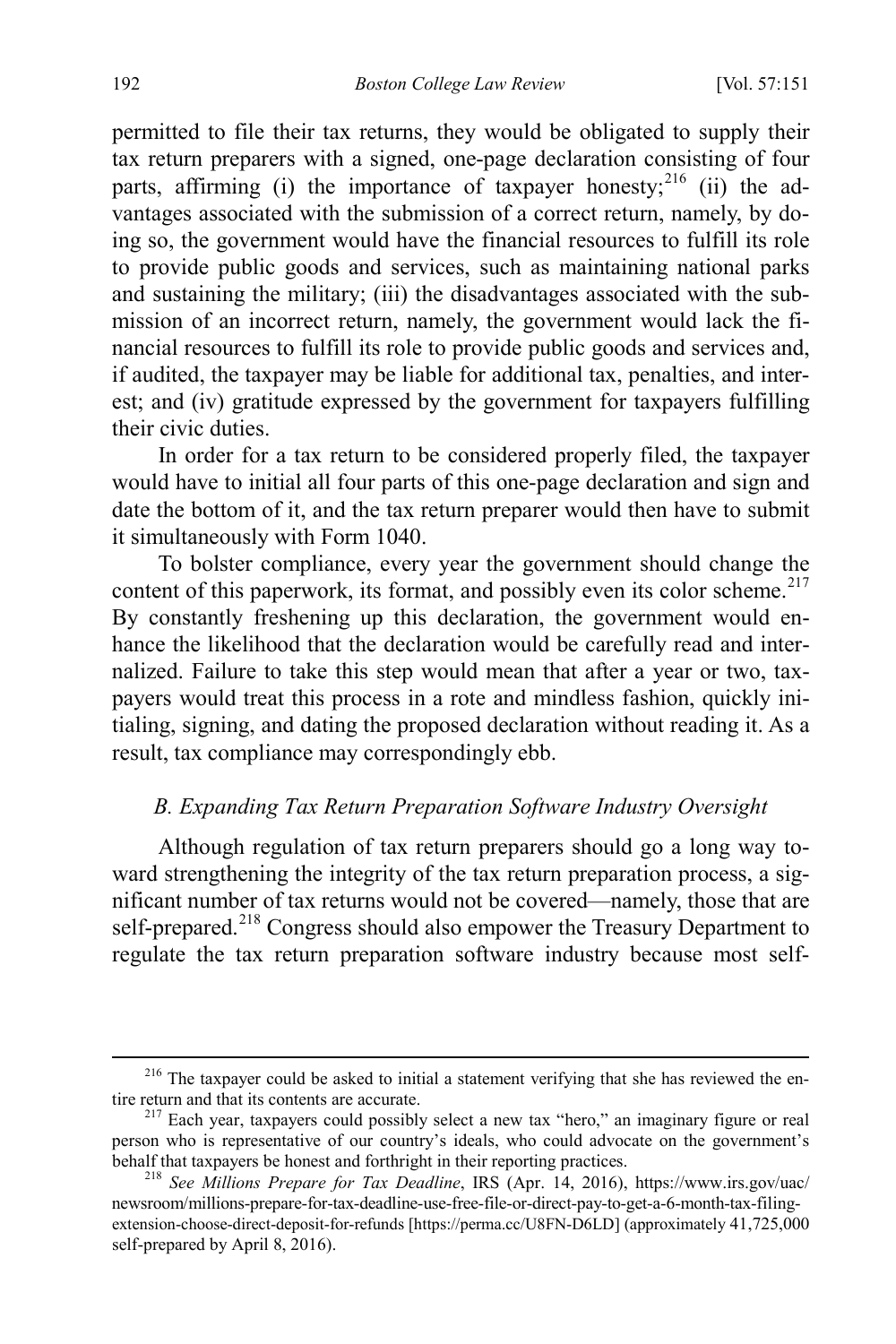prepared returns are completed using tax preparation software.<sup>[219](#page-43-1)</sup> Specifically, in the realm of tax return preparation software, Congress should allow the Treasury Department to regulate both the content and format of tax preparation software in order to improve compliance and protect lowincome taxpayers.

<span id="page-43-0"></span>1. The Legislative Fix

As with regulating tax return preparers, Congress could easily authorize the Treasury Department to regulate the tax return preparation software industry with minor amendments to  $\S$  330(a) of Title 31. Specifically, Congress could add a new subparagraph (a)(3) to  $\S 330$  that would cover tax return preparation software.<sup>[220](#page-43-2)</sup> When combined with amendments for regulating tax return preparers, the new text of  $\S 330(a)$  might read as follows (emphasis added for proposed new language):

(a) [T]he Secretary of the Treasury may—

(1) regulate the practice of representatives of persons before the Department of the Treasury, *including tax return preparation*;

(2) before admitting a representative to practice, require that the representative demonstrate—

(A) good character;

(B) good reputation;

 (C) necessary qualifications to enable the representative to provide to persons valuable service; and

 (D) competency to advise and assist persons in presenting their cases; and

(3) *regulate the content and format of any software or Internet program designed for use in the preparation of a federal tax return.*

*For purposes of this section, "representative" includes any tax return preparer as defined in 26 U.S.C. § 7701(a)(36).* 

<span id="page-43-1"></span><sup>&</sup>lt;sup>219</sup> Over one-third of taxpayers use tax preparation software, which is the majority of the approximately 40% of taxpayers who self-prepare. *See id.*; *see also Hearing*, *Protecting Taxpay-*

<span id="page-43-2"></span>*ers*, *supra* note [29,](#page-6-6) at 1 (34% of taxpayers use tax preparation software).<br><sup>220</sup> Although an alternative way to regulate software would be to simply include tax software developers in the definition of *tax return prepare*r under § 7701(a)(36), this approach is likely too broad. Tax return preparers (as defined by § 7701) are subject to a number of provisions under the Code, such as criminal penalties for fraudulent tax return preparation, which will not necessarily be relevant for tax return preparation software developers. Thus, expanding § 330(a) of Title 31 to give the Treasury Department authority to regulate tax return preparation software is a preferable approach.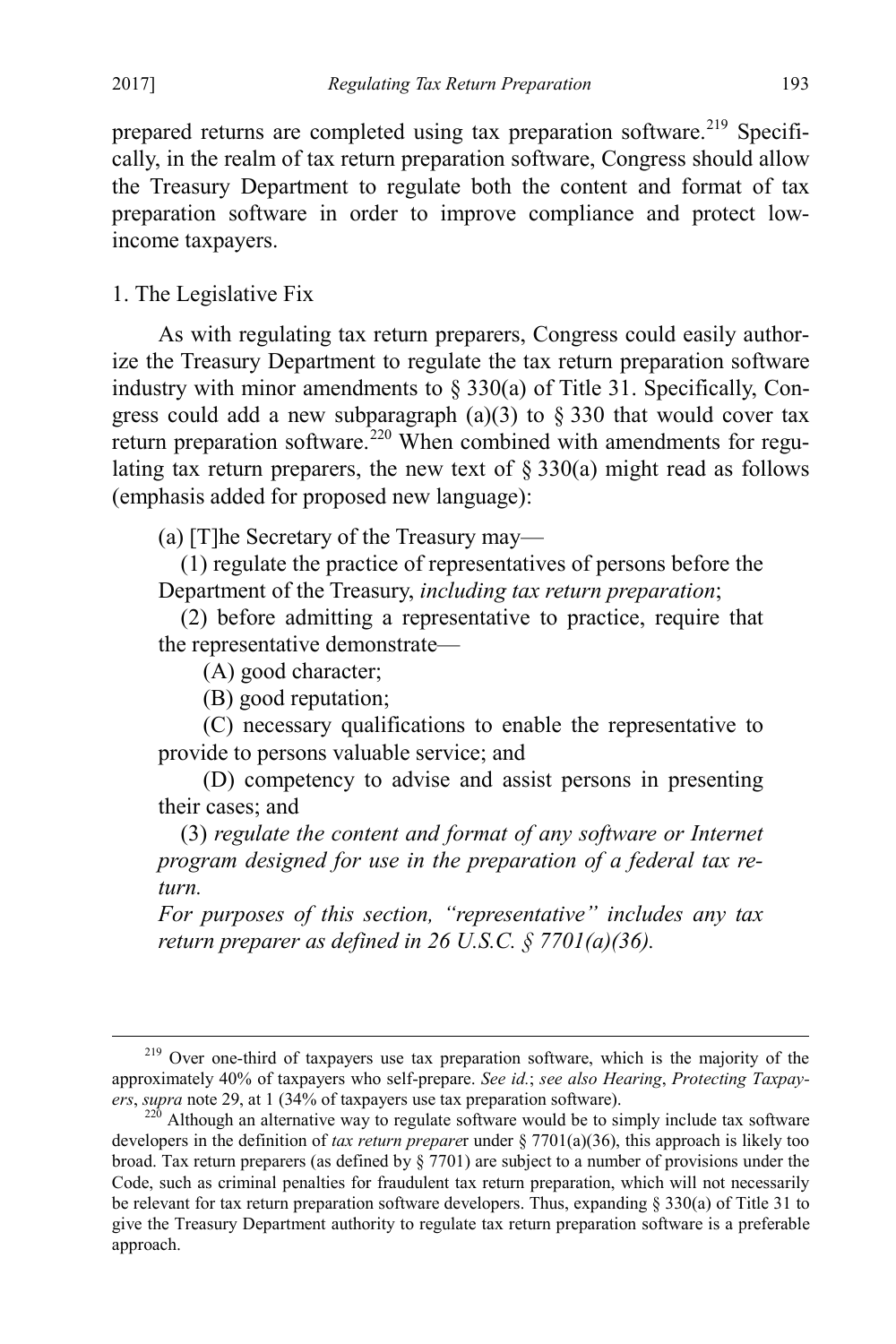Amending § 330(a) of Title 31 in this fashion would give the Treasury Department leeway to develop a regulatory framework that focuses specifically on the issues presented by tax return preparation software. Although not an exhaustive list of possibilities, what follows is a discussion of potential avenues for such regulation, including mandatory screen content designed to improve compliance, removal of the prepayment-position status bar, and more transparent fee disclosure. From time to time, as technology evolves and commercial tax return preparation software companies continue to develop their products, the Treasury Department might update and amend software regulation, informed by empirical studies on the effect of tax return preparation software on compliance and the uptake of government benefits.

# <span id="page-44-0"></span>2. Mandatory Content

As discussed in section B of Part II, certain features of tax return preparation software encourage taxpayers to take more aggressive reporting positions than they might otherwise have taken on their own. Although there is certainly nothing nefarious about tax return preparation software helping taxpayers maximize their deductions and save taxes in a legitimate fashion, the lopsided approach of tax return preparation software (maximizing deductions without maximizing income reporting) likely results in a revenue loss to the government.

Accordingly, the Treasury Department should take steps to regulate the content of tax return preparation software to maximize income reporting and otherwise encourage honest, accurate filing by taxpayers. Computer screens with embedded salient information would ideally appear before taxpayers, requiring that users read them before they could progress to the next screen. Similar in nature to the recommended one-page declaration that must be signed by taxpayers who use the services of a tax return preparer, the proffered information could stress the importance of integrity and highlight salient tax compliance themes, including that of carrots, sticks, and gratitude.

# *a. Make Ethics Salient*

In terms of encouraging integrity in tax return preparation, there is compelling empirical evidence supporting the proposition that people tend to be more honest when they are reminded of their ethical obligations immediately *before* they decide what to report.<sup>[221](#page-44-1)</sup> For example, subjects in

<span id="page-44-2"></span><span id="page-44-1"></span> <sup>221</sup> *See* Lisa L. Shu et al., *Signing at the Beginning Makes Ethics Salient and Decreases Dishonest Self-Reports in Comparison to Signing at the End*, 109 PROC. NAT'L ACAD. SCI. 15,197, 15,197 (2012) ("Using laboratory and field experiments, we find that signing before—rather than after—the opportunity to cheat makes ethics salient when they are needed most and significantly reduces dishonesty.").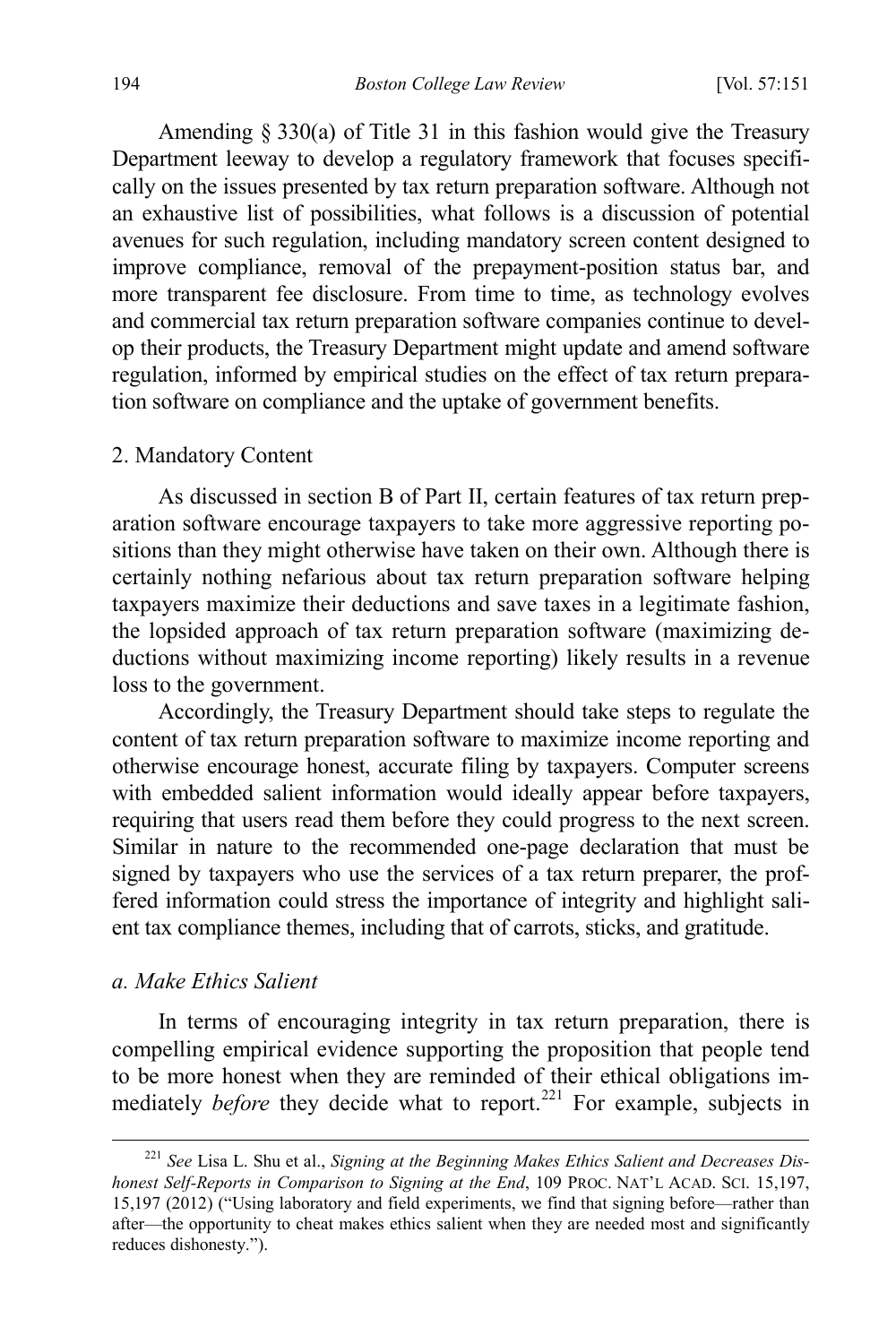studies who had to read and sign an honor code before taking a test cheated significantly less than subjects who were not presented with an honor code.[222](#page-45-0) Similarly, in a study of car insurance consumers who had to selfreport odometer mileage, significantly more miles were reported when consumers had to sign the form at the top (before they filled it out) as compared to when they signed it at the bottom (after they filled it out).<sup>[223](#page-45-1)</sup> The same result was observed in a recent study of government contractors, who reported more industrial funding fees when they had to e-sign an online form verifying the accuracy of the information reported before they reported it as opposed to after. $224$ 

<span id="page-45-5"></span>Extrapolating from the findings of these studies, the importance of integrity should be stressed at the inception of the process, not at the end. The Treasury Department therefore should require tax return preparation software companies to inform their users at the commencement of the preparation process of their duty to report honestly. For example, when starting a new return, taxpayers might be presented with a screen that requires them to electronically sign a brief statement acknowledging that their return will be signed under "penalties of perjury" and/or to acknowledge a statement that reminds them of the paramount importance of being forthright.<sup>[225](#page-45-3)</sup> Given that taxpayers might prepare their return over a number of days by repeatedly saving their work and logging back in, these "honesty prompts" should be displayed each time taxpayers log in to continue work on their returns. If taxpayers are instead only told of the "penalties of perjury" standard at the end of the preparation process (as is currently the case), they will be more likely, based on the foregoing empirical evidence, to rationalize their actions, refusing to change their initial, less-than-candid responses. $^{226}$  $^{226}$  $^{226}$ 

<span id="page-45-0"></span><sup>&</sup>lt;sup>222</sup> *See* Nina Mazar et al., *The Dishonesty of Honest People: A Theory of Self-Concept Maintenance*, 45 J. MARKETING RES. 633, 636–37 (2008) (describing the outcome of their study).

<span id="page-45-1"></span><sup>&</sup>lt;sup>223</sup> *See* Shu et al., *supra* not[e 221,](#page-44-2) at 15,198 (consumers had a financial incentive to underre-<br>port their odometer miles because more miles driven causes higher insurance premiums).

<span id="page-45-2"></span><sup>&</sup>lt;sup>224</sup> See NAT'L SCI. & TECH. COUNCIL, EXEC. OFFICE OF THE PRESIDENT, SOCIAL AND BE-HAVIORAL SCIENCES TEAM ANNUAL REPORT 15–16 (2015) (reporting that the industrial funding fee functions like a tax—it is a small percentage of the contractor's sales that must be self-reported and paid to the government).<br><sup>225</sup> DAN ARIELY, THE (HONEST) TRUTH ABOUT DISHONESTY 47–48 (2012). This approach

<span id="page-45-3"></span>has drawn some media attention. *See, e.g.*, *An Easy Way to Induce Honesty: Make People Sign at the Top of a Form Instead of the Bottom*, FORBES (Apr. 15, 2013, 11:27 AM), http://www.forbes.com/sites/hbsworkingknowledge/2013/04/15/an-easy-trick-to-mitigate-tax-formcheating/ [http://web.archive.org/web/20160511202237/http://www.forbes.com/sites/hbsworking knowledge/2013/04/15/an-easy-trick-to-mitigate-tax-form-cheating/#29e8e57746c9]). For more suggestions regarding potential language to make ethics salient on tax returns, see Kathleen DeLaney Thomas, *The Psychic Cost of Tax Evasion*, 56 B.C. L. REV. 617, 648–49 (2015). <sup>226</sup> *See* Shu et al., *supra* not[e 221,](#page-44-2) at 15,197.

<span id="page-45-4"></span>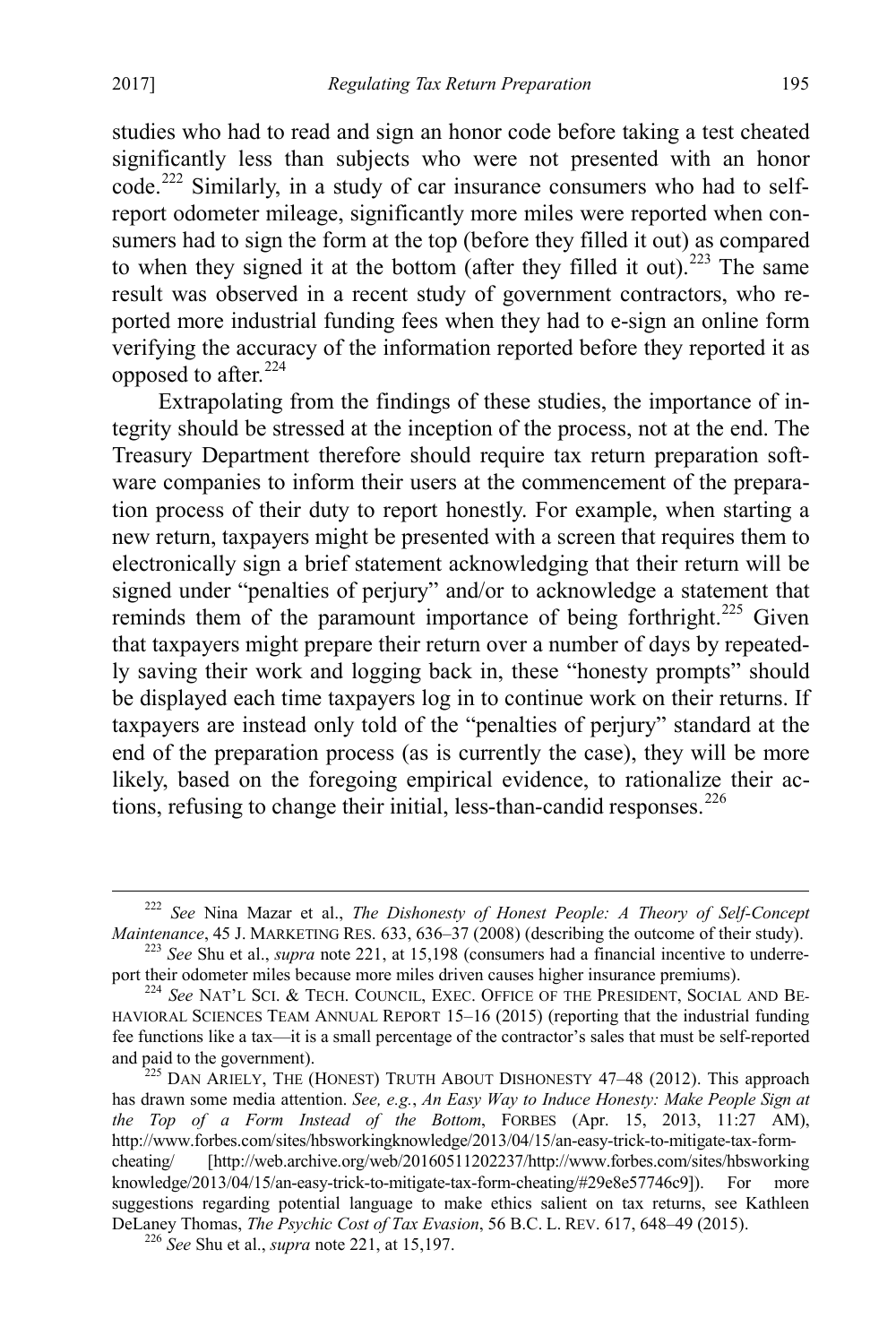# *b. Require Affirmative Responses*

In order to induce more honest reporting, the Treasury Department should also mandate that tax return preparation software companies require taxpayers to affirmatively indicate whether or not they have particular types of income or owe certain taxes.

A preliminary question is why some taxpayers lie on their tax returns in the first place. One obvious answer is wealth enhancement. Although robbing a bank would also enhance taxpayers' wealth, most do not resort to utilizing this option. This is because robbing a bank would require an investment of a lot of time, effort, and energy to commit the crime and would engender a big downside risk, namely, significant jail time. These factors cast a large dark shadow on the allure of this sort of wealth enhancement strategy. The same cannot be said about stealing from the U.S. Treasury: this crime does not require a detailed plan, a getaway car, and a place to wash the stolen funds; all a taxpayer has to do is strategically omit certain information from the tax return (for example, cash receipts for services rendered), and, in most instances, wealth enhancement likely will be achieved.[227](#page-46-0) As various psychological studies confirm, an act of omission (like failing to report income) costs individuals very little mental energy compared to an act of commission (like robbing a bank).<sup>[228](#page-46-1)</sup> Given the bur-geoning tax gap,<sup>[229](#page-46-2)</sup> these psychological studies should be a lodestar in crafting software changes.

<span id="page-46-3"></span>Under the current system, taxpayers using tax return preparation software may intentionally or unintentionally omit certain items when there are no specific prompts, or they may ignore less aggressive software prompts even when they are present. These tendencies could be mitigated by requiring tax return preparation software companies to include mandatory prompts that require a taxpayer to enter an amount of a particular type of income ("zero" if they did not have any such income) or to check a "yes" or "no" box indicating whether they had such income for the taxable year. The reformulation of tax return questions would not have to be universal. The mandatory prompts might be focused on a few areas that are particularly problematic

<span id="page-46-0"></span><sup>&</sup>lt;sup>227</sup> Under standard deterrence theory, taxpayers weigh the economic benefit of cheating on their taxes versus the potential downside economic cost of enduring penalties multiplied by the risk of being detected. Michael G. Allingham & Agnar Sandmo, *Income Tax Evasion: A Theoretical Analysis*, 1 J. PUB. ECON. 323, 324–25 (1972). <sup>228</sup> *See* Joseph Bankman et al., *Using the "Smart Return" to Reduce Tax Evasion* 6 (Stanford

<span id="page-46-1"></span>Pub. Law, Working Paper No. 2578432, 2015), http://papers.ssrn.com/sol3/papers.cfm?abstract\_ id=2578432 [https://perma.cc/LSE5-QLKZ] (citing two studies in support of this proposition: (i) Vincent van Veen et al., *Neural Activity Predicts Attitude Change in Cognitive Dissonance*, 12 NA-TURE NEUROSCI. 1469, 1472–73 (2009); and (ii) SUSAN T. FISKE & SHELLEY E. TAYLOR, SOCIAL COGNITION (2d ed. 1991)). <sup>229</sup> *See supra* not[e 3.](#page-3-7) 

<span id="page-46-2"></span>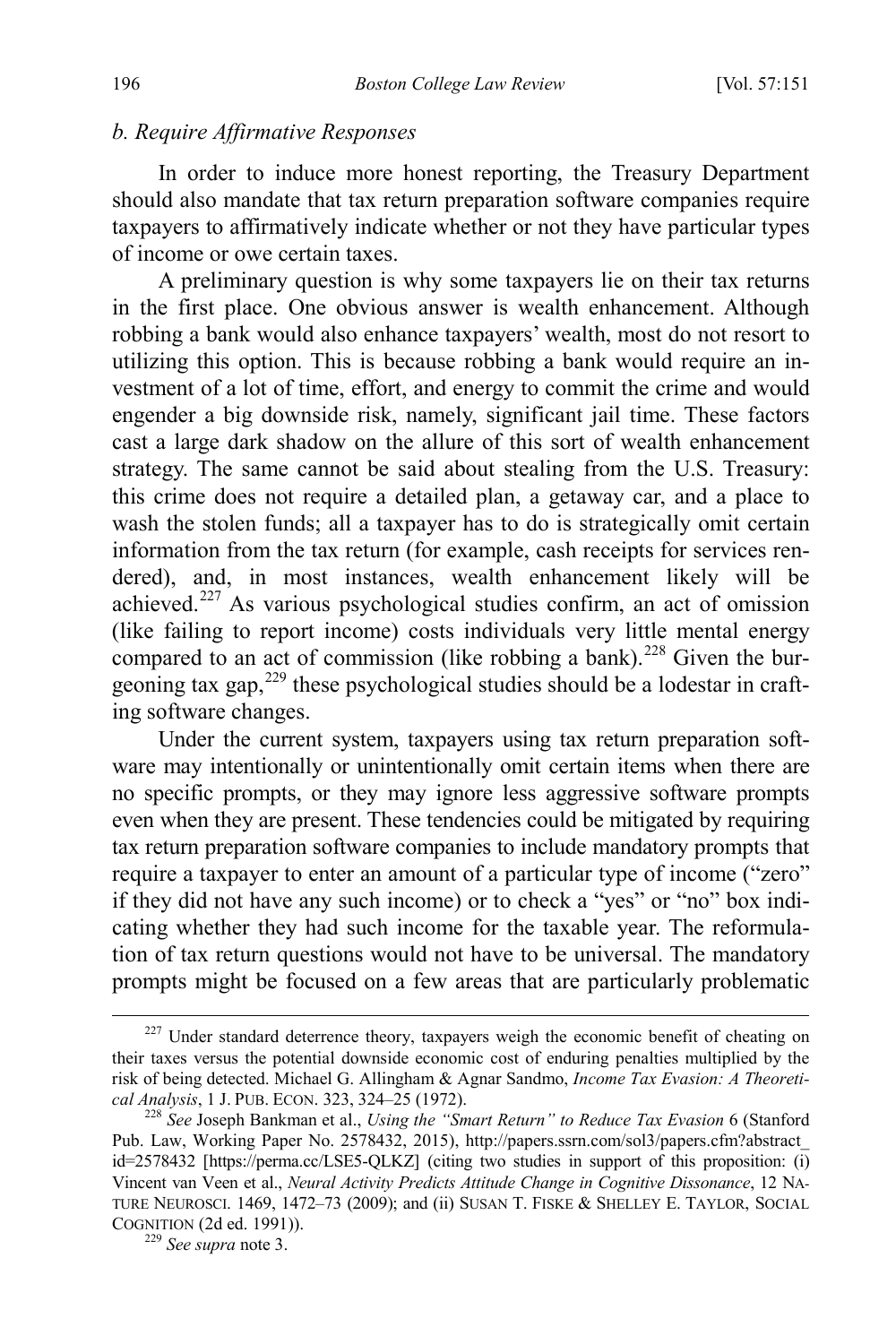from a tax compliance perspective, such as nonreporting of cash income, lack of substantiation for ordinary and necessary deductions, suspect chari-table deductions, or failure to report household employees.<sup>[230](#page-47-0)</sup> Forcing taxpayers to affirmatively lie on their return if they want to omit tax obligations should make them more reluctant to do so and thereby increase com-pliance.<sup>[231](#page-47-1)</sup>

Consider the following example. Tax returns currently ask taxpayers how much income they earn annually. Suppose a taxpayer who is a salaried teacher at a public school moonlights as a math tutor, earning \$10,000 annually in cash. On her income tax return, this taxpayer might selectively "forget" to include this dollar amount in her gross income. Suppose, however, that the soliciting tax return question were reformulated, asking instead, "Aside from your salaried income, did you earn or receive any additional income?" The software could then require the taxpayer to respond "yes" or "no" before proceeding. Under this question reformulation, if the taxpayer sought to avoid reporting her tutoring income, she would now have to perpetrate an outright lie—a feat that psychological studies indicate is much harder to do than simply omitting information.<sup>[232](#page-47-2)</sup>

This suggestion for modifying tax return preparation software prompts is not without precedent. Years ago, when tax return preparation software asked taxpayers if they had foreign bank accounts, the programs would automatically fill in a default "no," which the taxpayer was at liberty to change to "yes." The IRS apparently requested the tax return preparation software industry to change this, so the software no longer automatically defaults to "no"; that being the case, taxpayers now proactively have to choose a response.<sup>[233](#page-47-3)</sup>

<span id="page-47-5"></span>Another approach to help bolster taxpayer compliance could be to require software companies to utilize question algorithms designed for each individual taxpayer. $234$  In the sphere of consumerism, the use of question

<span id="page-47-0"></span> <sup>230</sup> *See, e.g.*, NAT'L TAXPAYER ADVOCATE, <sup>2014</sup> ANNUAL REPORT TO CONGRESS 423–527 (2014) (explaining, in the section of the report entitled "Most Litigated Issues," those issues in which the IRS commonly challenges taxpayers' reporting positions); *see also* Thomas, *supra* note [225,](#page-45-5) at 649.

<span id="page-47-1"></span><sup>&</sup>lt;sup>221</sup> *See Jay A. Soled, Homage to Information Returns*, 27 VA. TAX REV. 371, 384 (2007);<br>Thomas, *supra* note 225, at 649–50; Bankman et al., *supra* note 228, at 6.

<span id="page-47-3"></span><span id="page-47-2"></span><sup>&</sup>lt;sup>232</sup> See Bankman et al., *supra* note [228,](#page-46-3) at 6.<br><sup>233</sup> U.S. GOV'T ACCOUNTABILITY OFFICE, *supra* note [5,](#page-3-5) at 11. In this same report, the GAO stated thus: "IRS's Earned Income Tax Credit (EITC) office worked with a group of tax software developers to ensure software used by paid preparers eliminated default answers where taxpayers' answers are critical to return EITC accuracy, and incorporated a 'note' capability in the tax soft-<br>ware enabling the preparer to record additional inquiries and taxpayer responses." Id. at 12.

<span id="page-47-4"></span><sup>&</sup>lt;sup>234</sup> See Bankman et al., *supra* note [228,](#page-46-3) at 18 ("A key advantage to this approach is that by eliminating irrelevant questions, the taxpayer will feel that the questions that are being asked are more important: that importance should make it harder for the taxpayer to lie.").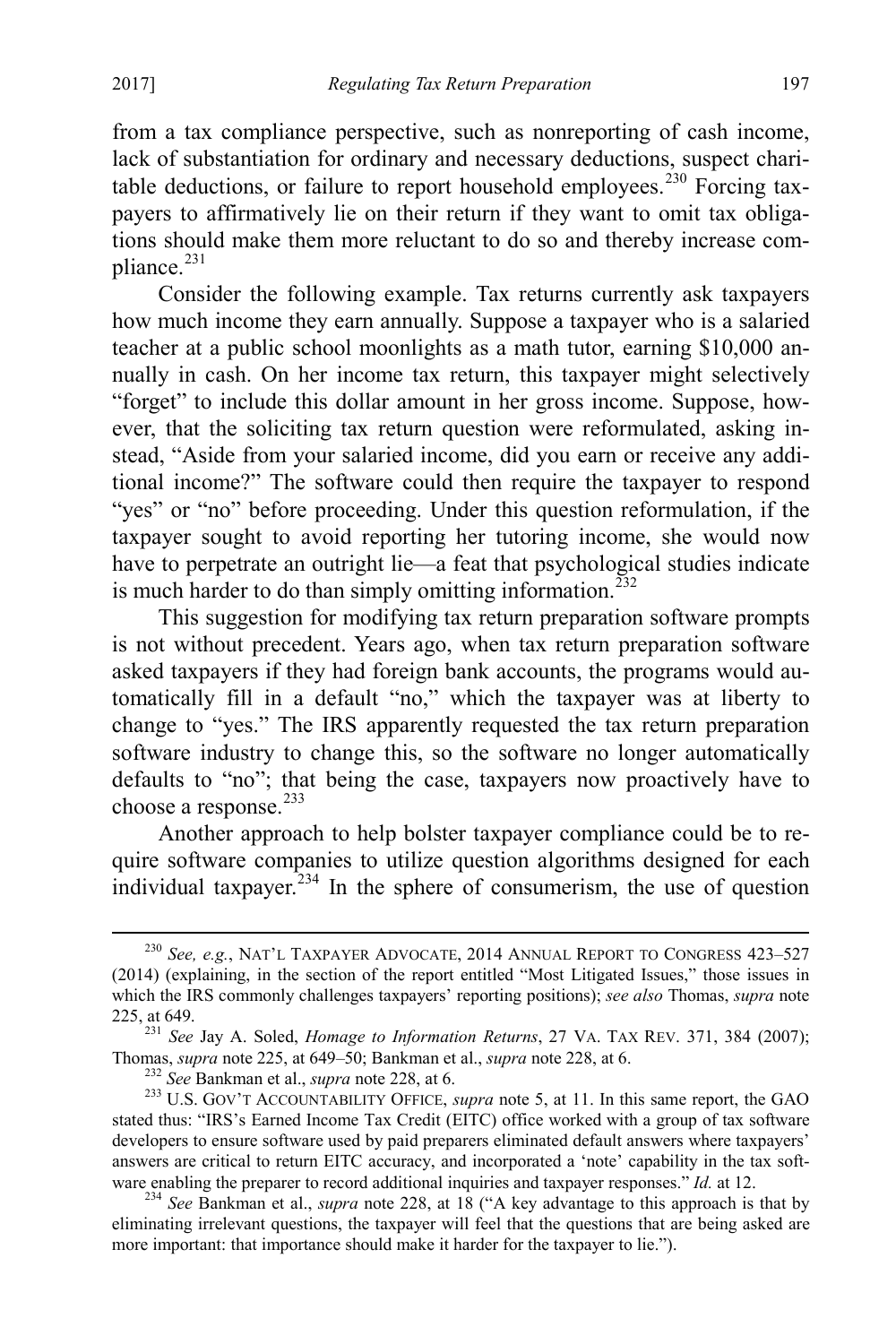algorithms is standard fare.<sup>[235](#page-48-0)</sup> For example, when consumers shop online, based upon their responses to certain questions, they journey along different query paths that are presumably specific to their unique situations. As the questions are more directed to respondents' particular circumstances and tastes, consumers can convey relevant information more accurately. In the jargon of these studies, the consumer becomes intertwined with the process and thus more "invested" and, as such, more apt to participate in a meaningful fashion $^{236}$  $^{236}$  $^{236}$ 

These kinds of solicitation algorithms may be a viable platform that the Treasury Department should prod the tax return preparation software industry to employ in order to entice taxpayers to be more candid. Specifically designed questions could lead taxpayers down different (and individu-ally suitable) decision paths.<sup>[237](#page-48-2)</sup> By offering taxpayers more meaningful online experiences, ones that appear geared to their particular circumstances, taxpayers would hopefully be candid in accurately reporting their income and allowable deductions.

#### *c. Reduce Unintentional Errors*

The Treasury Department could also identify specific areas of low compliance where reporting errors are likely caused by confusion and require software companies to provide taxpayers with additional clarification and guidance. Consider, for example, a 2008 GAO report describing the high misreporting rate among taxpayers holding rental real estate property, particularly with respect to deductions related to the property.[238](#page-48-3) The report concludes that one likely reason for high rates of noncompliance is the complexity associated with reporting rental real estate activities, pointing out that many taxpayers simply may not understand their reporting obligations.[239](#page-48-4) Among the report's recommendations for improving compliance in

<span id="page-48-0"></span> <sup>235</sup> *See, e.g.*, Janice Denegri-Knott & Mike Molesworth, *Redistributed Consumer Desire in Digital Virtual Worlds of Consumption*, 29 J. MARKETING MGMT. 1561, 1561 (Oct. 2013) (explaining how computer software may shape consumer desire); Alexander Felfernig et al., *Knowledge-Based Recommender Technologies for Marketing and Sales*, 21 INT'L J. PATTERN RECOGNITION & ARTIFICIAL INTELLIGENCE 333, <sup>333</sup> (2007). <sup>236</sup> *See, e.g.*, Lingyum Qiu & Izak Benbasat, *Evaluating Anthropomorphic Product Recom-*

<span id="page-48-1"></span>*mendation Agents: A Social Relationship Perspective to Designing Information Systems*, 25 J. MGMT. INFO. SYS. 145, 145 (2009) (describing how computer software, in an attempt to build a social relationship with a consumer visiting a website, tries to replicate the experience a customer may have with a salesperson in a store).

<span id="page-48-3"></span><span id="page-48-2"></span><sup>&</sup>lt;sup>237</sup> See Bankman et al., *supra* note [228,](#page-46-3) at 18.<br><sup>238</sup> See U.S. GOV'T ACCOUNTABILITY OFFICE, GAO-08-956, TAX GAP: ACTIONS THAT COULD IMPROVE RENTAL REAL ESTATE REPORTING COMPLIANCE 9 (2008) ("At least an estimated 53 percent of individual taxpayers with rental real estate misreported their rental real estate activities for tax year 2001."). <sup>239</sup> *Id.* at 18–19.

<span id="page-48-4"></span>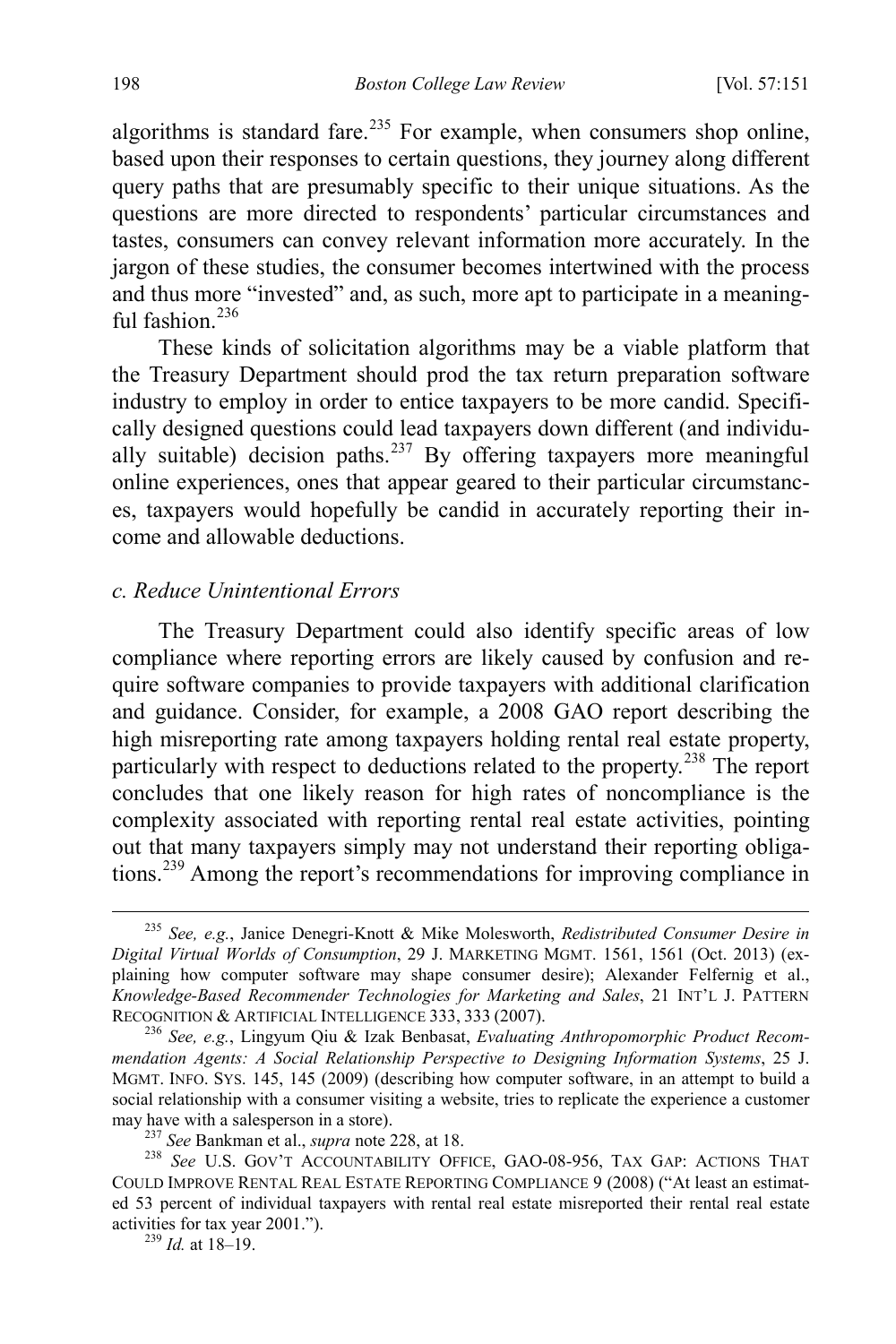the context of rental real estate is the suggestion that the IRS work with tax return preparation software companies to improve guidance to taxpayers by including additional information about reporting rental real estate in their programs.[240](#page-49-0) Going forward, the Treasury Department and the IRS could identify additional areas where clarification and amplification of the tax return submission requirements associated with specific tax return items could further bolster compliance. Additionally, subject to further empirical study, separate screens or embedded explanations might be included in software programs to improve uptake in government benefits like the EITC.

# *d. Carrots, Sticks, and Gratitude*

Beyond stressing integrity, tax return preparation software should include important tax compliance themes: "carrots," "sticks," and gratitude.

Insofar as so-called carrots are concerned, one computer screen could inform taxpayers of the virtues of successfully completing and submitting an accurate tax return. Among the many things that this screen would indicate is how tax revenue is put to public use to sustain, for example, the na-tion's military apparatus, judicial system, and public parks.<sup>[241](#page-49-1)</sup> The computer screen could also indicate that mathematical accuracy and factual correctness essentially ensure the taxpayer of closure, precluding a subsequent IRS adjustment.

Another computer screen that might immediately follow the "carrot" screen would be a "stick" screen, consisting of a series of warnings. In this screen's narrative, the Treasury Department could caution taxpayers that inaccurate tax return submissions could be costly and result in the imposition of additional tax, interest, and penalties. Moreover, items of particular concern (for example, the nondisclosure of foreign bank investments) could be highlighted in red. $242$  Finally, the computer screen could point out that

<span id="page-49-0"></span><sup>&</sup>lt;sup>240</sup> *Id.* at 27, 30. The report also notes that guidance incorporated into software would also likely help paid preparers (who use software). *See id.* at 30.

<span id="page-49-1"></span><sup>&</sup>lt;sup>241</sup> See Yair Listokin & David M. Schizer, *I Like to Pay Taxes: Taxpayer Support for Government Spending and the Efficiency of the Tax System*, 66 TAX L. REV. 179, 179–80 (2013) (arguing that compliance is better when people like how their tax dollars are spent); *see also Cutting Government Spending May Be Popular but There Is Little Appetite for Cutting Specific Government Programs*, HARRIS POLL (Feb. 16, 2011, 12:00 AM), http://www.theharrispoll.com/ politics/Cutting\_Government\_Spending\_May\_Be\_Popular\_But\_There\_Is\_Little\_Appetite\_For Cutting Specific Government Programs.html [https://perma.cc/65ZF-U6ZV] (reflecting study that taxpayers do not want cuts to popular programs such as Social Security and federal aid to

<span id="page-49-2"></span>education). <sup>242</sup> The IRS estimates that, over the last decade, the government has lost billions of dollars of revenue from taxpayers' failure to disclosed income earned overseas. *See, e.g.*, STAFF OF S. PER-MANENT SUBCOMM. ON INVESTIGATIONS, 113TH CONG., OFFSHORE TAX EVASION: THE EFFORT TO COLLECT UNPAID TAXES ON BILLIONS IN HIDDEN OFFSHORE ACCOUNTS 3–4 (Comm. Print, Feb. 23, 2014) (estimating that taxpayers have hidden great amounts of wealth in overseas ac-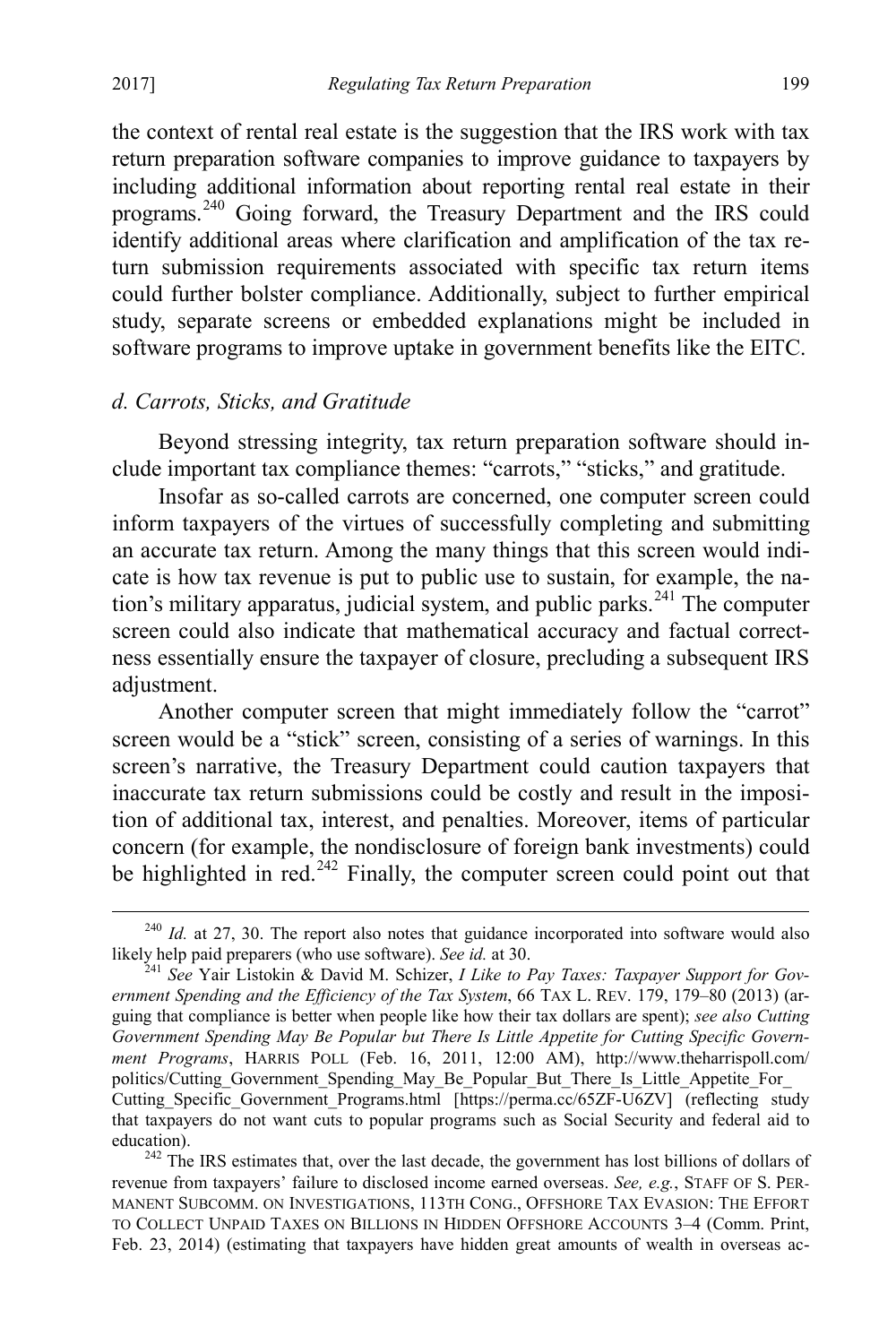the IRS has a number of tools at its disposal to cross-check tax return accuracy (for example, tax information returns) and to monitor compliance (for example, its staff of field auditors). The bottom of the computer screen could emphasize that if a taxpayer's derelictions are fraudulent, such defal-cations might ultimately result in the imposition of criminal sanctions.<sup>[243](#page-50-1)</sup>

A final computer screen that the Treasury Department could require is one reflective of the nation's deep gratitude toward those taxpayers who faithfully fulfill their civic duty of preparing and submitting their tax returns and paying their taxes. For many taxpayers, submitting an accurate tax return is a painstaking ordeal; the government should recognize and applaud this effort, which would have the dual effect of expressing thanks and motivating taxpayers (via positive reinforcement) to fulfill their civic duty the following year.

<span id="page-50-0"></span>3. Removing the Prepayment-Position Status Bar

Along with improving the content of software programs, the Treasury Department could reduce aggressive reporting by simply mandating that software programs remove the prepayment-position status bar from the top of the screen during the tax preparation process. Recall that the prepaymentposition status bar displays the potential balance owed or refund due to the taxpayer at each stage of the tax preparation process.<sup>[244](#page-50-2)</sup> In light of the empirical evidence that taxpayers report more honestly when the status bar is absent,  $245$  regulations could require that taxpayers not be informed of their refund or balance due until they complete the tax preparation process (and have reviewed the compliance-enhancing content described above). Although both tax return preparation software companies and taxpayers might shun such a requirement, it should be noted that this change simply puts taxpayers in the same position they would be in if they prepared their taxes without software or if they used a tax return preparer. In both of these circumstances, taxpayers are apprised of their refund or balance due at the end of the tax return preparation process. Although in either case taxpayers might go back to their return to make more favorable adjustments, they probably would be less inclined to do so, or unable to figure out how to do

 $\overline{a}$ 

counts, greatly contributing to the size of the tax gap). With a host of new compliance measures that Congress has instituted to bolster the IRS's oversight arsenal (for example, Foreign Account Compliance Tax Act, Hiring Incentives to Restore Employment Act of 2010, Pub. L. No. 111-147, § 501(a), 124 Stat. 71 (codified as amended in scattered sections of 26 U.S.C.)), Congress aspires to stem this revenue leakage. See id.

<span id="page-50-3"></span>

<span id="page-50-2"></span><span id="page-50-1"></span><sup>&</sup>lt;sup>243</sup> *See I.R.C.* §§ 7201–7241 (2012) (crimes). <sup>244</sup> *See supra* not[e 162](#page-31-6) and accompanying text. <sup>245</sup> *See supra* note[s 163](#page-31-7)[–164](#page-31-8) and accompanying text.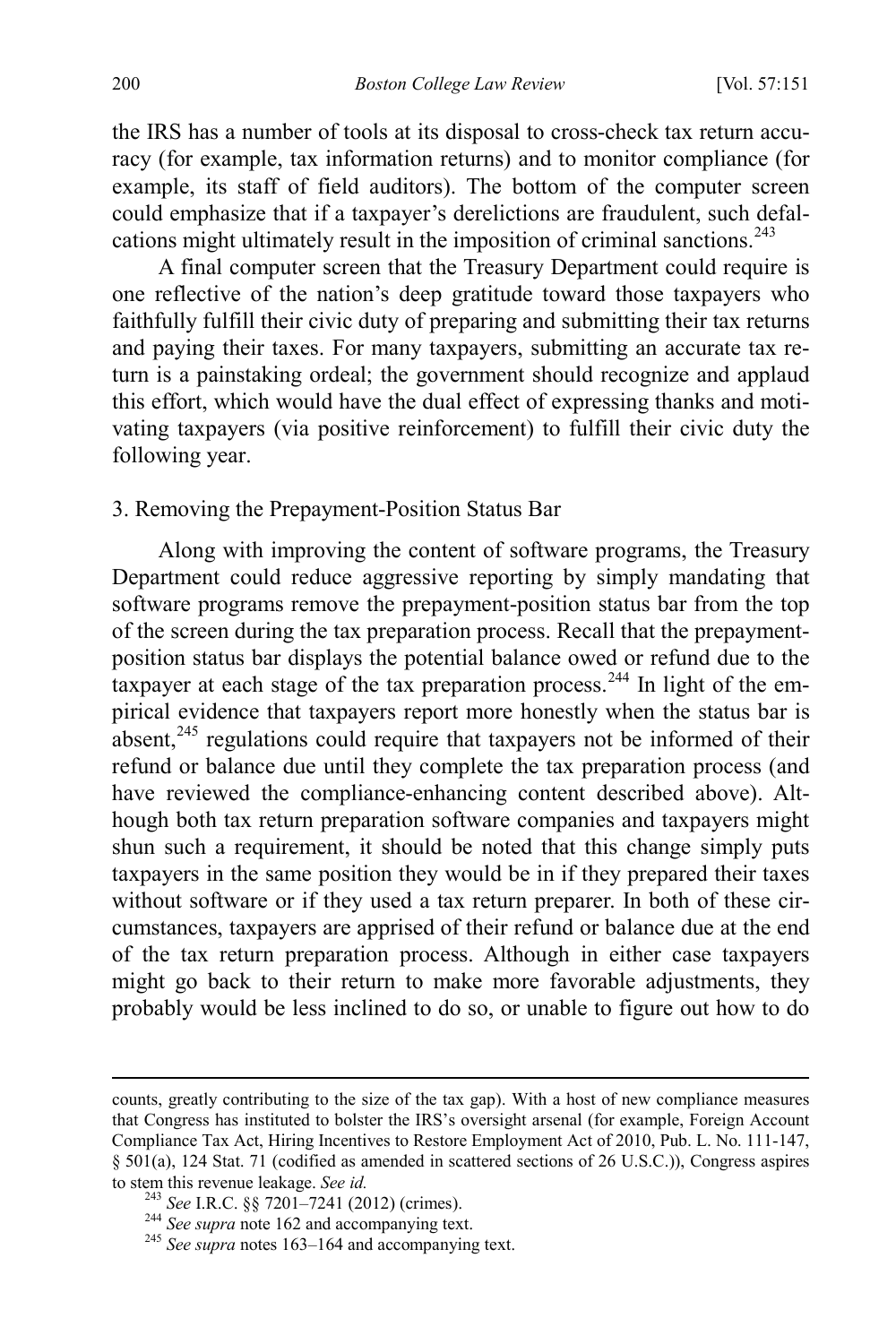so, as compared to when they can see their refund or balance due fluctuate with each line item on the return.

# <span id="page-51-0"></span>4. Free Filing and Fee Disclosures

In addition to improving tax compliance and enhancing revenue collection, regulation of tax return preparation software could also aid lowincome taxpayers and improve the delivery of government benefits.

First, the Treasury Department might consider intervening to improve access to free filing because currently only a small portion of taxpayers eli-gible to use the IRS's Free File site do so.<sup>[246](#page-51-1)</sup> Such regulation might require software companies to notify taxpayers of the Free File site when they visit the company website by providing a link to the site and clear, noticeable language about free filing. Although some taxpayers are able to file for free directly through private software company websites,  $247$  others may be unwittingly lured to what they think is a free site and then forced to upgrade to a fee-based version of the software after they have already begun work on their return.<sup>[248](#page-51-3)</sup>

Treasury could also mandate better up-front fee disclosures for all tax return preparation programs. For example, when a taxpayer visits a software company's website and clicks a link for putative "free" filing, she could be presented with a brief checklist to determine how complicated her return will be so that she can be notified in advance of the cost, if any. The checklist might ask questions about how much income is reported on her Form W-2, whether she operates her own business, whether she has received certain tax forms (for example, Form 1099-B), and whether she has a health savings account.<sup>[249](#page-51-4)</sup> Some taxpayers with simple tax situations would be able to file for free, and those who would be required to use a more expensive version of the software program could be informed of the cost before

<span id="page-51-2"></span><span id="page-51-1"></span><sup>246</sup> *See supra* not[e 86](#page-15-5) and accompanying text. <sup>247</sup> *See, e.g.*, *TurboTax Federal Free Edition*, TURBOTAX, https://turbotax.intuit.com/personaltaxes/online/free-edition.jsp [https://perma.cc/E8B4-3TNS] (advertising the availability of free filing). <sup>248</sup> *See supra* note[s 89](#page-16-8)[–90](#page-16-7) and accompanying text. <sup>249</sup> *See* Sharf, *supra* note [88](#page-16-0) (explaining that TurboTax's Federal Free Edition forced her to

<span id="page-51-4"></span><span id="page-51-3"></span>upgrade to the Deluxe Edition for \$34.99 because she had a health savings account). Sharf also notes that although TurboTax's Federal Free Edition is not part of the Free File Alliance, Turbo-Tax's Freedom Edition is, and the latter supports more tax forms. The Freedom Edition is not, however, displayed on the front page of TurboTax's website, although the Federal Free Edition is. *Id.* If a taxpayer unwittingly begins work using the Federal Free Edition and then later discovers the Freedom Edition (i.e., the version on the IRS's Free File website), the company will not allow for an automatic transfer of the taxpayer's information from one version to the other; instead, the taxpayer would have to start the return preparation process over. *Id.*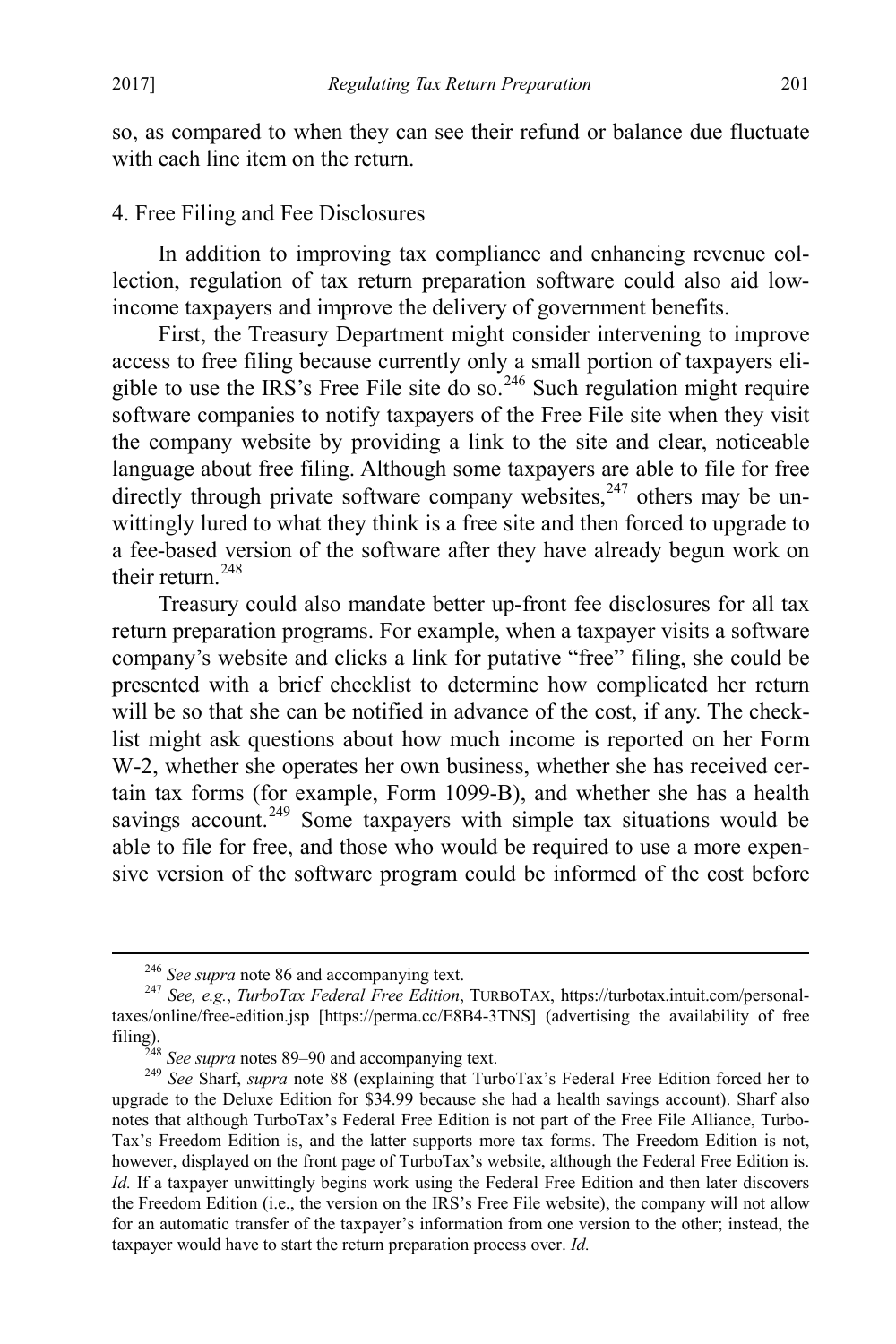they proceed. Taxpayers should also be notified up front about the cost of each state tax return.

The reason for these suggestions is simple: knowledge is comforting. If taxpayers are aware of whether they truly qualify for free filing or, if not, have an accurate assessment of their anticipated preparation and submission fees, they will no doubt harbor a lot less anguish about and frustration toward the tax return filing process, boding well for compliance.

# <span id="page-52-0"></span>5. Collaboration with the Tax Return Preparation Software Industry

In many settings, the government has sought input from private industries that it regulates, $250$  and this context would not have to be different: the Treasury Department could similarly seek input from private software companies regarding regulation. Although there is an inherent tension between the interests of the tax return preparation software industry and the government, the two have collaborated in a productive manner in a number of prior settings. For example, as discussed above in section B of Part I, the tax return preparation software industry and the IRS have recently announced a partnership to work together to combat online identity theft.<sup>[251](#page-52-2)</sup> Identity fraud negatively impacts both the government and the software industry, as well as the taxpaying public, and finding ways to reduce it should benefit all parties. The software industry has voluntarily collaborated with the government in other settings as well,  $252$  such as agreeing to help the Treasury Department conduct research on what kinds of software interventions might help improve compliance with respect to EITC claims.<sup>[253](#page-52-4)</sup>

<span id="page-52-1"></span> <sup>250</sup> *See, e.g.*, Federal Participation in the Development and Use of Voluntary Consensus Standards and in Conformity Assessment Activities, 77 Fed. Reg. 19,357, 19,358 (Mar. 30, 2012) ("Federal agencies and departments shall consult with voluntary, private sector, consensus standards bodies and shall . . . participate with such bodies in the development of technical standards."); Steven Overly, *Government Seeks Input on Managing the Internet*, WASH. POST (Aug. 9, 2010), http://www. washingtonpost.com/wp-dyn/content/article/2010/08/06/AR2010080605883.html [https://perma.cc/ 9SGN-65HC] ("The Commerce Department is seeking input from the private sector on government policy for managing the Internet, as it seeks to update its approach for the first time in a decade."). All federal regulations first must be published in the *Federal Register* in proposed form, after which they must undergo a notice and comment period during which any interested member of the public may submit comments. *See* OFFICE OF THE FED. REGISTER, A GUIDE TO THE RULE MAKING PROCESS, *available at* https://www.federalregister.gov/uploads/2011/01/the\_

<span id="page-52-3"></span><span id="page-52-2"></span>rulemaking\_process.pdf (last visited Nov. 12, 2016).<br><sup>251</sup> *See supra* note[s 91](#page-16-9)[–93](#page-16-10) and accompanying text.<br><sup>252</sup> *See supra* note [233](#page-47-5) and accompanying text (stating that the IRS works with tax preparation software companies

<span id="page-52-4"></span><sup>&</sup>lt;sup>253</sup> See David Williams, Intuit Chief Tax Officer Says Reducing EITC Errors Shouldn't Come on *Backs of Poor*, FORBES (Mar. 6, 2015, 7:16 AM), http://www.forbes.com/sites/procedurallytaxing/ 2015/03/06/intuit-chief-tax-officer-says-reducing-eitc-error-shouldnt-come-on-backs-of-low-incometaxpayers/#2aafd3d74bfd [http://web.archive.org/web/20160304064630/http://www.forbes.com/sites/ procedurallytaxing/2015/03/06/intuit-chief-tax-officer-says-reducing-eitc-error-shouldnt-come-on-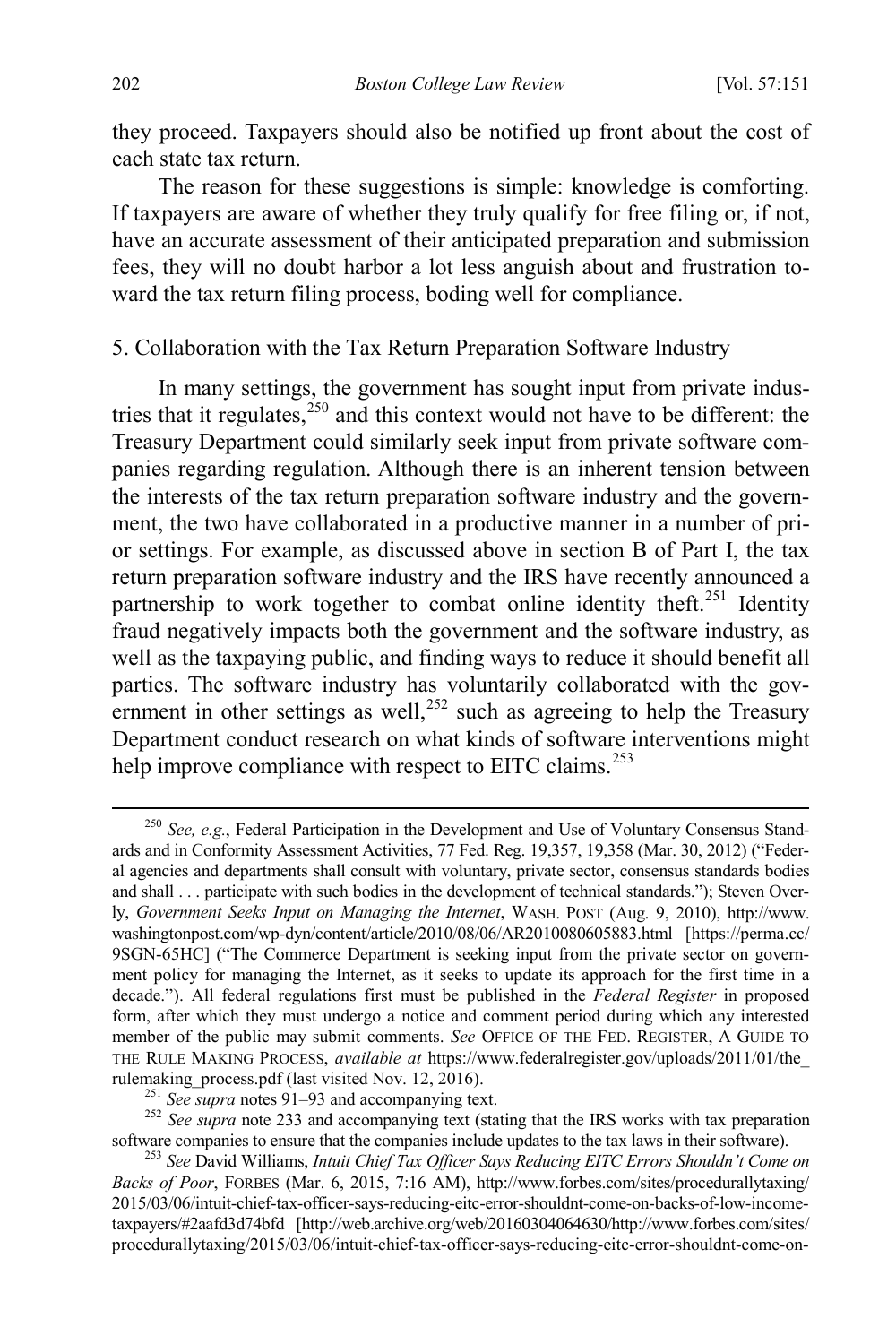$\overline{a}$ 

Given the preexisting relationship between the tax return preparation software industry and the government, the various types of regulation proposed here would not necessarily have to stem from a combative process. In fact, in many cases, working symbiotically would be advantageous to both sides (although the government must have the final say regarding how to regulate the tax return preparation process). The government might benefit from the technical expertise provided by the software industry, while the industry itself would benefit by coexisting alongside the IRS rather than being ultimately supplanted by universally available government-provided tax software. Further, in light of the highly publicized turmoil between the government and the tax return preparation software industry surrounding government-prepared tax returns,<sup>[254](#page-53-1)</sup> the software industry might even welcome regulation that tacitly acknowledges its continuing role in the tax return preparation process.

The whole exercise of regulating the tax return preparation software industry raises a more fundamental question: because tax return preparation is a major point of traction between taxpayers and their fiscal citizenship, shouldn't the government be the sole intermediary of this important public function? In other words, looming large in the background of the preceding discussion of tax return preparation software regulation is the highly salient question of whether the government's goals would be best achieved by simply taking over the tax preparation process.

<span id="page-53-0"></span>Nevertheless, for the time being, Congress appears willing to delegate a hefty segment of the tax revenue collection process to tax return preparers and the tax return preparation software industry. Notwithstanding the merits of arguments for government-prepared tax returns,[255](#page-53-2) this Article's proposals acknowledge the reality that tax return preparers and tax return preparation software do not appear to be going away anytime soon. This delegation of responsibility by Congress, however, should be accompanied by an immense amount of circumspection in order to protect taxpayers and the government's revenue interest.

backs-of-low-income-taxpayers/#5471ef012761] ("This tax season, Intuit has partnered with Treasury this year to test an approach to improving EITC accuracy using behavioral economics principles.").<br>
<sup>254</sup> See supra notes 169–174 and accompanying text.<br>
<sup>254</sup> See supra notes 169–174 Pankman Stanford Law Pro

<span id="page-53-2"></span><span id="page-53-1"></span><sup>&</sup>lt;sup>255</sup> See gener[a](#page-33-1)lly Joseph Bankman, *Stanford Law Professor Testifies Before Tax Reform Panel*, TAX NOTES TODAY, May 16, 2005, LEXIS, 2005 TNT 95-50 (suggesting that the IRS should institute a "ReadyReturn" similar to that of California); Goolsbee, *supra* note [96](#page-17-4) (proposing that the government adopt the "Simple Return"); Dustin Stamper, *Officials Debate Viability of Potential IRS Filing Program*, TAX NOTES TODAY, Oct. 4, 2007, LEXIS, 2007 TNT 194-9 (presenting benefits and challenges associated with IRS preparation of tax returns and creation of tax filing software); Joann M. Weiner, *Panelists Weigh Pros and Cons of Federal Ready Return Program*, TAX NOTES TODAY, June 11, 2008, LEXIS, 2008 TNT 114-7 (discussing the possibility that the government may adopt a "ready return" that includes prepopulated W-2 information).